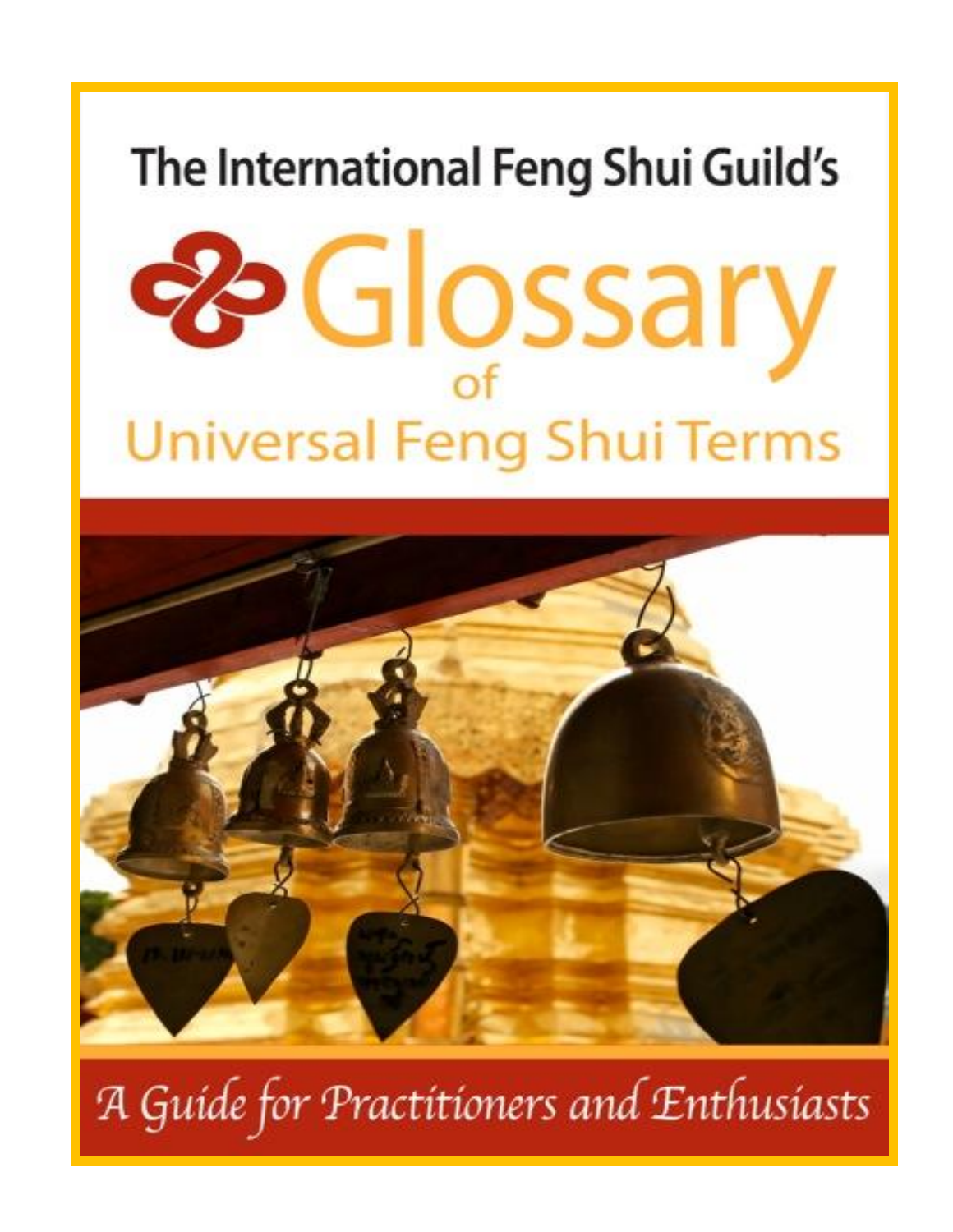## **International Feng Shui Guild® Feng Shui Glossary**

### **Acknowledgement**

The International Feng Shui Guild<sup>®</sup> would like to express gratitude to the following people for their efforts and expertise.

**IFSG Glossary Committee:** Lynne Ashdown, Rosalie Prinzivalli, Yasha Jampolsky

The Guild would like to thank Edgar Sung and Cindy Chan who gave freely of their time for the standardization of pinyin translation for Chinese glossary words.

> With acknowledgment for additional contributions by Education, Marketing and Editorial Committees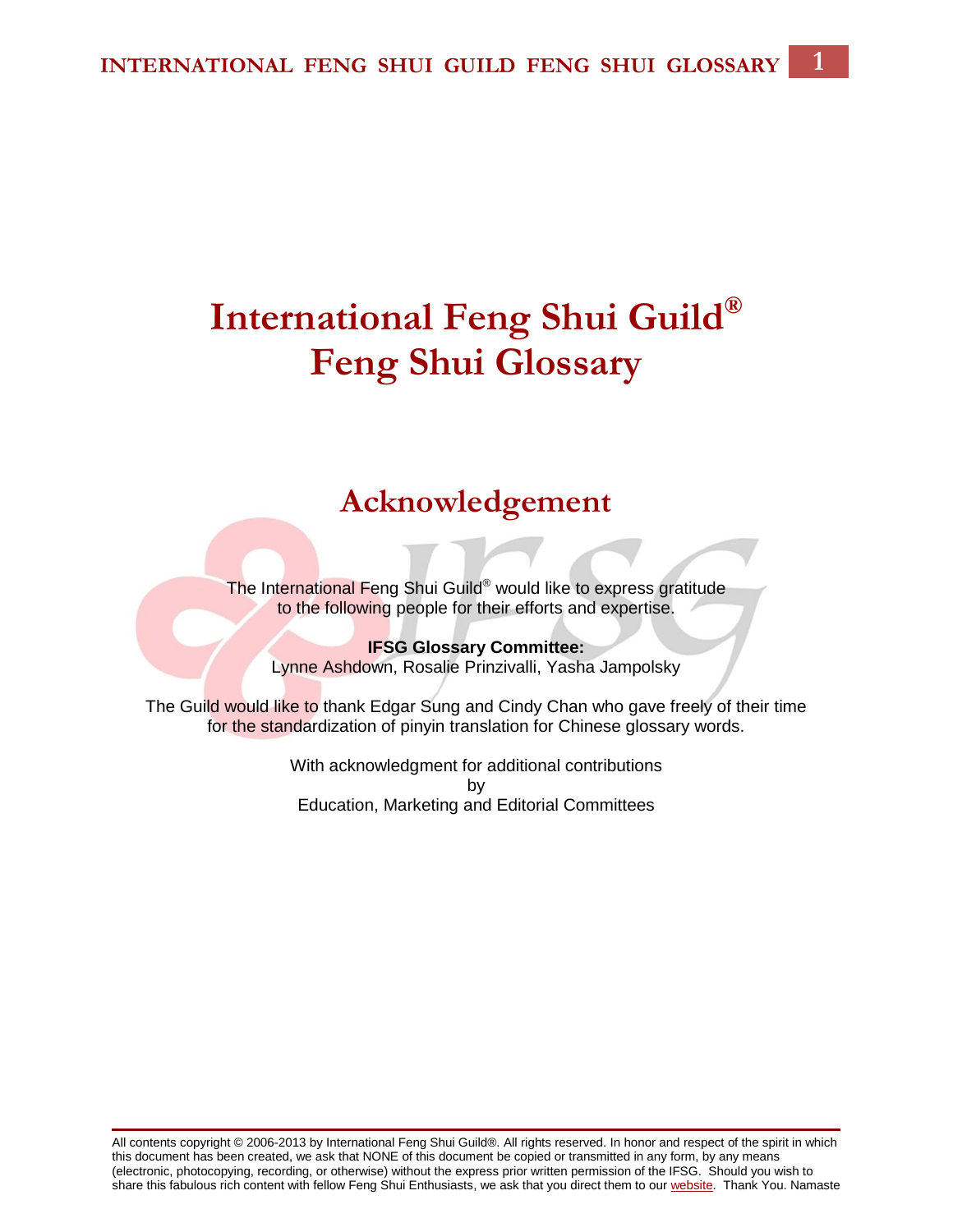## **In The Spirit of Feng Shui**

**The International Feng Shui Guild®** offers this **Feng Shui Glossary of Universal Terms** to our members and the community at large with the hope that it becomes an instrument for unification and learning.

**For a community to exist**, solidify, and evolve, a common language is essential. We consider this glossary a first step in establishing and defining terminology used in Feng Shui and a movement towards the creation of a common language among the different perspectives of Feng Shui.

**As our community is so diverse** in orientation, education and experience, there are many instances of divergence in viewpoint and beliefs. Recognizing this diversity and the many opportunities it offers for growth and learning, we have focused this Feng Shui Glossary on the terminology that is most broadly accepted in our community, focusing first on what we have in common. Therefore, we have avoided the inclusion of some words and terminology that are the specific or exclusive creations or vehicles of any particular school.

**Since the standard method of translation** from the Chinese is now the Pinyin system, the glossary word definitions will appear after either the English or the Pinyin translation occurrence of the word. The older terms most commonly found in Feng Shui books are cross-referenced with the definition is found after the Pinyin translation of the word.

**Please be mindful** that these definitions are not a substitute for the skills of a trained Feng Shui Professional, nor are they acceptable or appropriate surrogate for professional training.

**We intend** this document to be a living glossary. As more information is collected and additional terms are defined, it will continue to grow and be updated periodically.

**We hope** that you enjoy this unique IFSG Feng Shui resource.

May you become inspired, Namaste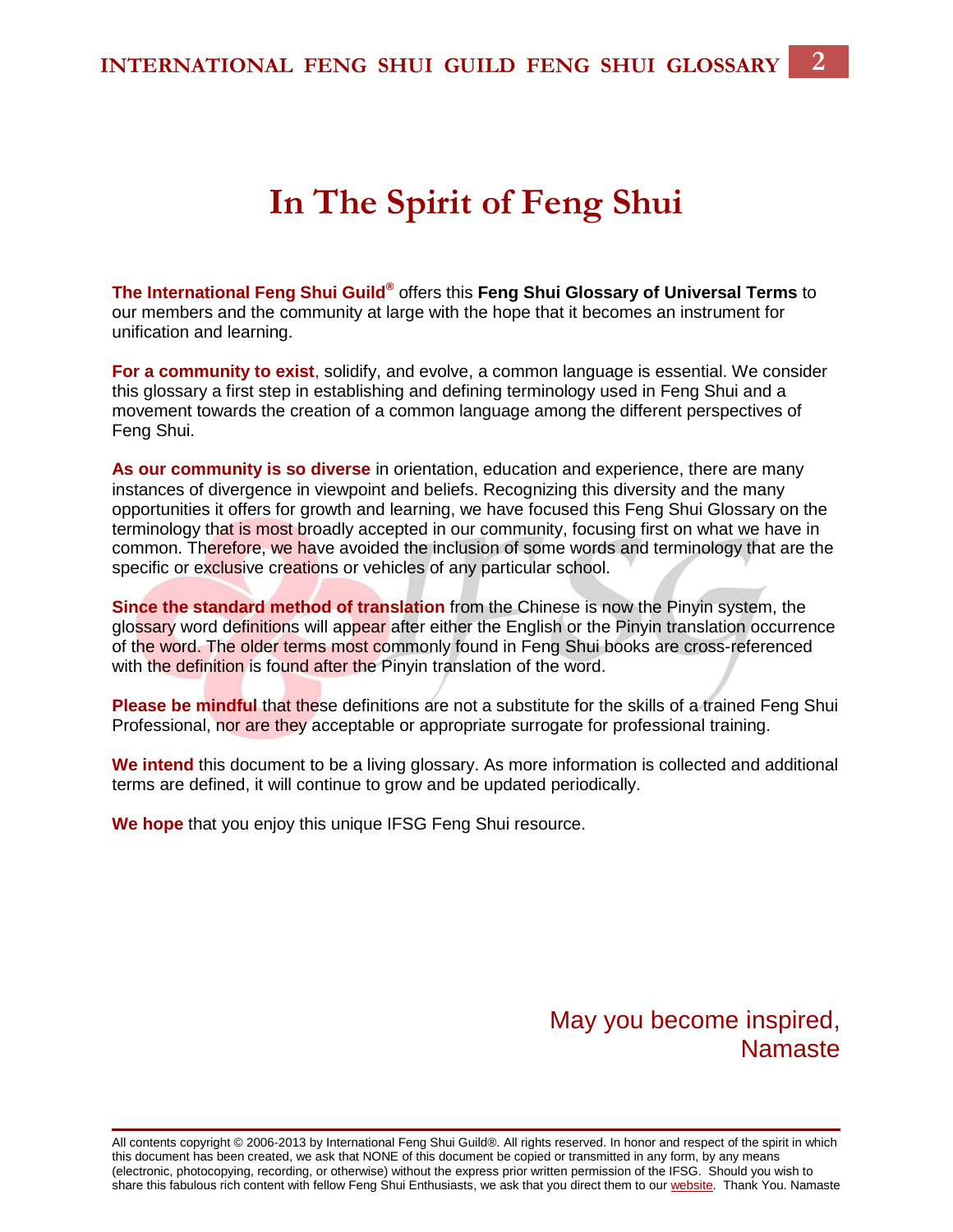## **How to use this Glossary**

Each term in the glossary includes a detailed definition. Many terms have additional variations of spelling and references.

*'Also called'* directs you to another term in the glossary pertaining to the definition.

*'See'* refers to multiple words in the definition for further reference in the glossary.

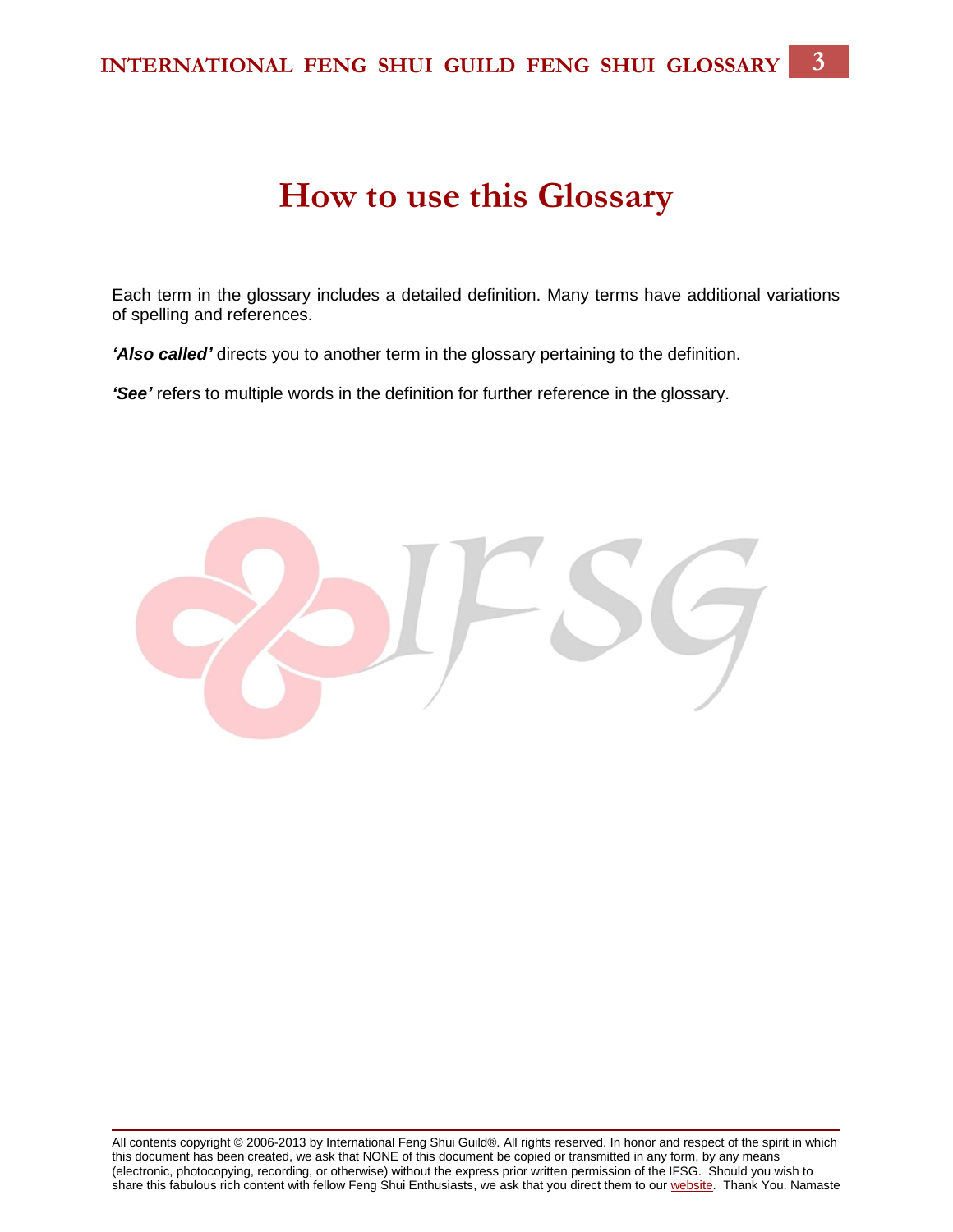$\overline{4}$ INTERNATIONAL FENG SHUI GUILD FENG SHUI GLOSSARY

## **Table of Contents**

|                | .5               |
|----------------|------------------|
|                | $\overline{7}$   |
|                |                  |
|                |                  |
|                |                  |
|                |                  |
|                |                  |
|                |                  |
| $\frac{32}{2}$ |                  |
|                |                  |
|                | $\frac{1}{2}$ 34 |
|                |                  |
|                |                  |
|                |                  |
|                |                  |
|                |                  |
|                |                  |
|                |                  |
|                |                  |
|                |                  |
|                |                  |
|                |                  |
|                |                  |
|                |                  |
|                |                  |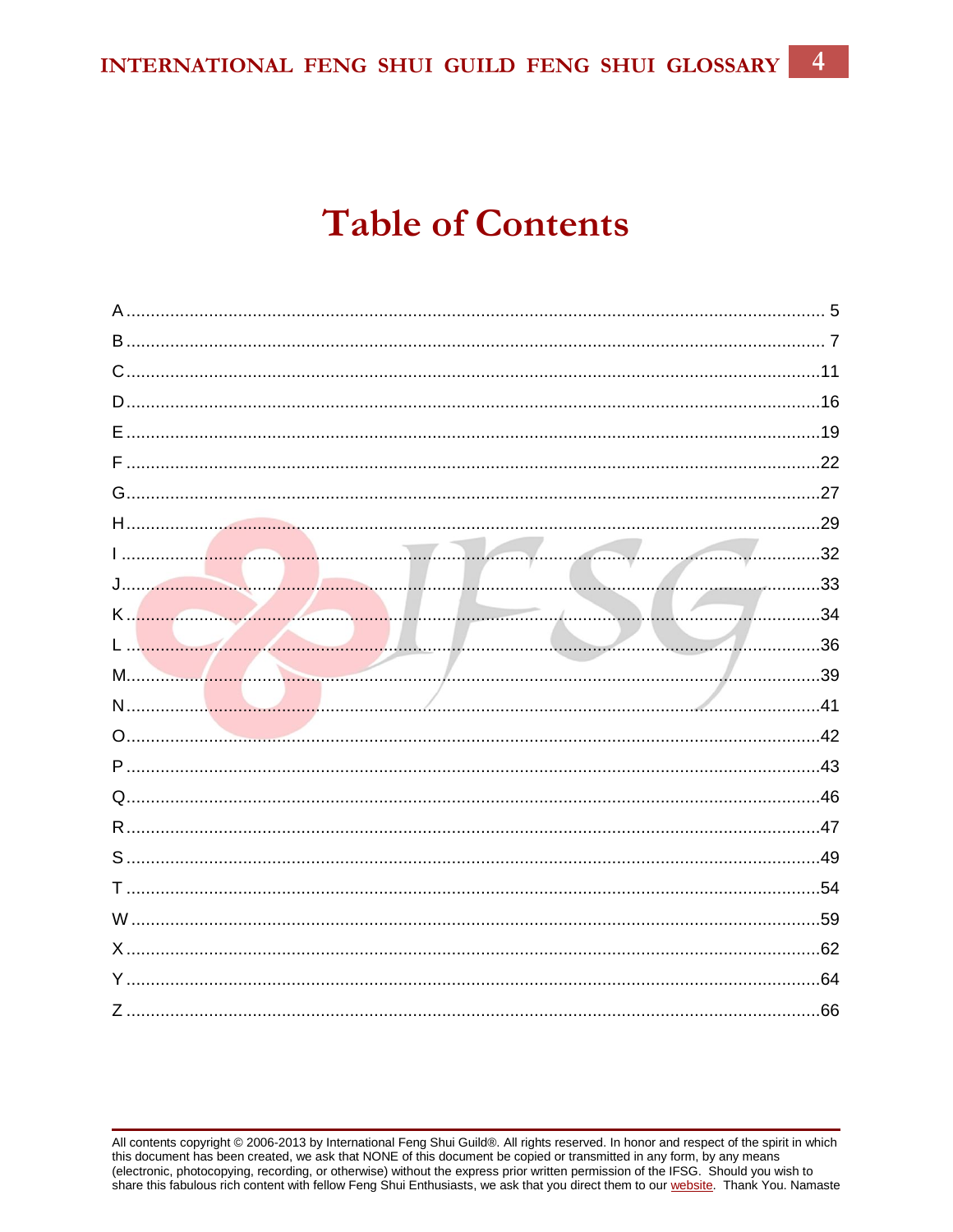### <span id="page-5-0"></span>**[A](#page-5-0)**

#### **Adjustment**

An object, talisman, ritual, prayer, action or intention used to achieve the greatest balance, harmony, and the most beneficial qi/chi in a space, or to suppress, neutralize or dissipate negative or stagnant energies or qi/chi.

*Also called Cure, Enhancement, Remedy See Chi, Qi*

#### **Age**

A cycle of qi/chi, it is the primary requisite for construction of a Flying Star chart. It is this application of the time factor which determines the allocation of qi/chi throughout the structure. Some schools prefer to utilize the move-in date as the essential time factor. The most widely recognized method is to use the time of construction as the determining factor and more specifically the time of the closing of the roof. Each age or period lasts twenty years and begins on a year ending in the number four.

*Also called Great Cycle of 180 years See Chi, Flying Stars, Qi*

The time periods are as follows:

Period 1: 1864-1883 Period 2: 1884-1903 Period 3: 1904-1923 Period 4: 1924-1943 Period 5: 1944-1963 Period 6: 1964-1983 Period 7: 1984-2003 Period 8: 2004-2023 Period 9: 2024-2043 Period 1: 2044-2063

#### **Annual Star**

In Luo Shu, Flying Stars, or Nine Star Ki, the center number is called the Annual Star. In a Flying Star chart, the energy or quality of qi/chi is represented by a number called a Star. The Annual Star moves cyclically to a different location each year. *See Chi, Flying Stars, Luo Shu, Nine Star Ki, Qi*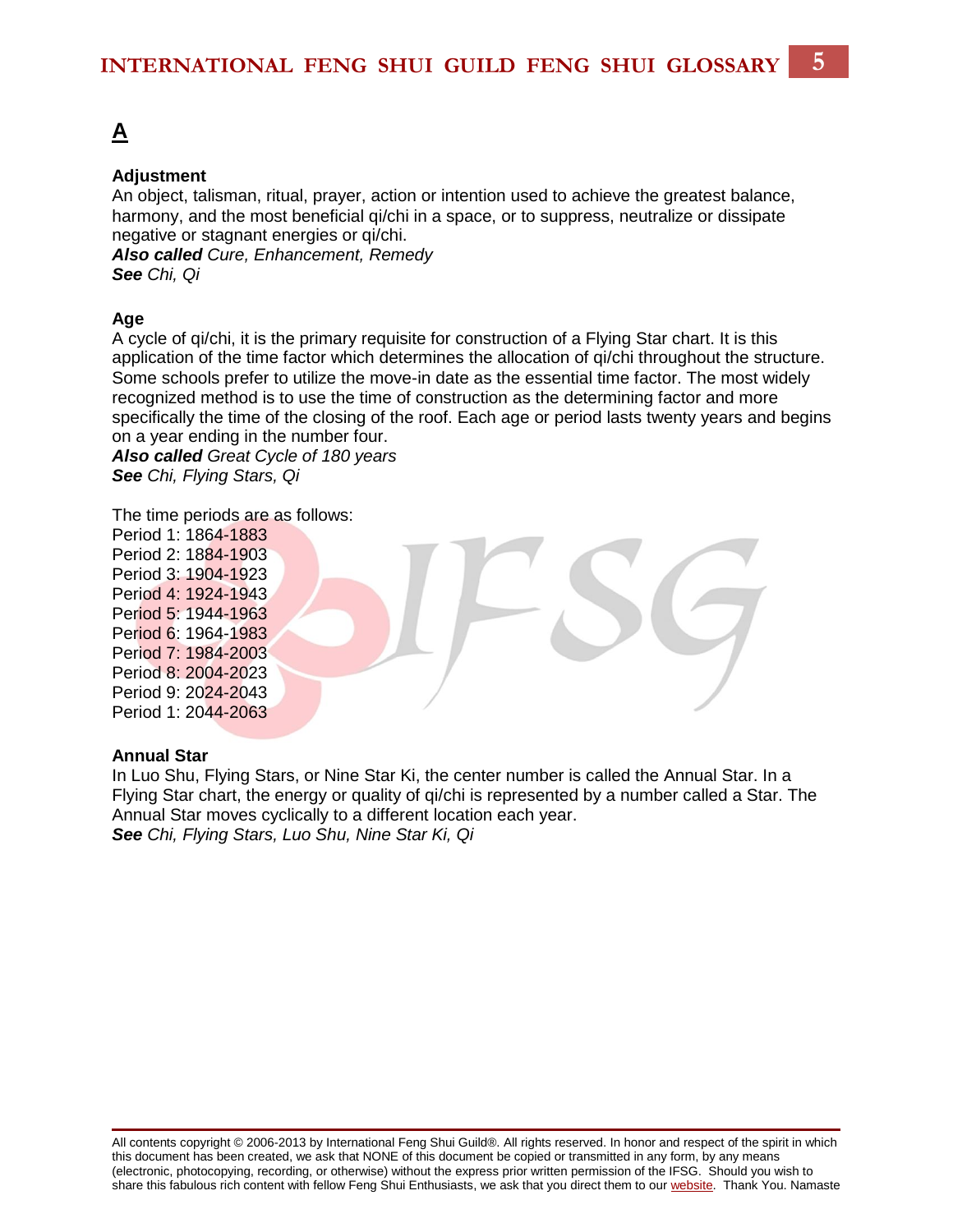#### **Armchair**

The original school of Feng Shui based on the observation of topographical features. It is the relationship of a particular place to its landform surroundings. A metaphor for the ideal form has the shape of an armchair. When looking out the front door, the structure is cradled by the Black Tortoise in the back, the Azure Dragon on the left, the White Tiger on the right and the Red Phoenix in front. In practical terms good form places a structure with the solid stable qi/chi of a mountain or hill shape in the rear and the active energized qi/chi of active water or bright sun in the front. Finding the Dragon and Tiger energy in the landscape augments the beneficial effects. These original simple ideas evolved into specific protocols for interior placement and for exterior arrangement of a site, and are often symbolized by natural focal points such as trees, plants, hills and mountains, as well as by buildings and other man-made features.

*Also called Form School, Landform Guardians, Landform School*

*See Azure Dragon, Black Tortoise, Celestial Animals, Chi, Four Emblems, Qi, Red Phoenix, White Tiger*

#### **Astro-cartography**

A western astrology horoscope which determines the most advantageous locations for an individual to reside.

#### **Astrology, Western**

A cosmological method of divination based on the positions of the Sun, Moon, Planets and other heavenly bodies, relative to time and place on Earth which is drawn into a horoscope. *See Zodiac-Western*

#### **Auspicious**

A term frequently used in Feng Shui, Astrology, and divination to denote favorable, desirable and beneficial influences and successful results.

#### **Azure Dragon**

A symbolic animal of the Form School and one of four Celestial Animals. In the ideal armchair or cradle position of the Form School, the Azure Dragon refers to mountain ranges, rolling hills, trees, or structures that support and protect a building on the left side of the armchair when looking out the front door.

#### *Also called Green Dragon*

*See Armchair, Celestial Animals, Form School, Four Emblems*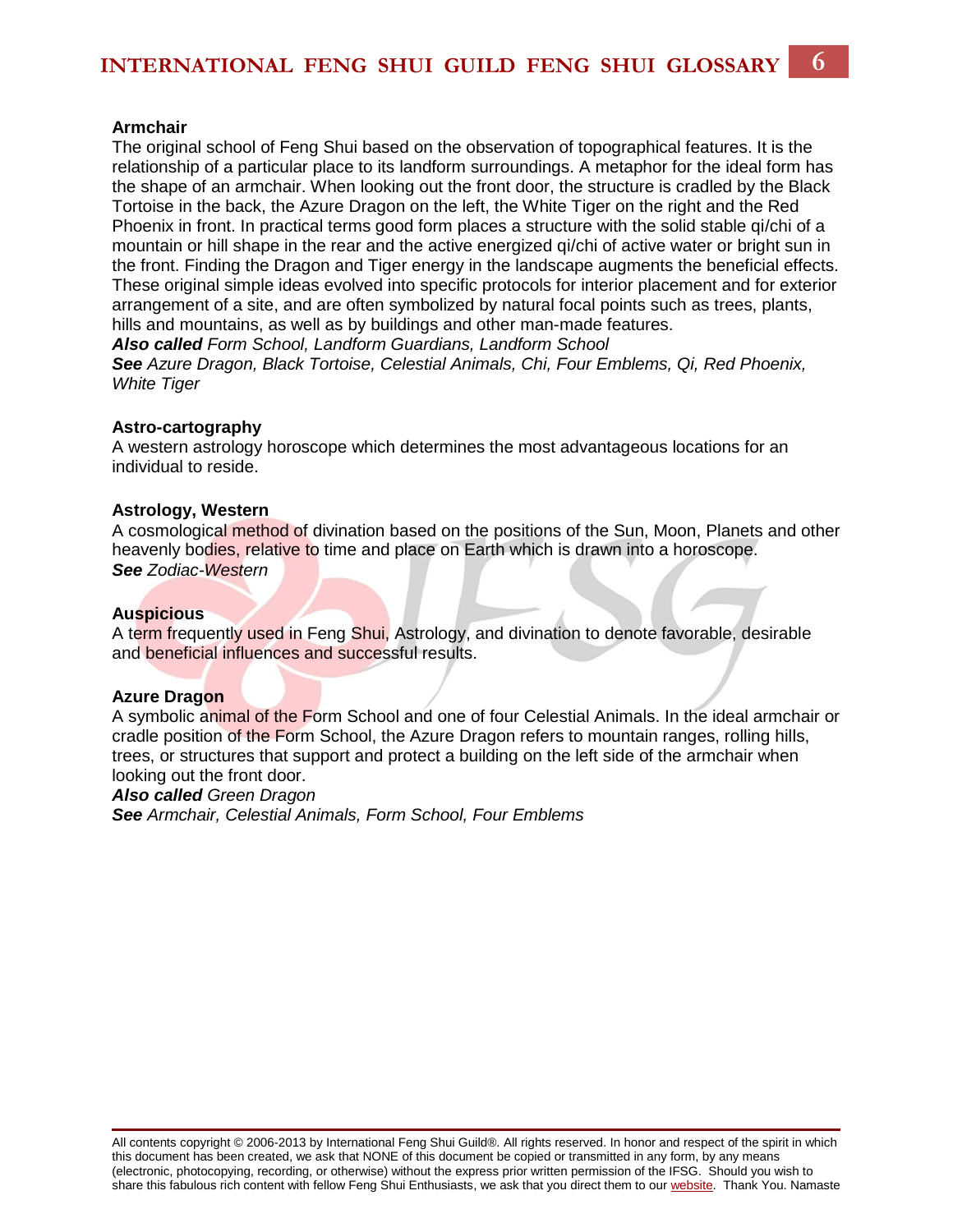### <span id="page-7-0"></span>**[B](#page-7-0)**

#### **Ba Zhai**

The most basic and popular method of determining and regulating the qi/chi in Compass School. First, sitting and facing directions of a structure are determined. Then the four most auspicious and four least auspicious sectors for the space are calculated, each having specific influences on the qi/chi of a space.

*Also called East West System, Eight House Feng Shui, Eight Mansions See Chi, Compass School, East West System, Eight House Feng Shui, Eight Mansions, Qi*

#### **Ba Zi**

Refers to Four Pillars Astrology - literally translates to Eight Characters (in Chinese) - which is composed of four combinations of Heavenly Stems and Earthly Branches. *Also called Chinese Astrology See Earthly Branches, Four Pillars Astrology, Heavenly Stems*

#### **Bagua**

A diagram akin to the Chinese flowchart for the cyclical energies of the manifested universe, originating from the I Ching and the Lo Shu. The literal translation is "eight house." It consists of eight external houses (guas) and a central one called the Tai Ji, (Tai Chi) a symbol denoting a perfect balance of the flowing energies of yin and yang, and also representing Earth. Each of the eight houses is named by a trigram, and points to a specific direction, number, element, season, color, body organ, family member, symbol, location and other life aspects in resonance with that trigram sector. The Bagua can be drawn in many different forms and is an indispensable tool in most schools of Feng Shui.

The eight guas are: Kan (K'an) Gen (Ken) Zhen (Chen) Xun (Hsun) Li (Li) Kun (K'un) Dui (Tui) Qian (Ch'ien) *Also called Pa Kua See BTB Feng Shui Bagua, Early Heaven Bagua, Fu Xi, Fu Xi Bagua, I Ching, Later Heaven Bagua, Luo Shu, Pa Kua, Pre-Heaven Bagua, Trigram, Yang, Yin. See individual guas.*

#### **Bamboo Flute**

An end-blown bamboo flute, and musical instrument, used in Feng Shui as a remedy. This flute's base includes the bamboo's root joint which is bigger and stronger than the remaining, visible joints, allowing its base to act as a support to energetically lift or raise qi/chi. The bamboo flute represents peace, harmony, and grounding.

#### *Also called Hsiao*

*See Chi, Remedy, Qi*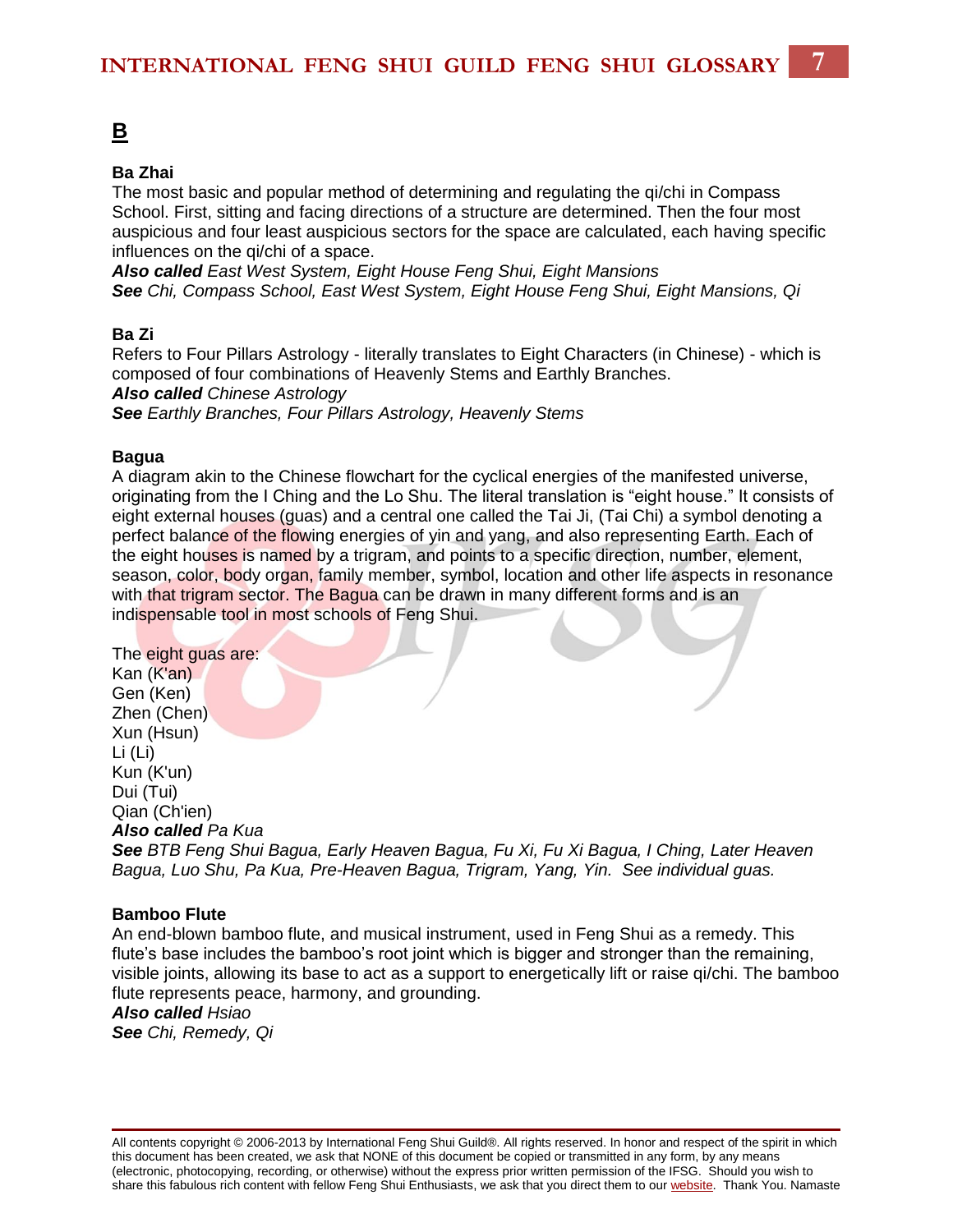#### **Bau-biologie**

Translates from the German as building biology. A movement that has made a study of how buildings impact life and health in the living environment. Factors that it observes, measures and attempts to regulate at a building site include biophysical forces above and below the earth's surface, climatic and solar influences, air quality, and the toxicity of building materials. Bau-biologie advocates the use of safe and sustainable construction materials and the mitigation of excessive electromagnetic fields. It encourages a holistic and healing approach to home and work environments.

#### **Beginning of Spring**

The first of the Twenty-Four Seasons, which usually begins February 4th or 5th. Determining the Beginning of Spring is essential in the calculation of several divination techniques. *Also Called Li Chun See Twenty-Four Seasons*

#### **Benker Lines**

Named after Anton Benker of Germany, the dowser who discovered this system. Benker lines lie on every fifth Hartmann line and radiate up into space, but are stronger to a great degree. One side of a Benker line is positively charged, and the other side is negatively charged. They are considered to be a source of potential health problems, and are located by dowsing. *Also called Ten Meter System*

*See Curry Lines, Geomancy, Geopathic Stress, Hartmann Lines*

#### **Bing**

The third heavenly stem in the cycle of ten, denoting Yang Fire, based on the Five Elements productive cycle of the Five Elements as they go through their yin and yang phases. It refers to the more active and aggressive aspects of the Fire element and is used in Four Pillars Astrology.

#### *Also called Ping*

*See Earthly Branches, Five Elements, Four Pillar Astrology, Heavenly Stems, Productive Cycle, Yang, Yin*

#### **Black**

Historical elemental color of water, considered mysterious and independent, associated with the direction North and Yin activity.

#### **Black Sect Tantric Buddhist Feng Shui**

BTB Feng Shui has its roots in the pre-Buddhist, Bon religion of Tibet. It was also influenced by Indian Buddhism and later took on the traditions of Chinese philosophy including Feng Shui. It was brought to the West around 1980, and its practices spread rapidly through the Americas. The BTB Feng Shui Bagua is a modification of the Wen Wang (Later Heaven) Bagua and is superimposed on a site, building, or room using the Three Door Method which aligns the entry with one the three trigrams: Gen (Knowledge), Kan (Career) or Qian (Helpful People). BTB Feng Shui emphasizes following the flow of qi/chi (in the space and the person), the use of transcendental solutions to reinforce mundane remedies, the power of intention and self cultivation through meditation.

*Also called Black Hat, BTB Feng Shui See BTB Feng Shui*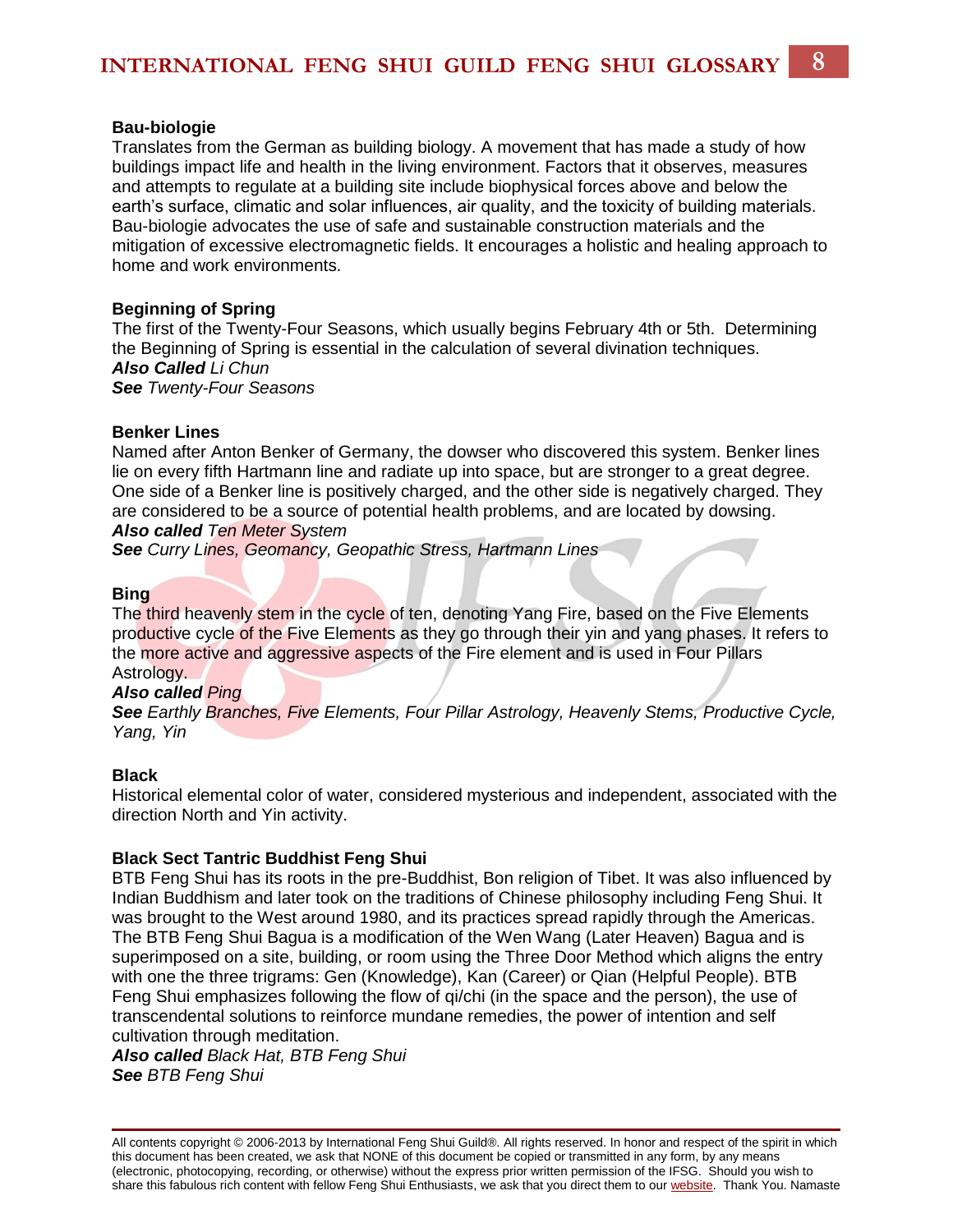#### **Black Tortoise**

The symbolic animal of Form School, and the most important of the four Celestial Animals. In the ideal armchair position of Form School, it refers to hills, mountains, trees or other structures that support and protect a building from behind. In the ancient traditions it was best located in the North. This was based on the climatic conditions of China where the cold winds came from the North. In modern times it can be located in any direction as long as it provides the physical and energetic backing needed to offer support for the building. The same principles can be applied inside the building when orienting furnishings.

*Also called Black Turtle*

*See Armchair, Celestial Animals, Form School, Four Emblems*

#### **Boar**

The twelfth earthly branch in the cycle of twelve life energies, representative of fertility and virility energy. It is used in Chinese Astrology and Four Pillars Astrology. *Also called Hai, Pig See Chinese Astrology, Earthly Branches, Four Pillars Astrology*

#### **Book of Changes**

Translated as the Book of Changes, the I Ching is an ancient Chinese philosophical text and one of the oldest systems of describing the nature, movements, and developments of every event or phenomenon in the universe. It consists of sixty-four hexagrams based on all the possible combinations of the eight trigrams and has been used for divination, protection and philosophical guidance for thousands of years and is an important component in the formation of Feng Shui theory. Traditional methods for consulting the I Ching are through the use of yarrow sticks or coins. Confucianism, Taoism, and the Feng Shui Bagua all have common roots in the philosophy of the I Ching.

*Also called Yi Jing, Yijing See I Ching*

#### **Bright Hall**

1. A courtyard, or entrance, especially where benevolent qi/chi can gather 2. A defined area serving as a transition zone between one type of qi/chi and another, sometimes containing a vortex of energy, commonly at a main entrance. 3. A gathering place *Also called Ming Tang*

#### **BTB Feng Shui**

BTB Feng Shui has its roots in the pre-Buddhist, Bon religion of Tibet. It was also influenced by Indian Buddhism and later took on the traditions of Chinese philosophy including Feng Shui. It was brought to the West around 1980, and its practices spread rapidly through the Americas. The BTB Feng Shui Bagua is a modification of the Wen Wang (Later Heaven) Bagua and is superimposed on a site, building, or room using the Three Door Method which aligns the entry with one the three trigrams: Gen (Knowledge), Kan (Career) or Qian (Helpful People). BTB Feng Shui emphasizes following the flow of qi/chi (in the space and the person), the use of transcendental solutions to reinforce mundane remedies, the power of intention and self cultivation through meditation.

*Also called Black Sect Tantric Buddhist Feng Shui*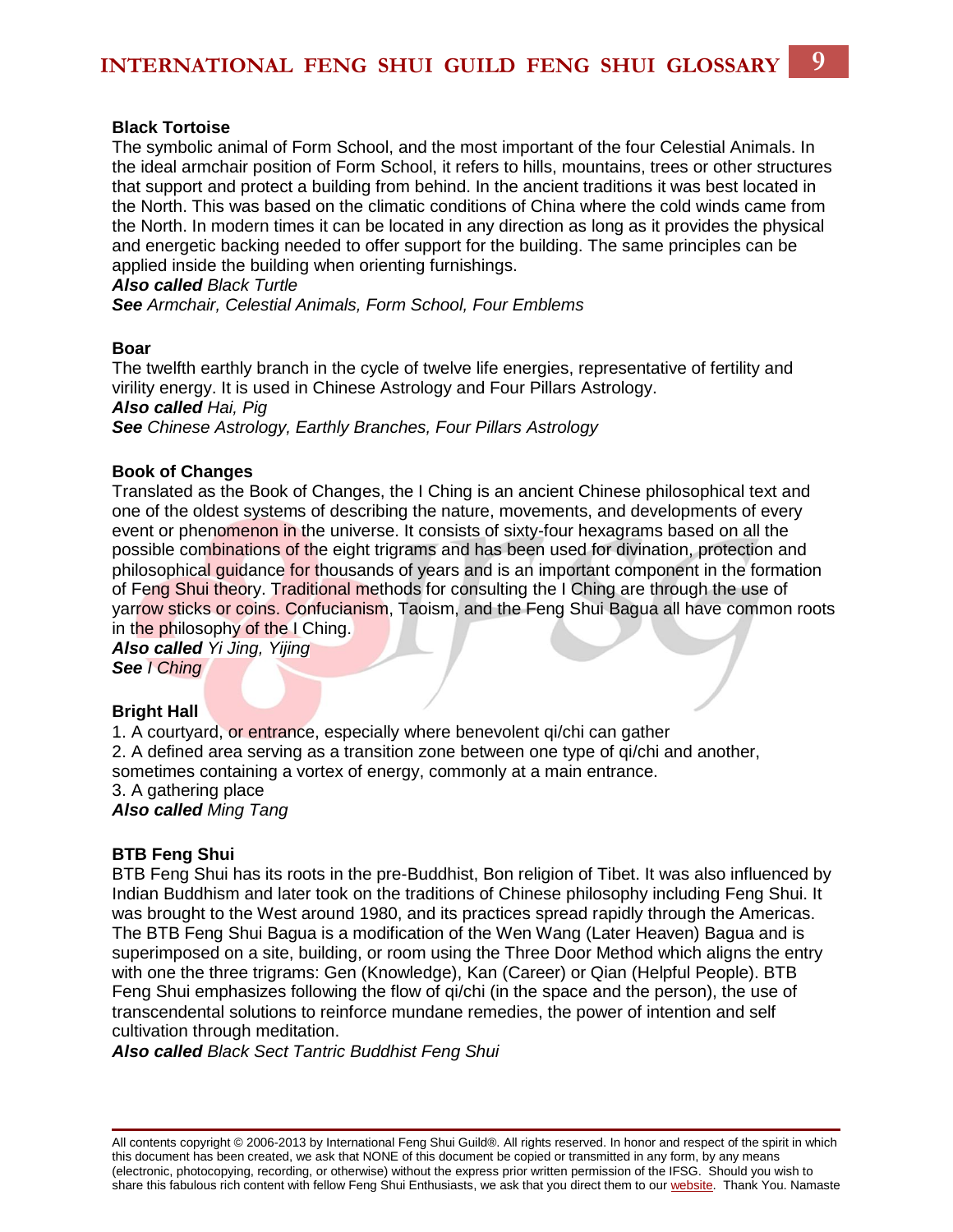#### **BTB Feng Shui Bagua**

A modification of the Wen Wang or Later Heaven Bagua sequence with the trigrams inverted so that the qi/chi moves toward the center. The BTB Bagua puts humanity at the center and represents our qi/chi returning to its essence. The Wen Wang and BTB Feng Shui Baguas together oscillate through time, representing the unity of yin and yang and creation -- how we continually create our reality, get feedback, then act or react. Based on the philosophy of Shao Yong, BTB Feng Shui equates the trigram movement of the different Baguas to qi/chi flow through the seasons. The Pre-Heaven Bagua is considered the Lesser Yang or Spring Bagua. The Later Heaven or Wen Wang Bagua, with the trigram qi/chi moving out from the center, is considered the Greater Yang or Summer Bagua. The BTB Feng Shui Bagua, where the trigram qi/chi moves back to the center, is considered the Lesser Yin or Autumn Bagua. The Greater Yin or Winter Bagua will likely follow.

#### **Buffalo**

The second earthly branch in the cycle of twelve life energies, representative of nourishing energy. It is used in Chinese Astrology and Four Pillars Astrology. *Also called Chou, Ox*

*See Chinese Astrology, Earthly Branches, Four Pillars Astrology*

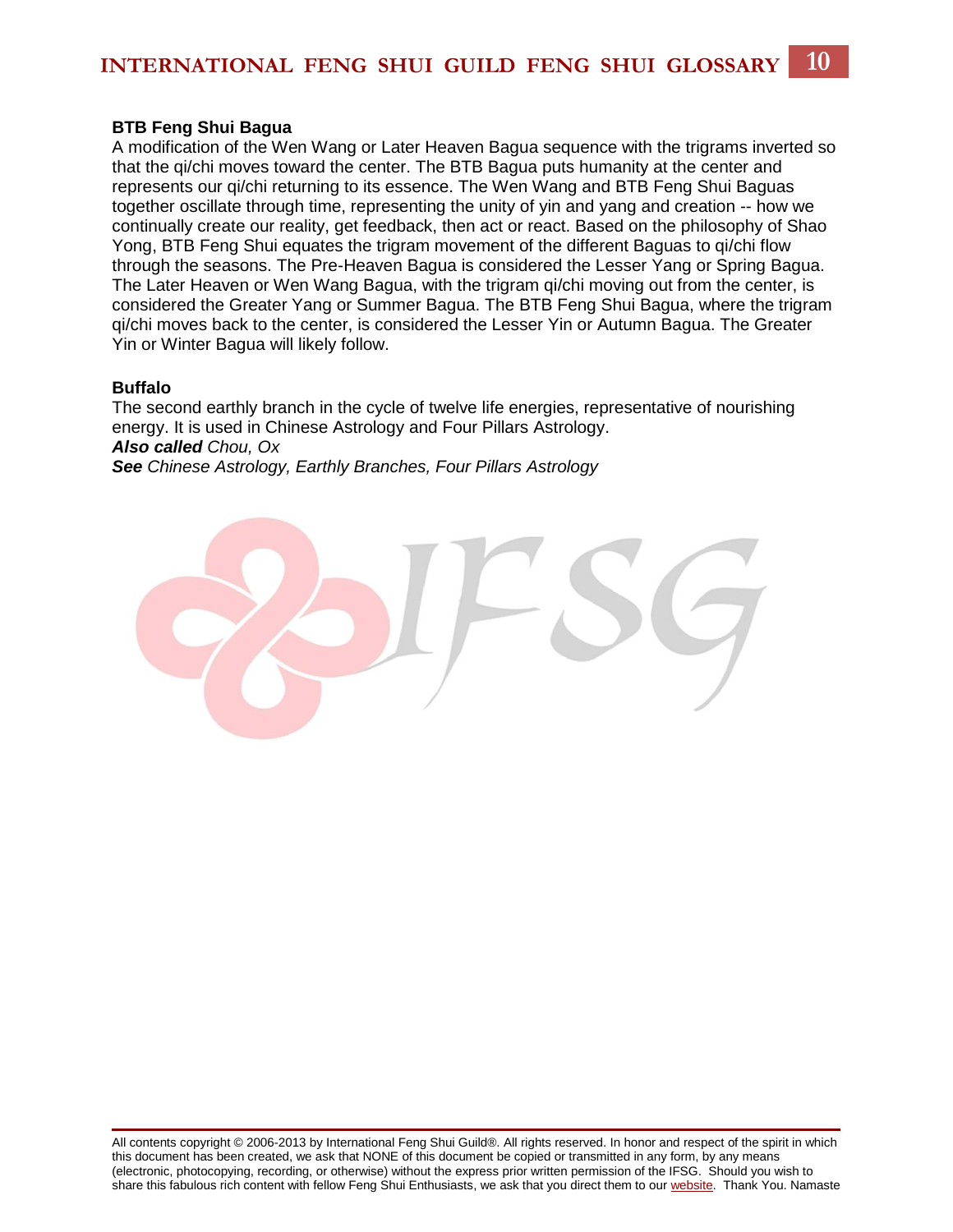### <span id="page-11-0"></span>**[C](#page-11-0)**

#### **Cardinal Directions**

The four primary compass directions; North, South, East, West. *Also called Cardinal points*

#### **Celestial Animals**

The four mythical animals of Form School: the Azure Dragon (Green Dragon), White Tiger, Black Tortoise (Black Turtle), Red Phoenix (Red Bird). Each animal represents a different earth quality or energy. Also represents landforms.

*See Azure Dragon, Black Tortoise, Form School, Four Emblems, Red Phoenix, White Tiger*

#### **Chen**

1. The trigram located in the East of the Luo Shu square representing Ancestors/Family. *See Zhen*

2. The fifth earthly branch in the cycle of twelve life energies, representative of strong and active energy. It is used in Chinese Astrology and Four Pillars Astrology**.** 

*Also called Ch'en, Dragon*

*See Chinese Astrology, Earthly Branches, Four Pillars Astrology* 3. In Form School, the armchair position of the Azure Dragon. *See Armchair Position, Azure Dragon, Form School*

#### **Chen Pi**

Aged dried tangerine skin used to purify a space. *Also called Tshen Pei*

#### **Chi**

1. The motivating life-force also called "Cosmic Breath," "prana," or "Dragon's Breath." It has also been referred to as vital energy, primordial breath, air, breath, and energy. Existing everywhere, it is the term that refers to all forms of energy and its flow and is considered the universal energy between heaven and earth. It is the movement of life force energy within our living space or body, which can affect our well being either auspiciously or inauspiciously. Feng Shui concerns itself with the movement and containment of qi/chi to create the most beneficial support for a person in their environment.

#### *Also called Chi, Ki (Japanese)*

#### *See Auspicious, Chi, Energy, Inauspicious, Qi*

2. The sixth heavenly stem in the cycle of ten, denoting Yin Earth, based on the Five Element productive cycle of the Five Elements as they go through their yin and yang phases. It refers to the more inward and recessive aspects of the Earth element and is used in Four Pillars Astrology.

#### *Also called Ji*

*See Earth, Five Elements, Four Pillars Astrology, Heavenly Stems, Productive Cycle, Yang, Yin*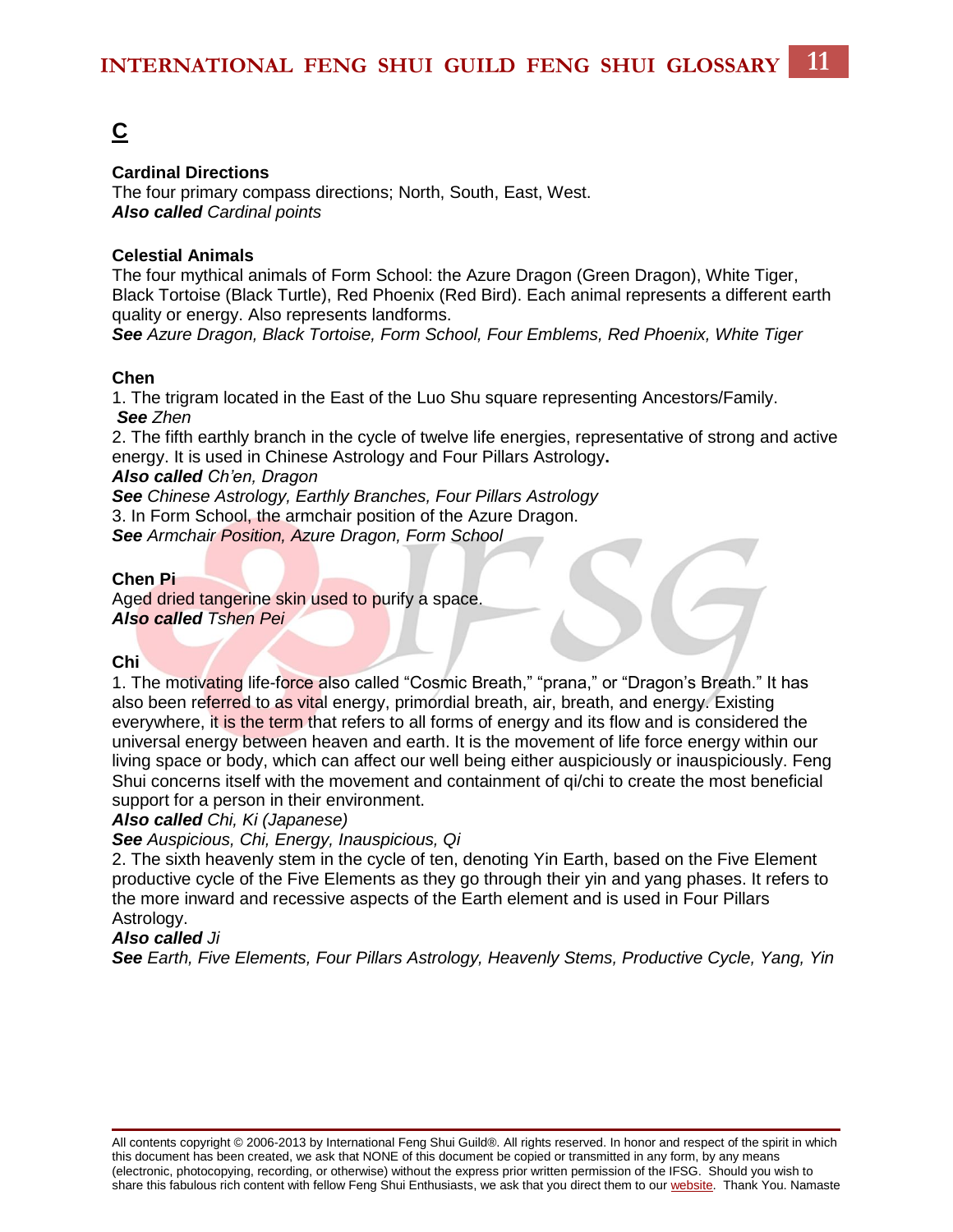#### **Chi Cultivation**

Techniques, such as meditation, qi kung, tai ji or other techniques, rituals, acupuncture, and Feng Shui that are used to enhance or adjust personal qi/chi, allowing it to flow smoothly throughout the body.

*Also called Qi Cultivation*

#### **Chi Gong**

1. A martial art which gathers qi/chi in the body.

2. A series of choreographed movements based on this martial art said to bring health benefits. *Also called Chi Kung, Qi Gong, Qi Kung*

#### **Chi Kung**

1. A martial art which gathers qi/chi in the body.

2. A series of choreographed movements based on this martial art said to bring health benefits. *Also called Chi Gong, Qi Gong, [Qi Kung](http://ifsguild.org/Glossary/Glossarylist.php?term=Qi%20Kung)*

#### **Chia**

The first heavenly stem in the cycle of ten, denoting Yang Wood, based on the Five Element productive cycle of the Five Elements as they go through their yin and yang phases. It refers to the more active and aggressive aspects of the Wood element and is used in Four Pillars Astrology.

#### *Also called Jia, Zhe*

*See Five Elements, Four Pillars Astrology, Heavenly Stems, Productive Cycle, Wood, Yang, Yin*

#### **Ch'ien**

One of the eight trigrams, guas or sectors of the Bagua, associated with the Northwest, the number 6, the element Metal, late Autumn - early Winter, the colors grey, white, metallic gold or silver, the head, lungs, large intestines, skin and the sense of smell, Father or boss, the symbol Heaven and relates to travel, benefactors and other life aspects. In the I Ching, Qian is denoted by three solid lines and is the most yang trigram.

*Also called Chien, Chyan, Qian See Eight Trigrams, Trigram*

#### **Chinese Almanac**

An annual Chinese book with advice about the best, worst, and appropriate activities, locations and more, for each day of the year. It has been widely used in China to predict everything from the size of the yearly harvest to the electoral success of public officials. In its almanac form it is used for the selection of auspicious and inauspicious dates for all types of activities.

*Also called Tung T'su, Chinese Calendar See Ten Thousand Year Calendar*

#### **Chinese Astrology**

Refers to a group of divination techniques first used in China, based on astrological or cosmological assessments. The most common form assigns to the person a Zodiac Animal based on the natal year as determined by the Chinese Lunar Calendar. This term also refers to several other methods commonly used in Feng Shui. *See Zodiac-Asian*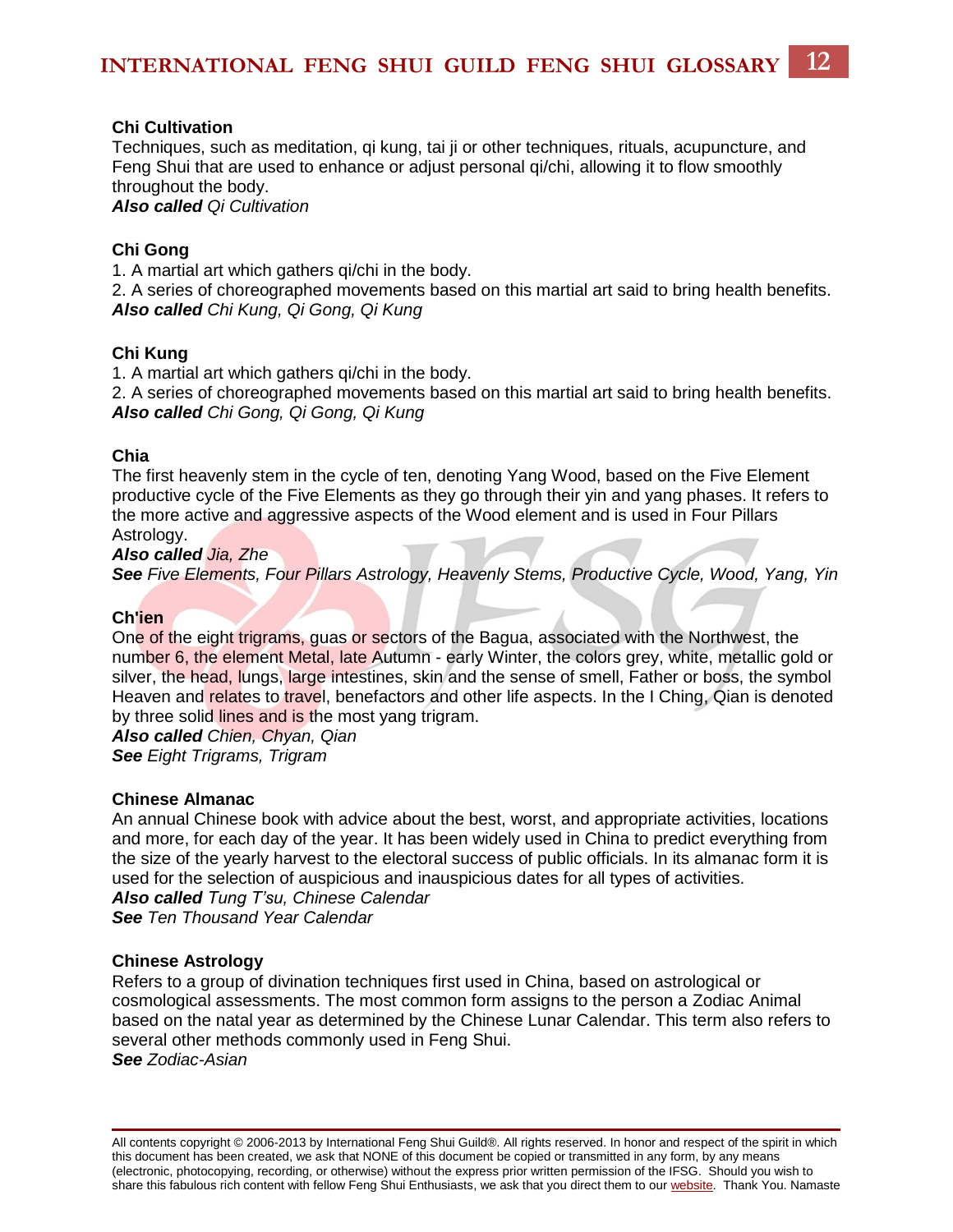#### **Chinese Calendar**

Begins 2698 BCE on the first day of the reign of Huang Di, the "Yellow Emperor." Describes the movement of qi/chi for ten thousand years and is an essential tool in the creation of Four Pillars charts and other forms of divination. Each volume covers 100 years of information. *Also called Ten Thousand Year Calendar*

#### **Chinese New Year**

Falls on the first day of month one in the Lunar calendar, usually somewhere between the middle of January and the middle of February. Determining the start of the New Year is essential in the calculation of several divination techniques used in Feng Shui.

#### **Chou**

The second earthly branch in the cycle of twelve life energies, representative of nourishing energy. It is used in Chinese Astrology and Four Pillars Astrology. *Also called Buffalo, Ch'ou, Ox See Chinese Astrology, Earthly Branches, Four Pillars Astrology*

#### **Chueh Ming**

One of the eight Portents indicating severed fate or total loss. The most inauspicious or worst location in Eight House Feng Shui.

*See Ba Zhai, East West System, Eight House Feng Shui, Eight Mansions, Jue Ming, Portent*

#### **Clashing Doors**

Doors that hit each other when opened.

#### **Classical Feng Shui**

The most widely practiced category of Feng Shui worldwide. Based on the two original types first used in China, Classical Feng Shui consists of Form School and Compass School principles and methods. Contemporary Classical Feng Shui is related to, and utilizes, a variety of modalities.

#### *Also called Traditional Feng Shui*

**See** *Bagua, Ba Zhai, Ba Zi, East West System, Eight House Feng Shui, Eight Mansions, Flying Stars, Four Pillars Astrology, Ming Gua, Pa Kua*

#### **Clutter**

The obstruction of life force, qi/chi, typically through the accumulation of too many items within a space (can be physical, mental, emotional or spiritual), thus creating a stagnation of the energy within that space.

*See Chi, Qi*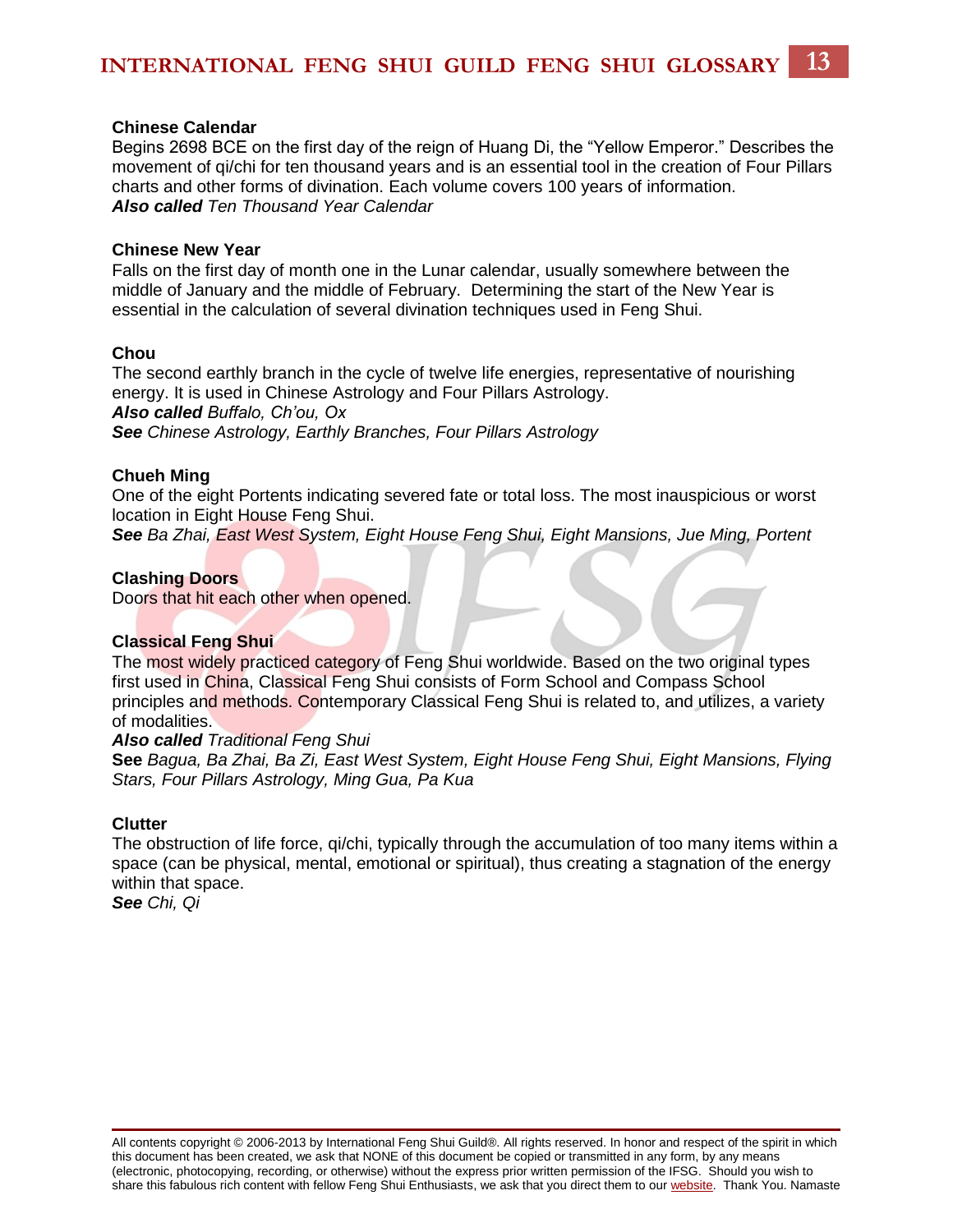#### **Command Position**

1.The best Form School location for the interior placement of furniture, especially the bed, desk, or stove. This position is usually farthest from and facing the door, with one's back to a solid wall. This position is considered the safest and most powerful, providing the widest view of the room with the ability to see the door without being directly in line with the door.

2. The best Form School location of a building on its site, creating the classic armchair with the Black Tortoise (Black Turtle) in the rear, the Red Phoenix in front, the Azure Dragon and the White Tiger to the sides.

#### *Also called Power Position*

*See Azure Dragon, Black Tortoise, Celestial Animals, Form School, Four Emblems, Red Phoenix, White Tiger*

#### **Compass**

The compass used for Feng Shui, called the Luopan, utilizes the Later Heaven or Wen Wang Bagua sequence, with the qi/chi moving out from the center. From its humble beginnings as a magnetic needle floating in a bowl of water, the Luopan evolved into a complex system of rings able to reveal advanced Feng Shui information. In its modern form it has been translated and color coded to simplify its use as a Feng Shui tool. The Luopan is part of the rich cultural heritage of Feng Shui.

*See Chi, Later Heaven Bagua, Luopan, Wen Wang Bagua, Qi*

#### **Compass School**

An early school of Feng Shui that developed after Form School. At first a simple needle and bowl compass were utilized to determine the best directional and solar orientation for a structure. Eventually Compass School incorporated principles of the I Ching and other Taoist modalities. The simple needle and bowl compass evolved into the Luopan compass which reveals many layers of information in its complex ring system. In Compass School Feng Shui, the Bagua is a diagrammatic representation of the Luopan compass and is oriented using the actual directions. e.g., North sits on North of the floor plan.

#### *Also called Fujien School*

*See Bagua, Ba Zhai, East West System, Eight House Feng Shui, Eight Mansions, Flying Stars, Form School, I Ching, Ming Gua, Pa Kua* 

#### **Confucius**

Chinese philosopher, teacher, sage, and father of Confucianism (551BCE - 479BCE) whose teachings were centered around the development of virtuous ethical behaviors and high moral standards to uphold peace and prosperity in society.

#### **Constantly Turning Dharma Wheel**

A BTB transcendental solution to clear inauspicious qi/chi. *See BTB, Chi, Inauspicious, Qi*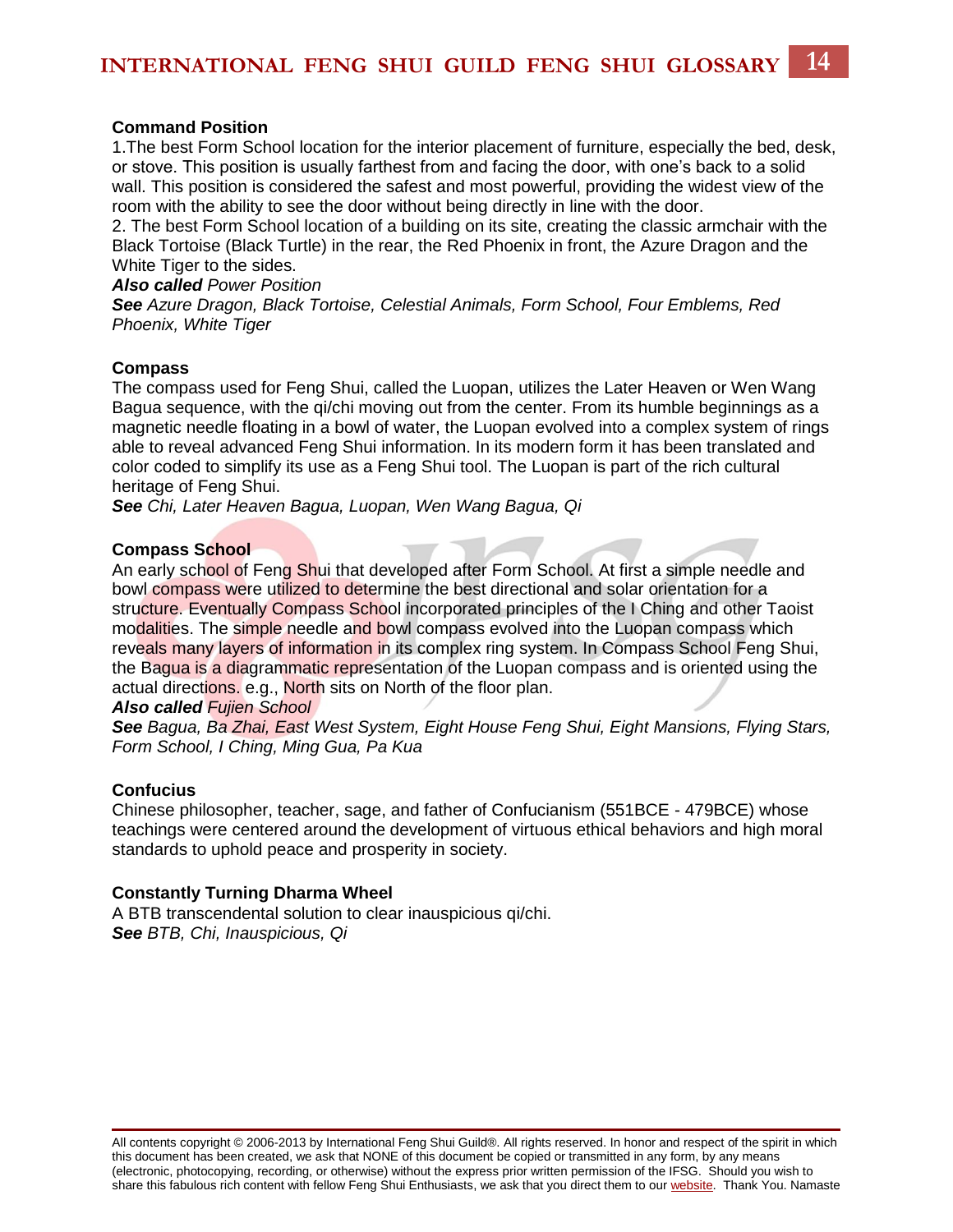#### **Constructive Cycle**

Refers to the cycle in which each of the five elements creates, nourishes, and enhances the subsequent one as we observe the elements in a clockwise circular pattern. They do so in the following sequence: Wood enhances Fire, Fire enhances Earth, Earth enhances Metal, Metal enhances Water, Water enhances Wood.

*Also called Creative Cycle, Nourishing Cycle, Productive Cycle See Earth, Fire, Five Elements, Metal, Water, Wood*

#### **Controlling Cycle**

Refers to the cycle in which each of the five elements controls, weakens or dominates another in a pentagram pattern as they are viewed in their natural circular diagram. They do this in the following sequence: Wood controls Earth, Earth controls Water, Water controls Fire, Fire controls Metal, Metal controls Wood.

*Also called Destructive Cycle, Five Element Destructive Cycle See Earth, Fire, Five Elements, Metal, Water, Wood*

#### **Crystals**

1. Any of several minerals having a crystalline structure that is a three-dimensional structure made up of atoms, molecules or ions arranged in basic units that are repeated throughout the structure. These can be used as amplifiers or transmitters of energy and other specific healing purposes.

2. A clear high quality man-made product, usually leaded, glass objects, sometimes faceted to create a specific shape used in Feng Shui.

Crystals are used in Feng Shui as remedies and in many other ways. *See Adjustment, Cure, Remedy*

#### **Cure**

An object, talisman, ritual, prayer, action or intention used to achieve the greatest balance, harmony, and the most beneficial qi/chi in a space, or to suppress, neutralize or dissipate negative or stagnant energies or qi/chi.

*Also called Adjustment, Enhancement, Remedy See Chi, Qi*

#### **Curry Lines**

A global grid network of naturally occurring electrically charged lines in the earth. These run diagonally to the poles, Northeast-Southwest and Northwest-Southeast, and were first discovered by Dr. Manfred Curry and Dr. Wittmann. The lines themselves are not necessarily problematic. The places where they intersect with other (North-South, East-West) grid lines, faults, or underwater streams are thought to be possible sources for certain health problems. They can be located by dowsing.

*See Benker Lines, Dowsing, Geomancy, Geopathic Stress, Hartmann Lines*

#### **Cutting Chi**

Cutting Chi refers to all types of negative, harmful, and inauspicious energy both indoors and out. This can include a straight alignment of landform features such as trees, poles, or nearby buildings, sharp corners, sharp objects, stagnant water, beams and trusses, and grave sites. *Also called Killing Breath, Poison Arrow, Sha Chi*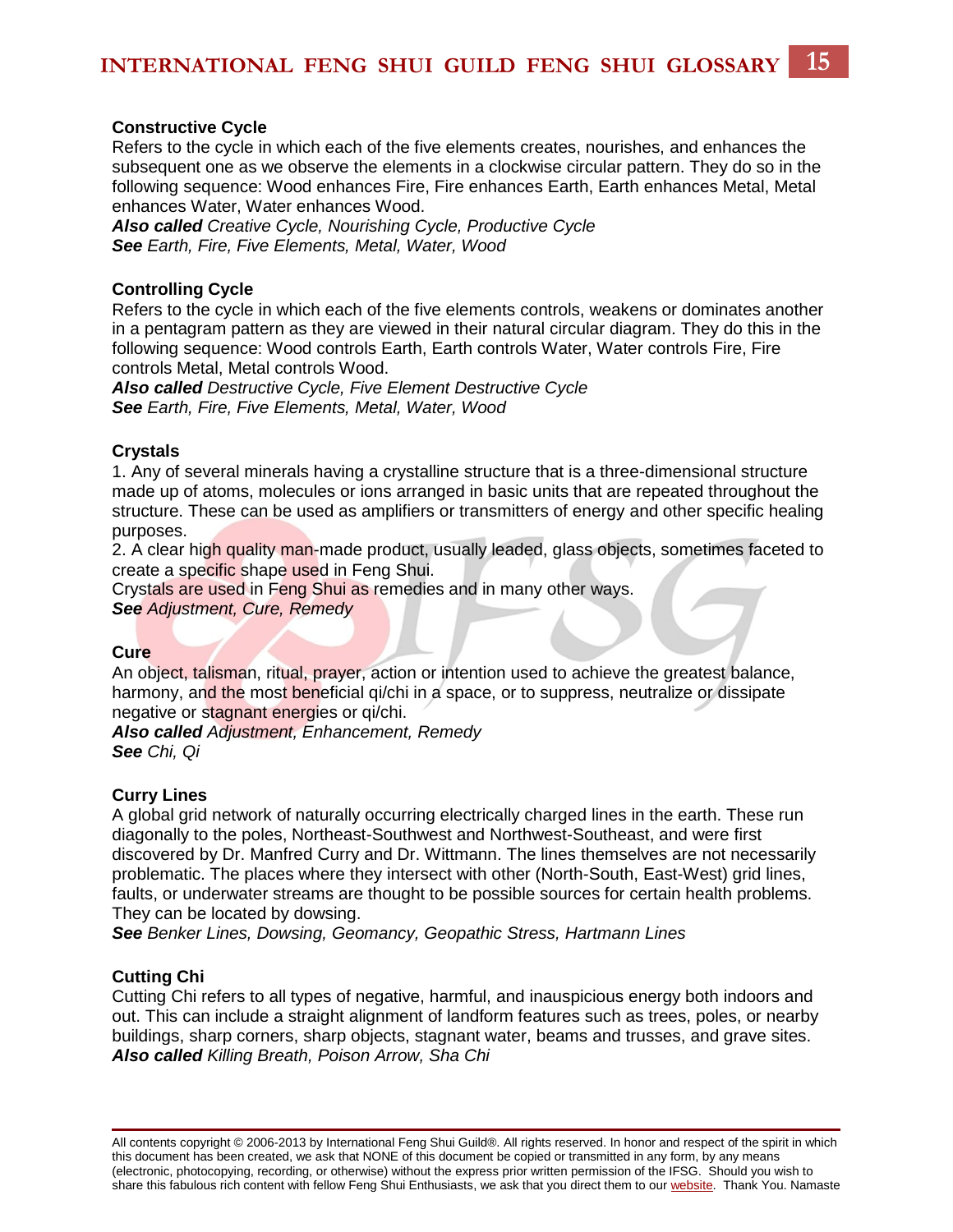#### <span id="page-16-0"></span>**Dao De**

Virtue and character, bringing good karma and good will from others.

#### **Daoism**

The philosophical foundation of most major religions in Asia. Taoism is not a religion but rather a way of being and emphasizes compassion, moderation, and humility. Taoism professes "non credo" - "do not believe anything and accept all things" and is largely based on the observation of the natural order.

*Also called Taoism*

#### **Day Master**

In Four Pillars Astrology, the self element residing in the Heavenly Stem of the day pillar. This element has either a yang or yin quality.

*See Four Pillars Astrology, Heavenly Stems, Yang, Yin*

#### **Destructive Cycle**

Refers to the cycle in which each of the five elements controls, weakens or dominates another in a pentagram pattern as they are viewed in their natural circular diagram. They do this in the following sequence: Wood controls Earth, Earth controls Water, Water controls Fire, Fire controls Metal, Metal controls Wood.

*Also called Controlling Cycle, Five Element Destructive Cycle See Earth, Fire, Five Elements, Metal, Water, Wood*

#### **Ding**

The fourth heavenly stem in the cycle of ten, denoting Yin Fire, based on the productive cycle of the Five Elements as they go through their yin and yang phases. It refers to the more inward and recessive aspects of the Fire element and is used in Four Pillars Astrology.

#### *Also called Ting*

*See Fire, Five Elements, Four Pillars Astrology, Heavenly Stems, Productive Cycle, Yang, Yin*

#### **Divination**

The art or practice that seeks to see or foretell future events or discover hidden knowledge or information by means of intuitive powers, reading omens, and/or use of a tool or interpretation of external objects. Divination is a universal cultural phenomenon that anthropologists have observed as being present in every religion and culture throughout history to the present day.

#### **Divining Rod**

Any of a group of devices of various configuration and material used for dowsing. Some of the most commonly used are the L-rod, the Y-rod, the bobber or tensor, and the pendulum. *Also called Dowsing Device See Dowsing*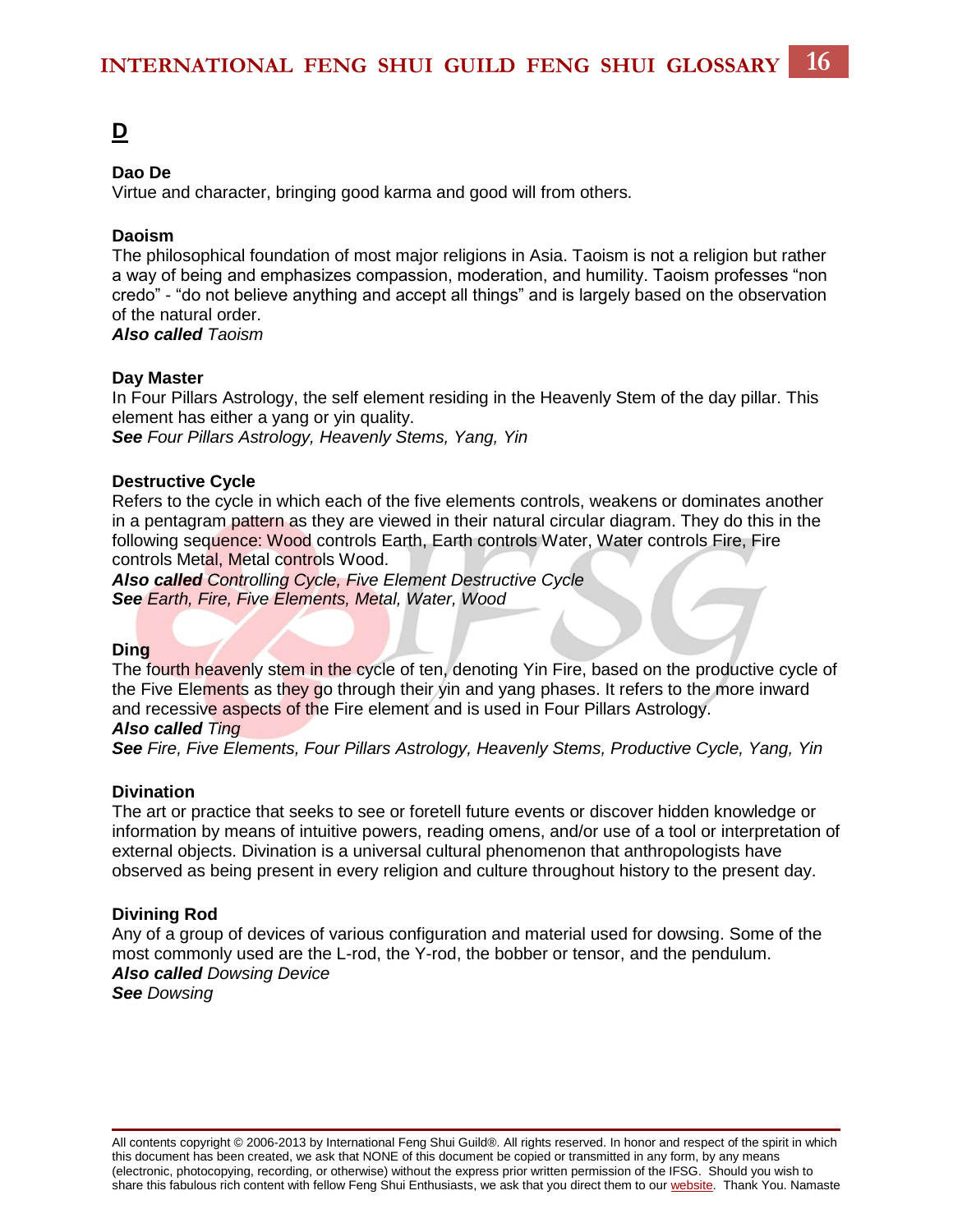#### **Dog**

The eleventh earthly branch in the cycle of twelve life energies, it is representative of possessive, watchful and dominant energy. It is used in Chinese Astrology and Four Pillars Astrology.

*Also called Hsu, Xu See Chinese Astrology, Earthly Branches, Four Pillars Astrology*

#### **Double Facing House**

In a Flying Stars chart, double stars meet in the Facing Palace. For example, for cycle eight, both the water eight and mountain eight reside in the Facing Palace. The energies for this structure are said to be good for money (wealth), but not for people (health and relationships). *Also called Xing Dao Xiang* 

*See Flying Stars*

#### **Double Sitting House**

In a Flying Stars chart, double (matching) stars meet in the Sitting Palace. For example, for cycle eight, both the water star eight and mountain star eight reside in the Sitting Palace. The energies for this structure are said to be good for people (health and relationships) but not good for money.

*Also called Xing Dao Zuo See Flying Stars*

#### **Dowsing**

Geomantic ('geo' referring to earth) divination, or methods of locating and diagnosing unseen energies, especially those located underground. Dowsing has been used to locate underground water for thousands of years, and can also be used to locate other influences at a site or on a plan or map. The practice of dowsing can also discover other concealed information.

#### **Dowsing Device**

Any of a group of devices of various configuration and material used for dowsing. Some of the most commonly used are the L-rod, the Y-rod, the bobber or tensor, and the pendulum. *Also called Divining Rod*, *Pendulum See Dowsing*

#### **Dragon**

**1.** The trigram located in the East of the Luo Shu square representing Ancestors/Family *Also called Zhen See Luo Shu* **2.** The fifth earthly branch in the cycle of twelve life energies, representative of strong and active energy. It is used in Chinese Astrology and Four Pillars Astrology *Also called Ch'en, Chen See Chinese Astrology, Earthly Branches, Four Pillars Astrology* **3.** In Form School, the armchair position of the Azure Dragon *See Armchair Position, Azure Dragon, Form School*

#### **Dragon Veins**

Dragon veins are concentrated channels of qi/chi, magnetic fields, typically found in mountain ranges; and are the pathways of earth energy. *See Chi, Qi*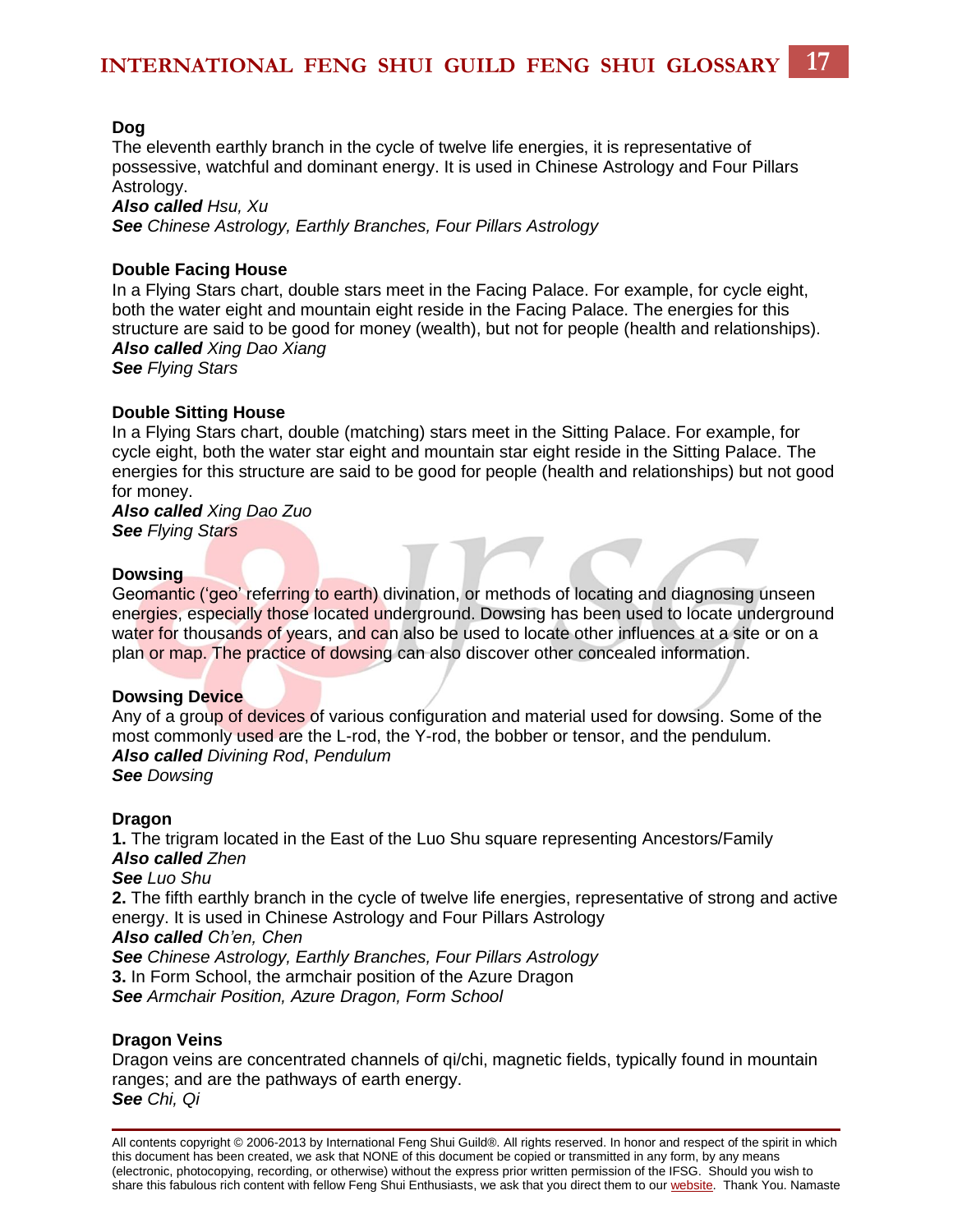#### **Dragon's Lair**

In Form School Feng Shui, the location that attracts and retains the most benevolent qi/chi and is the most auspicious site to build a home or to bury the dead. *See Chi, Form School, Qi*

#### **Du Shu**

Education with effort, one of the Five Aspects of Destiny. Even with the best luck, we will miss out if we do not participate in life. We must do the work required.

**Dui**

One of the eight trigrams, guas or sectors of the Bagua. It is associated with the West direction, the number 7 and the element Metal, the season of autumn and the color white. It correlates with the sense of smell, mouth, large intestines, lungs, and skin. It represents the youngest daughter, children, descendants, creativity and symbolizes the Lake. In the I Ching, the Dui trigram is composed of one broken line over two solid lines. *Also called Lake, Tui* 

*See Bagua, Eight Trigrams, I Ching, Pa Kua, Trigram*

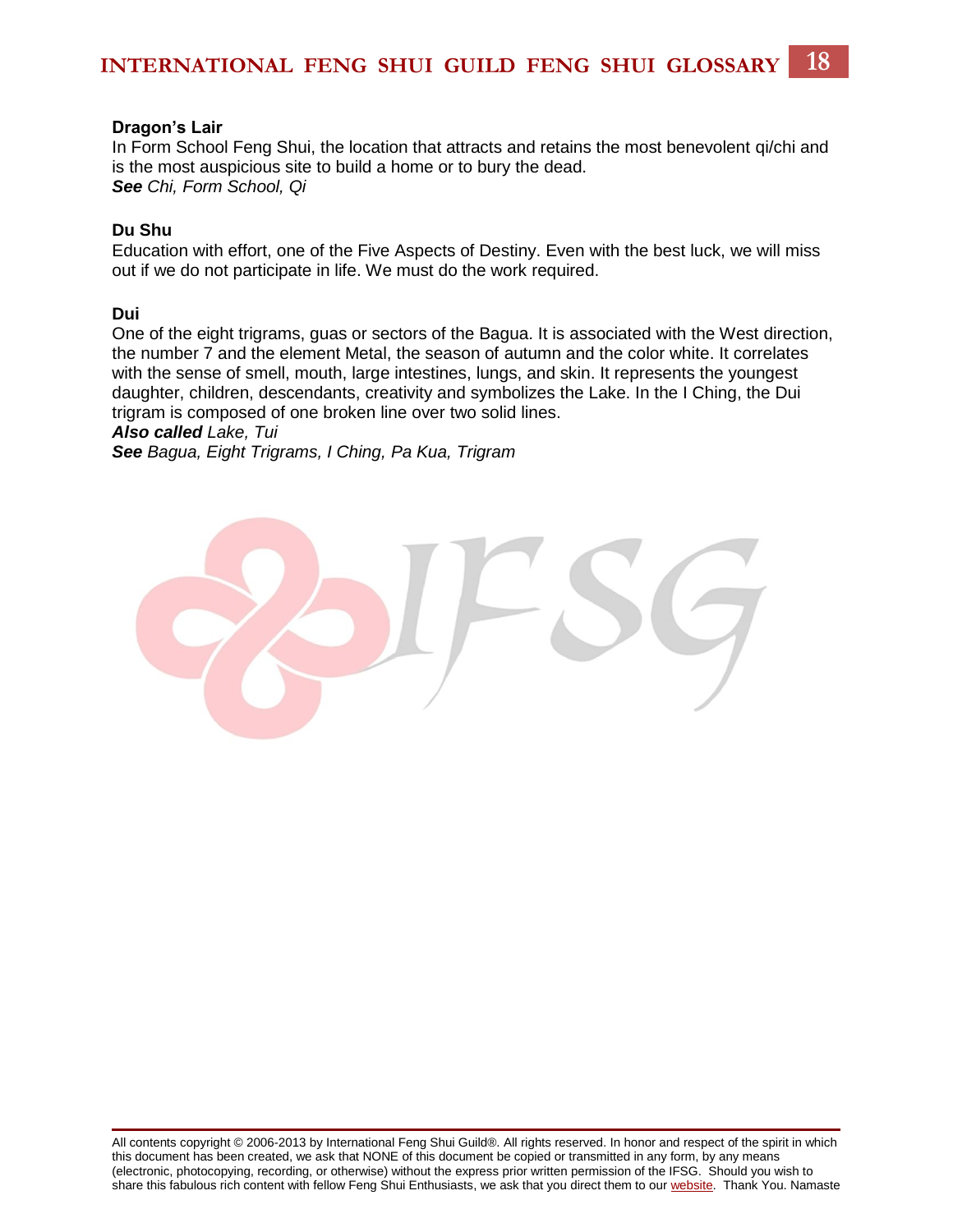### <span id="page-19-0"></span>**[E](#page-19-0)**

#### **Early Heaven Bagua**

The oldest arrangement of the eight trigrams. In this version of the Bagua, the trigrams opposite each other are complimentary, symbolizing the opposite forces of yin and yang, and representing an ideal state when everything is in balance or static. The Early Heaven Bagua is only used outdoors.

*Also called Pre-Heaven Bagua See Bagua, Later Heaven Bagua, Pa Kua, Yin, Yang* 

#### **Earth**

1. One of the Five Elements represented by the color yellow. Its movement is horizontal. Earth energy is balanced, centered and grounded. It represents the Northeast with the number 8, the Southwest with the number 2 and the center of the Bagua with the number 5. Its shape is flat, rectangular, or square. It is the later part of the four seasons and the belly and pancreas. 2. Classically related to the trigram Kun and the Bagua area associated with relationships.

*Also called Tu*

*See Bagua, Five Elements, Pa Kua*

#### **Earth Base Star**

In a Flying Stars chart, the energy or quality of gi/chi indicated by a number, representing the birth of a structure (determined at the time the roof is closed), within a proscribed twenty year time cycle, enclosing the earth energies of that time period into the structure. *See Chi, Flying Stars, Qi, Twenty-year Cycle*

#### **Earth energy grids**

Electro-magnetic energy lines in the earth. The planetary energy grid exists in geometrical patterns that follow specific symmetries. The grids meet at intersecting points, forming a matrix. Some of the strongest power places on the planet are located on these grid intersection points. Earth energies at grid intersection points can affect human activity and health in a positive or negative way.

*See Benker Lines, Curry Lines, Geopathic Stress, Hartmann Lines* 

#### **Earthly Branches**

1. Refers to the twelve energies and twelve archetypes, specific divisions in time and space offering information about the quality and movement of qi/chi. The Earthly Branches and the Heavenly Stems are the two primary components of the Four Pillars Astrology method and appear as a ring on the Luopan compass.

2. The twelve animals of the Zodiac-Asian.

*See Chi, Earthly Branches, Four Pillars Astrology, Heavenly Stems, Luopan, Qi*

#### **East**

One of the four cardinal directions, signifying new growth. The related element is Wood and is considered to be the starting point of the Five Elements energy cycle.

*Also called Zhen* 

*See Five Elements, Wood*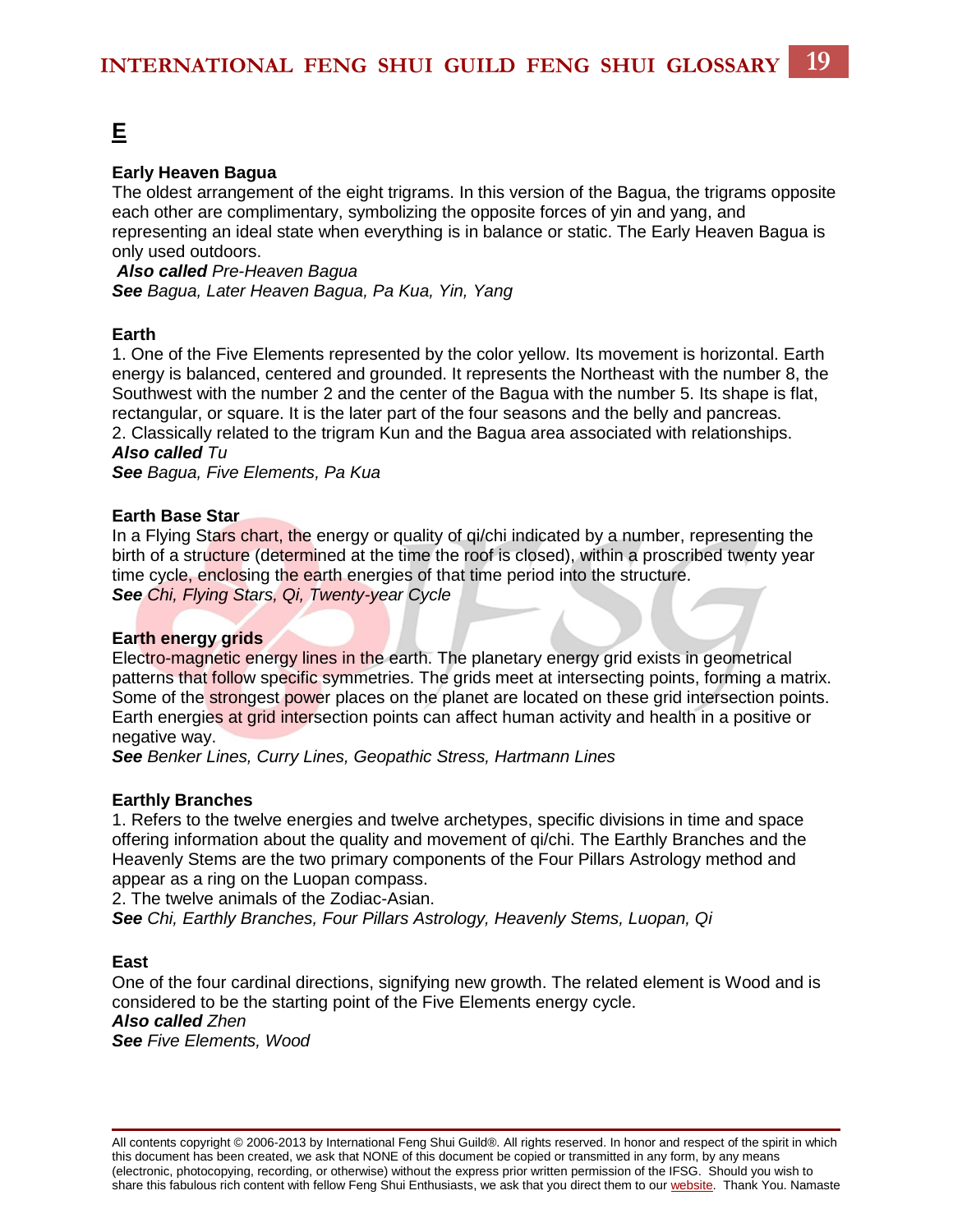#### **East Life Group**

In the Eight House method, every person and building belongs to either the East life or the West life group. Northern hemisphere individuals or buildings having a Ming gua of 1 (north), 3 (east), 4 (southeast), and 9 (south) are said to belong to the East group and these directions are considered their auspicious directions.

*See Auspicious, Eight House Feng Shui, Ming Gua, West Life Group*

#### **East West System**

Part of Eight House Feng Shui. People and buildings are divided into two types: the East life group and the West life group, using the Later Heaven Bagua sequence. *See Eight House Feng Shui, Later Heaven Bagua*

#### **Eight House Feng Shui**

One of the methods used to determine auspicious and inauspicious locations of a dwelling, to analyze whether the dwelling and the individual are compatible and to determine the individual's auspicious and inauspicious directions. This method divides the house into nine sections (the eight directions and the center) of the luo shu grid, determines the four most auspicious and four inauspicious locations. Each direction is weighted and has a particular aspect or quality of qi/chi. *Also called Ba Zhai, East West System, Eight Mansions*

*See Inauspicious*

#### **Eight Mansions**

One of the methods used to determine auspicious and inauspicious locations of a dwelling, to analyze whether the dwelling and the individual are compatible and to determine the individual's auspicious and inauspicious directions. This method divides the house into nine sections (the eight directions and the center) of the luo shu grid, determines the four most auspicious and four inauspicious locations. Each direction is weighted and has a particular aspect or quality of qi/chi. *Also called Ba Zhai, East West System, Eight Mansions See Eight House Feng Shui* 

#### **Eight Trigrams**

The eight trigrams are an essential component of all Baguas used in Feng Shui and can appear in two different versions; the "Early or Pre-Heaven Bagua" and the "Later Heaven Bagua." When stacked in pairs hexagrams are formed, creating the sixty four combinations of the I Ching. The eight possible combinations of symbols consisting of a combination of three yin (broken) or yang (solid) lines. Each trigram is associated with phenomenal aspects of the world expressed as a direction, an element, a number, an organ, a color, a family member and other life aspects, and makes up the essential components of "Eight House" or "Eight Mansions" Feng Shui. Each trigram is a coded description of a quality of qi/chi.

#### *Also called Trigrams*

*See Bagua, Chi, Eight House Feng Shui, Eight Mansions, Hexagram, I Ching, Later Heaven Bagua, Early or Pre-Heaven Bagua, Pa Kua, Qi*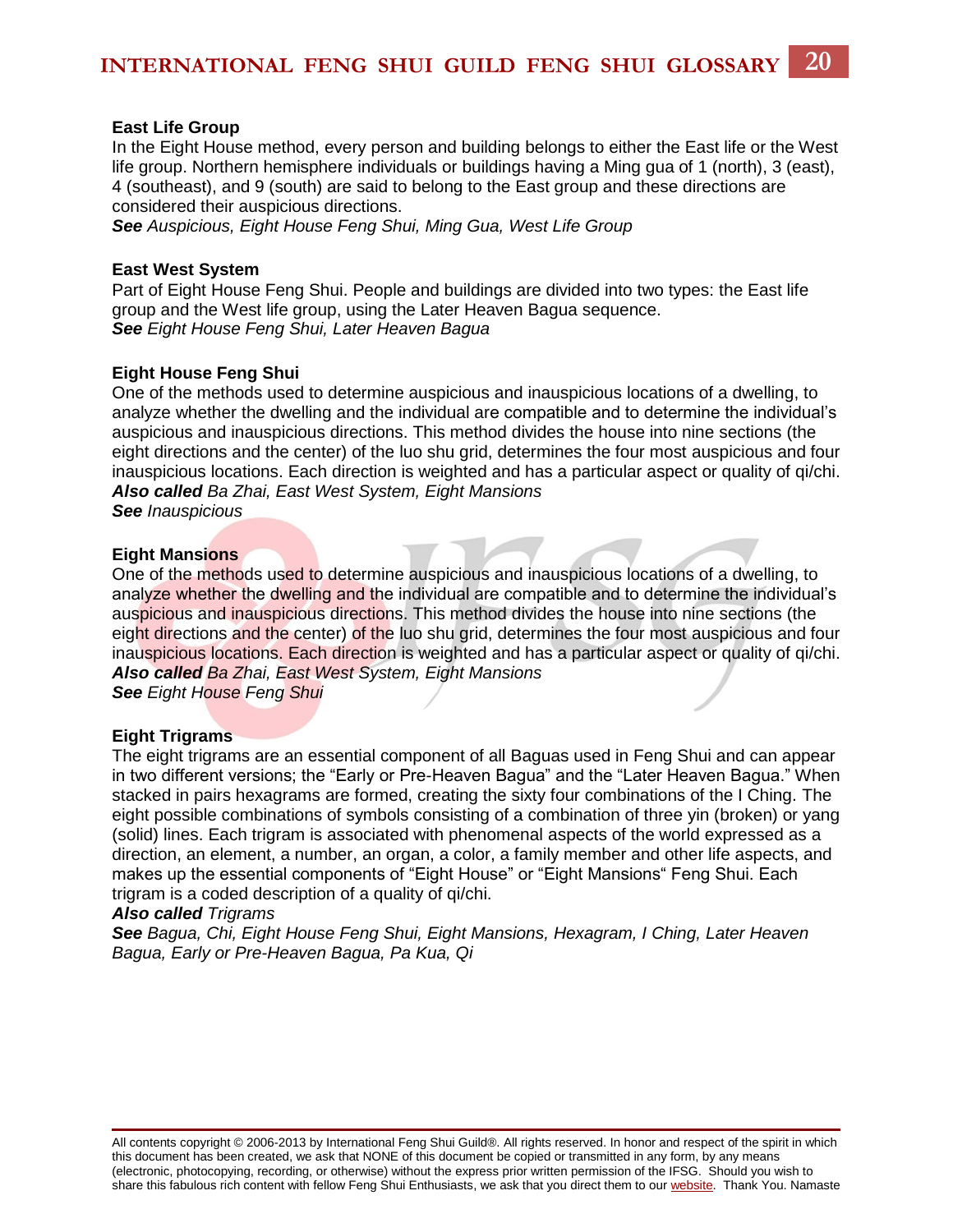#### **Electro-magnetic field**

An energy field. Whenever electric current (voltage) is running through a wire or a conducting source, an electric field is present in a space creating a magnetic field. Over-exposure to excessive electro-magnetic fields is believed to be harmful to health. *Also called EMF*

#### **Elements**

The Elements are Wood, Fire, Earth, Metal, and Water. Interaction between these elements and qi/chi form the foundation theory for achieving Feng Shui balance. There are at least three cycles affecting the five types of qi/chi represented by these elements. Each element exists in a yin and yang form and governs a specific aspect of life.

*Also called Five Elements, Five Phases*

*See Chi, Earth, Fire, Five Elements, Metal, Qi, Water, Wood, Yang, Yin*

#### **Empty door**

An interior doorway or door frame without a door which is considered inauspicious.

#### **Energy**

It is the term that refers to all forms of qi/chi, universal life force that exists everywhere. It is the movement of life force within our living space or body, which can affect our well being either auspiciously or inauspiciously. Feng Shui concerns itself with the movement and containment of energy to create the most beneficial support for a person in their environment. The quality of energy is determined by its flow and the frequency of its vibration. By raising that frequency we improve its quality and beneficial influence.

*Also called Chi, Qi, Ki (Japanese)*

#### **Enhancement**

An object, talisman, ritual, prayer, action or intention used to achieve the greatest balance, harmony, and the most beneficial qi/chi in a space, or to suppress, neutralize or dissipate negative or stagnant energies or qi/chi.

*Also called Adjustment, Cure, Remedy See Chi, Qi*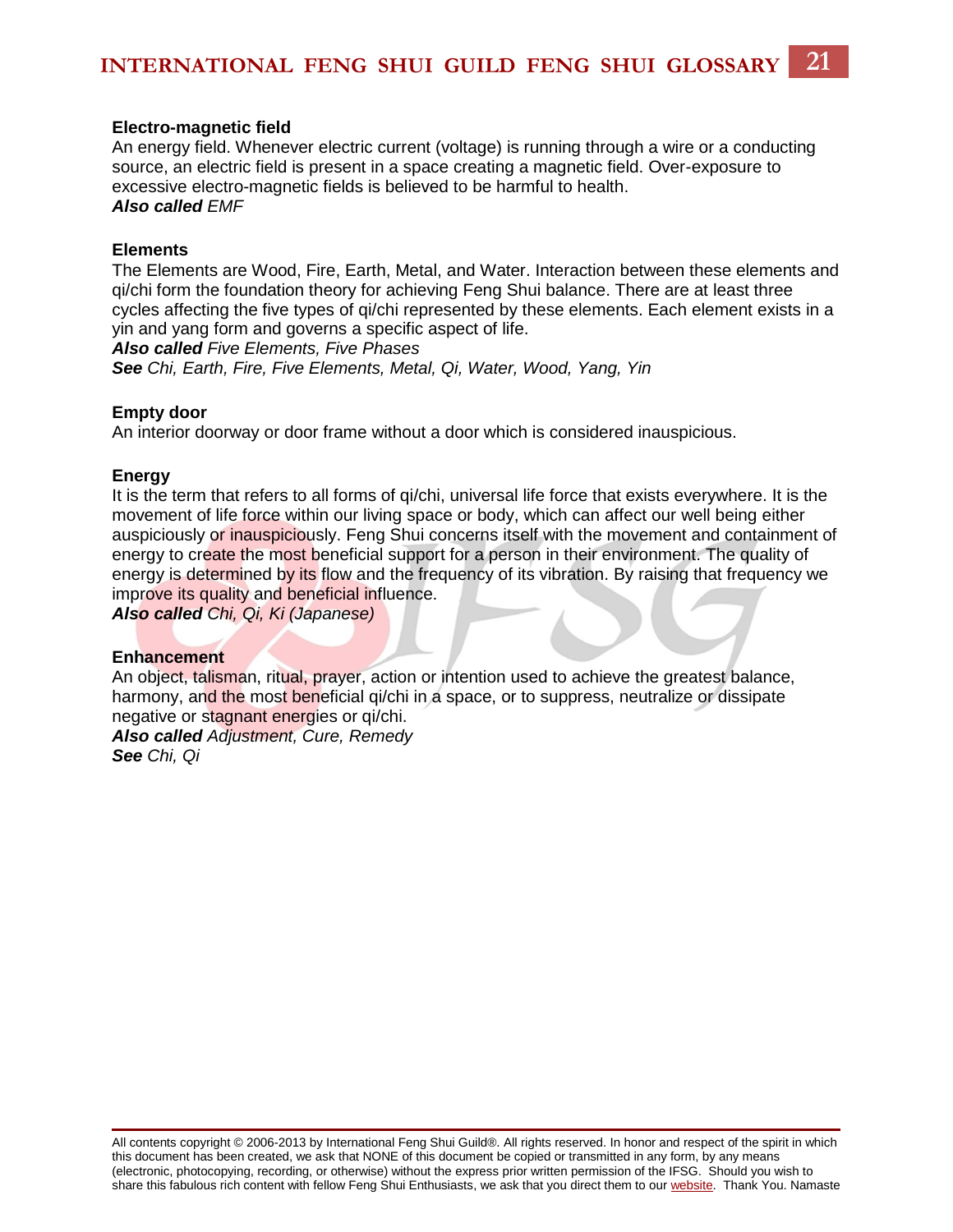### <span id="page-22-0"></span>**[F](#page-22-0)**

#### **Facing Palace**

The direction or sector in the [Lo Shu](http://ifsguild.org/Glossary/Glossarylist.php?term=luo%20shu) grid or Flying Stars chart where the qi/chi is the most yang or active, at the front (facing) of the house, opposite the Sitting Palace and ideally where the active living areas are located.

*See Chi, Flying Stars, Lo Shu, Qi, Sitting Palace, Wind, Yang*

#### **Feng**

Wind.

#### **Feng Sha**

A destructive, ill wind that dissipates and blows away benevolent qi/chi. *See Chi, Qi, Wind*

#### **Feng Shui**

Translates as wind and water. Chinese geomancy, known in ancient times as Kan Yu, is said to be over 5000 years old. Feng Shui comes from the I Ching and is grounded in Five Elements Theory. It is the art and science of harmonizing the person with their environment and heavenly influences. This is done with the knowledge of landforms that gather and retain qi/chi and by the selection of a site in an auspicious location and in accordance with the energies present. A living or work environment is then designed in which the presence of the most beneficial qi/chi connects the energies of Heaven and Earth with the person. This connection is enhanced by the placement of objects within the house to create the best flow of benevolent qi/chi, the best balance of yin and yang, the most auspicious use of space in accordance with energies present, and by mitigating negative energies and enhancing positive energies. **See** *Chi, Five Elements, Geomancy, I Ching, Qi, Yang, Yin*

#### **Feng Shui Consultant**

A Feng Shui consultant is a trained professional that has studied and mastered the principles and practices of Feng Shui. The modern Feng Shui practitioner may be schooled in a variety of Feng Shui and other modalities from traditional to eclectic customs and practices. The International Feng Shui Guild® has defined a standard level of knowledge, called the Universal Topics, which all members of the IFSG must demonstrate for recognition as a premiere professional member.

*See Feng Shui Practitioner, International Feng Shui Guild* 

#### **Feng Shui in Modern Times**

The art of Feng Shui has changed and adapted as it has moved through time and transitioned from culture to culture. There are many different modalities and perspectives throughout the world; in addition to being an independent practice, Feng Shui is incorporated into many different fields including design, architecture, real estate, fashion, etc.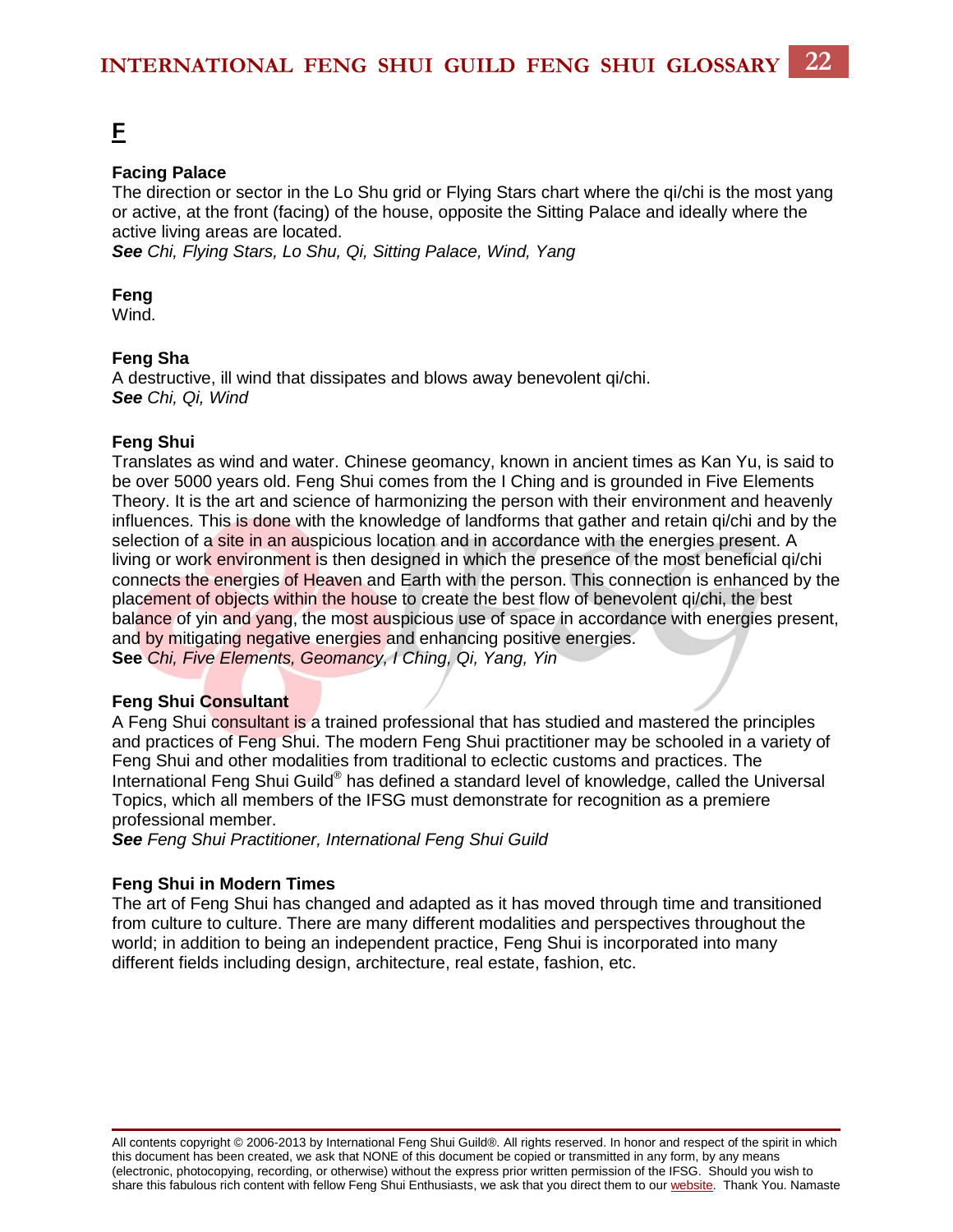#### **Feng Shui Practitioner**

A Feng Shui consultant is a trained professional that has studied and mastered the principles and practices of Feng Shui. The modern Feng Shui practitioner may be schooled in a variety of Feng Shui and other modalities from traditional to eclectic customs and practices. The International Feng Shui Guild® has defined a standard level of knowledge, called the

Universal Topics, which all members of the IFSG must demonstrate for recognition as a premiere professional member.

*See Feng Shui Consultant, International Feng Shui Guild*

#### **Feng Shui Shien Sheng**

A Feng Shui master.

#### **Fire**

1. One of the Five Elements represented by the color red. Its movement is upward, outward, expansive and explosive. Fire energy is very active and vibrant. It represents the South sector of the Bagua, the number 9, triangular shape, Summer season, and correlates with the heart and small intestines.

2. Classically related to the trigram Li and the Bagua area associated with fame and reputation. *Also called Huo, Li* 

*See Bagua, Five Elements, Pa Kua, Trigram*

#### **Five Aspects of Destiny**

The Five Aspects of Destiny -- Karma, Fate, Feng Shui, Luck, and Good Works (also education and self-improvement) -- are believed by the Chinese to greatly affect or control the fate or destiny of individuals. Each aspect accounts for approximately 20% of the factors of life.

#### **Five Element Destructive Cycle**

Refers to the cycle in which each of the five elements controls, weakens or dominates another in a pentagram pattern as they are viewed in their natural circular diagram. They do this in the following sequence: Wood controls Earth, Earth controls Water, Water controls Fire, Fire controls Metal, and Metal controls Wood.

*Also called Controlling Cycle, Overcoming Cycle See Earth, Fire, Metal, Water, Wood*

#### **Five Element Productive Cycle**

Refers to the cycle in which each of the five elements creates, nourishes, enhances the subsequent one as we observe the elements in a clockwise circular pattern. They do so in the following sequence: Wood enhances Fire, Fire enhances Earth, Earth enhances Metal, Metal enhances Water, and Water enhances Wood.

*Also called Creative Cycle, Constructive Cycle See Earth, Fire, Metal, Water, Wood*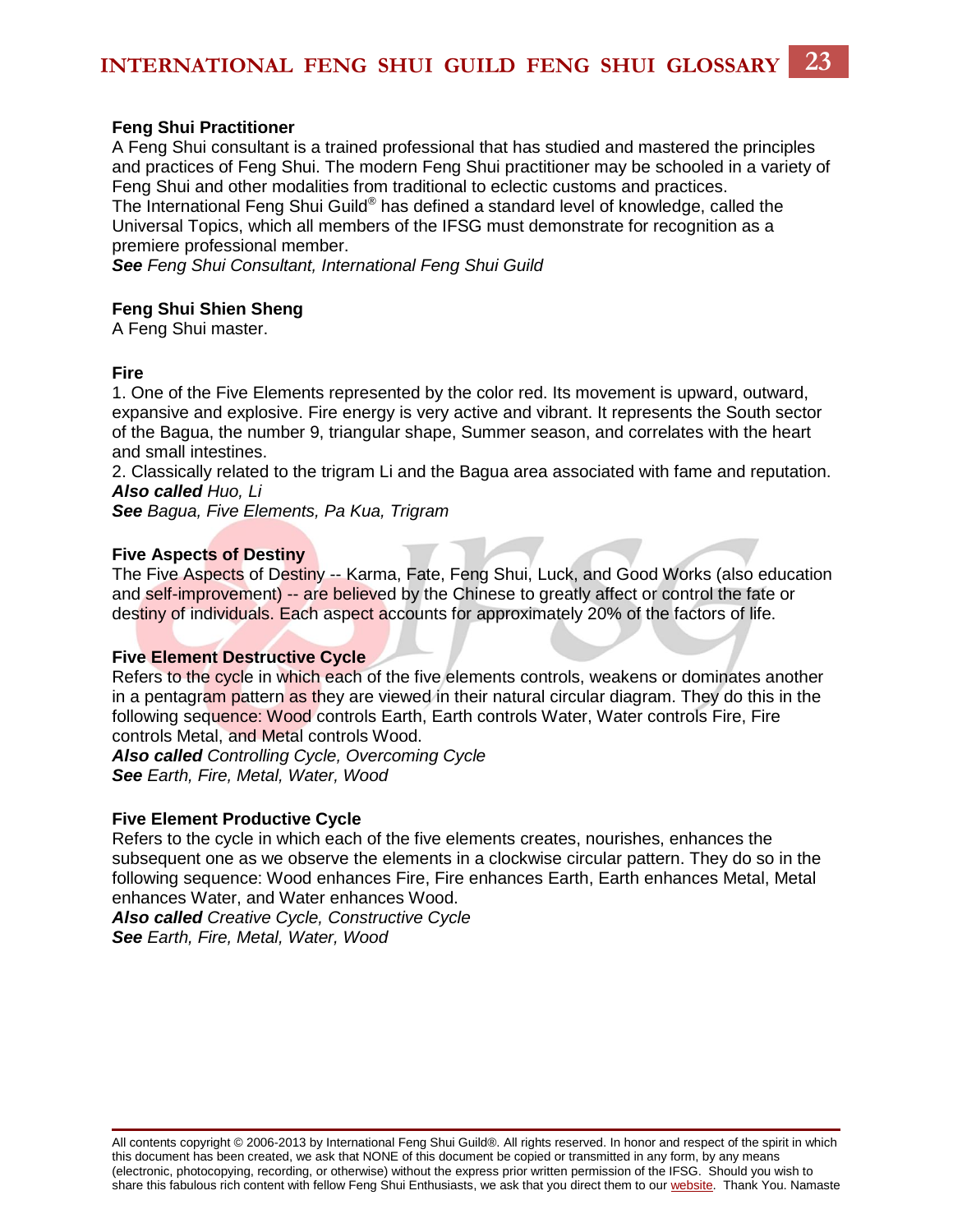#### **Five Element Reducing Cycle**

Refers to the cycle in which each of the five elements reduces the previous element as we view them in their natural circular, counterclockwise pattern. They do this in the following sequence: Wood reduces Water, Water reduces Metal, Metal reduces Earth, Earth reduces Fire, Fire reduces Wood.

*Also called Reductive Cycle See Earth, Fire, Metal, Water, Wood*

#### **Five Elements**

The Elements are Wood, Fire, Earth, Metal, and Water. Interaction between these elements and qi/chi form the foundation theory for achieving Feng Shui balance. There are at least three cycles affecting the five types of qi/chi represented by these elements. Each element exists in a yin and yang form and governs a specific aspect of life.

*Also called Elements, Five Phases See Chi, Earth, Fire, Metal, Qi, Water, Wood, Yang, Yin*

#### **Five Phases**

The Elements are Wood, Fire, Earth, Metal, and Water. Interaction between these elements and qi/chi form the foundation theory for achieving Feng Shui balance. There are at least three cycles affecting the five types of qi/chi represented by these elements. Each element exists in a yin and yang form and governs a specific aspect of life.

*Also called Elements, Five Elements*

*See Chi, Earth, Fire, Metal, Qi, Water, Wood, Yang, Yin*

#### **Five Yellows**

Five Yellows is the most inauspicious of the Three Afflictions. Five Yellows is determined by the position of the Yellow Star 5 that moves to a different 45 degree section of the compass each year.

*Also called Wu Wang See Annual Star, Three Afflictions*

#### **Flying Stars**

The astrology of the building. A Flying Stars chart is the horoscope for the building, describing its energetic condition over time. The Flying Stars method uses the sitting and facing directions of a building and its age (determined by the twenty-year cycle in which it was constructed) to create the Flying Stars chart, a numerological diagram. By studying the number combinations that are revealed in each of the eight sectors of the space we are able to determine the state of balance and qi/chi for each. Remedies from the Five Elements are used to balance the energies by reducing inauspicious influences and activating auspicious ones.

#### *Also called Xuan Kong*

*See Auspicious, Chi, Facing Palace, Five Elements, Qi, Sitting Palace*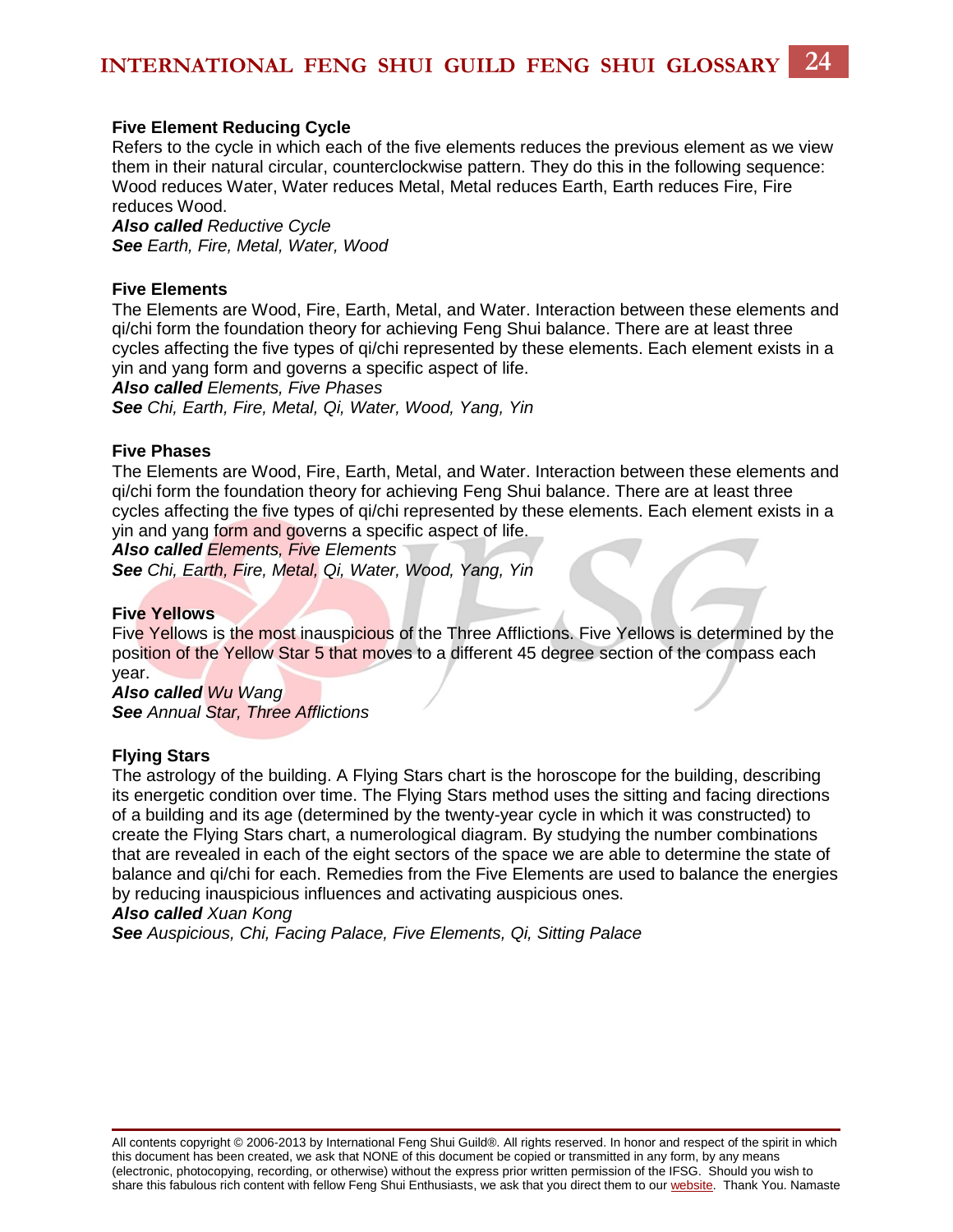#### **Form School**

The original school of Feng Shui based on the observation of topographical features. It is the relationship of a particular place to its landform surroundings. A metaphor for the ideal form has the shape of an armchair. When looking out the front door, the structure is cradled by the Black Tortoise, the Azure Dragon on the left, the White Tiger on the right, and the Red Phoenix in front. In practical terms good form places a structure with the solid stable qi/chi of a mountain or hill shape in the rear and the active energized qi/chi of active water or bright sun in the front. Finding the Dragon and Tiger energy in the landscape augments the beneficial effects. These original simple ideas evolved into specific protocols for interior placement and for exterior arrangement of a site, and are often symbolized by natural focal points such as trees, plants, hills and mountains, as well as by buildings and other man-made features. *See Celestial Animals, Chi, Four Emblems, Landform School, Qi*

#### **Former Heaven Bagua**

The oldest arrangement of the eight trigrams. In this Bagua, the trigrams opposite each other are complimentary, symbolizing the opposite forces of yin and yang, and representing an ideal state when everything is in balance or static. This Bagua is used outdoors only. *Also called Early Heaven, Pre-Heaven Bagua, Pa Kua See Bagua, Eight Trigrams, Pa Kua, Yang, Yin* 

#### **Four Emblems**

In early Form School Feng Shui, before cardinal directions were used with the development of the compass and the Compass Schools, the Chinese used relative direction: Red Phoenix as the front of a site, Black Tortoise (Black Turtle) as the back, the Azure Dragon as the left, and the White Tiger as the right.

*See Celestial Animals, Compass School, Form School* 

#### **Four Pillars Astrology**

A horoscope system derived from an individual's time, date and place of birth. A natal chart consists of four columns or pillars; a year pillar, month pillar, day pillar, and hour pillar. Each pillar contains a combination of animal archetypes and elements that through their interactions and inherent qualities describe the condition of the individual's qi/chi at birth. *Also called Ba Zi, Chinese Astrology, Zi Ping See Chi, Elements, Qi*

#### **Fu**

One of the three deities said to be symbolic of life achievement. Fu is symbolic of happiness. *Also called Fuk*

#### **Fu Dog**

A statue or figurine historically used as a protective cure for palaces, government offices and residences. *Also called Chinese Lion* 

*See Cure*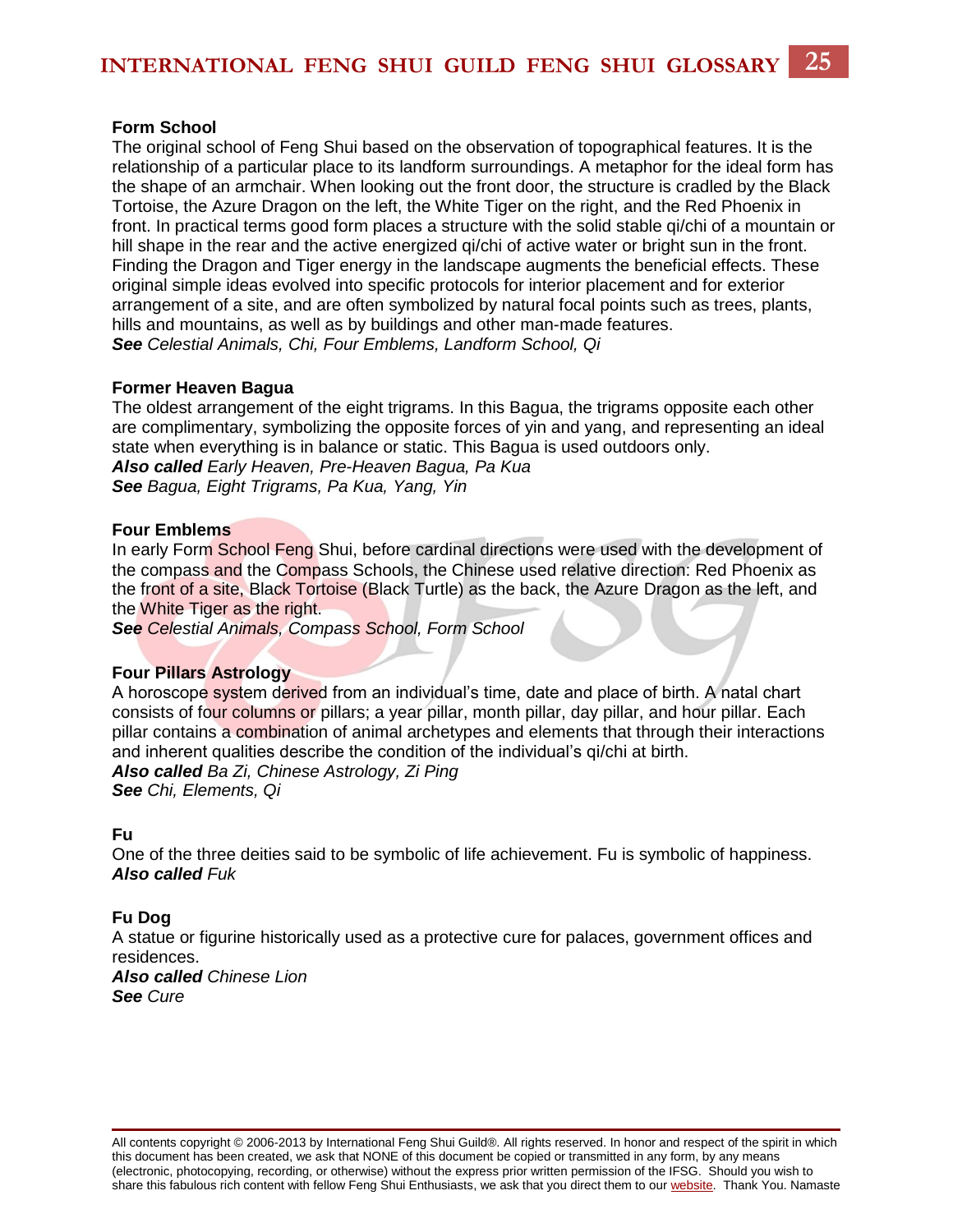#### **Fu Wei**

Overall harmony, clarity in thinking, and achieving peace. The fourth best location in Eight House Feng Shui. *See Eight House, Portent*

#### **Fu Xi**

An early ruler of China who was believed to have discovered or created the trigrams. *Also called Fu Hsi*

#### **Fu Xi Bagua**

The oldest arrangement of the eight trigrams. In this Bagua, the trigrams opposite each other are complimentary, symbolizing the opposite forces of yin and yang, and representing an ideal state when everything is in balance or static. This Bagua is used outdoors only. *Also called Fu Hsi Bagua, Former Bagua, Pre-Heaven Bagua See Bagua, Eight Trigrams, Pa Kua, Yang, Yin* 

#### **Fujien School**

An early school of Feng Shui that developed after Form School. At first a simple needle and bowl compass were utilized to determine the best directional and solar orientation for a structure. Eventually Compass School incorporated principles of the I Ching and other Taoist modalities. The simple needle and bowl compass evolved into the Luopan compass which reveals many layers of information in its complex ring system. Currently, western versions of the Luopan exist that have been color coded and translated to simplify its usage. The Luopan remains one of the most effective tools for diagnosing and diagramming the energies within a space and linking them to the eight trigrams, the Five Elements, Yin/yang and the twelve energy cycles. In Compass School Feng Shui, the Bagua is a diagrammatic representation of the Luopan compass and is oriented using the actual directions. e.g., North sits on North of the floor plan.

*See Bagua, Compass School, Eight Trigrams, Five Elements, Form School, I Ching, Luopan, Pa Kua, Yang, Yin*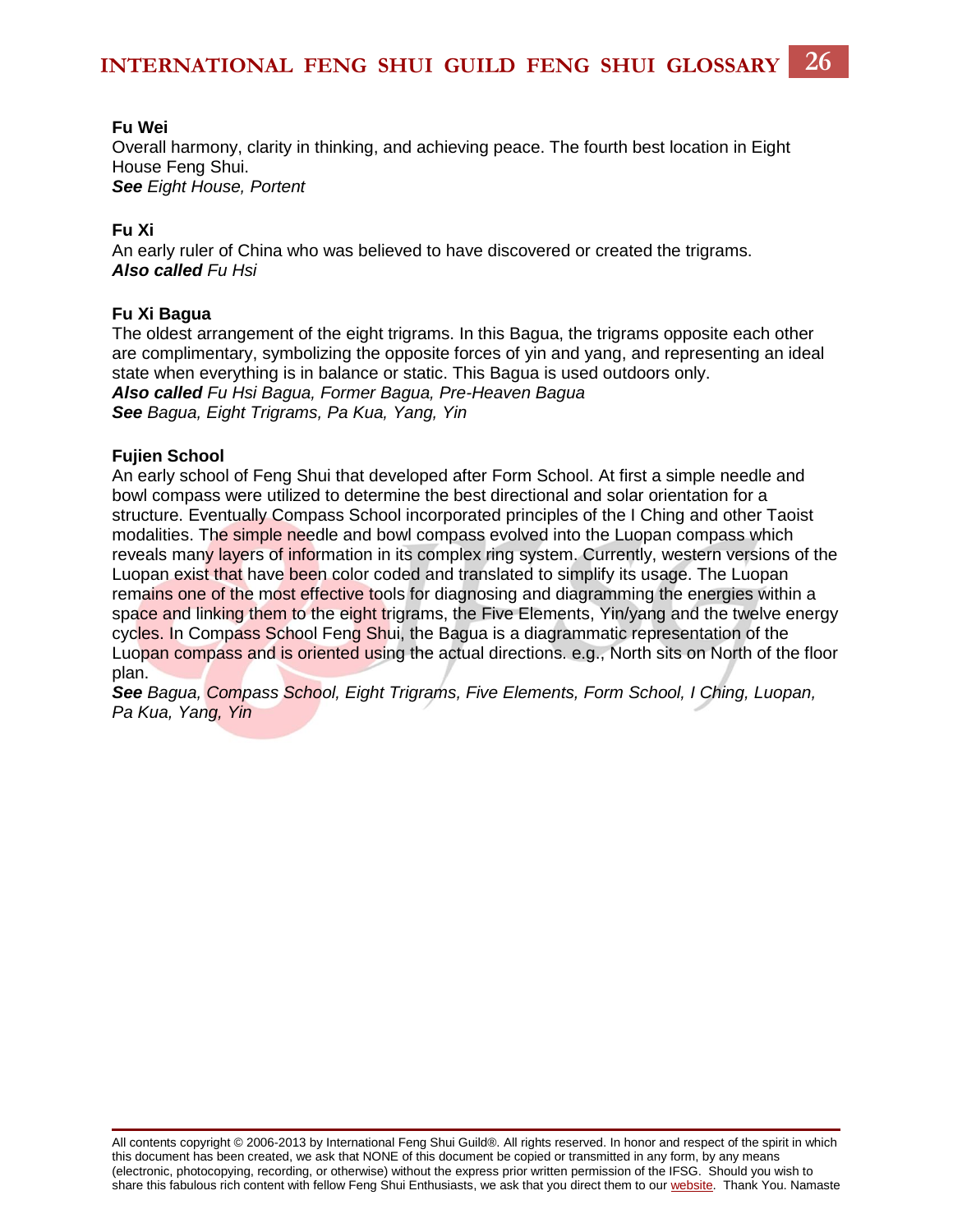### <span id="page-27-0"></span>**[G](#page-27-0)**

#### **Gen**

One of the eight trigrams, guas or sectors of the Bagua, associated with the Northeast, the number 8, the element yang Earth, late Winter to early Spring, colors brown to yellow and blue to green, the spleen, stomach, pancreas, the sense of taste, the youngest Son, and the symbol Mountain. It is the area of the Bagua influencing inner knowledge, spiritual, personal and selfactualization aspects of life. In the I Ching, Gen is denoted by one solid line over two broken lines.

#### *Also called Ken*

*See Bagua, Eight Trigrams, I Ching, Pa Kua, Trigram*

#### **Geng**

The seventh heavenly stem in the cycle of ten, denoting Yang Metal, based on the Five Element productive cycle of the Five Elements as they go through their yin and yang phases. It refers to the more active and aggressive aspects of the Metal element and is used in Four Pillars Astrology.

#### *Also called Keng*

*See Five Elements, Four Pillars Astrology, Heavenly Stems, Metal, Productive Cycle, Yang, Yin*

#### **Geomancy**

The art of creating balance and harmony between people and the energies of the earth. The study of the energies of the Earth and earth-based divination techniques that have appeared in nearly all cultures and spiritual traditions. In modern times it is a study of geomantic, geopathic stress and environmental influences with the intention of mitigating those energies that appear to have an adverse effect on health and well-being.

*See Benker lines, Curry lines, Divination, Geopathic Stress, Hartmann Lines* 

#### **Geopathic stress**

A potentially harmful energy field generated underground and radiated upward by mineral deposits, water streams, geological faults, decayed organic matter, graves, burial or ritual grounds, and man-made or other causes.

#### **Goat**

The eighth Earthly Branch in the cycle of twelve life energies. It is representative of friendly, calm energy. It is used in Chinese Astrology and Four Pillars Astrology. *Also called Ram, Sheep, Wei See Chinese Astrology, Earthly Branches, Four Pillars Astrology, Heavenly Stem*

#### **Grand Duke Jupiter**

One of the Three Afflictions, it is an inauspicious energy that moves to a different 15 degree section of the compass each year.

*Also called Tai Sui See Three Afflictions*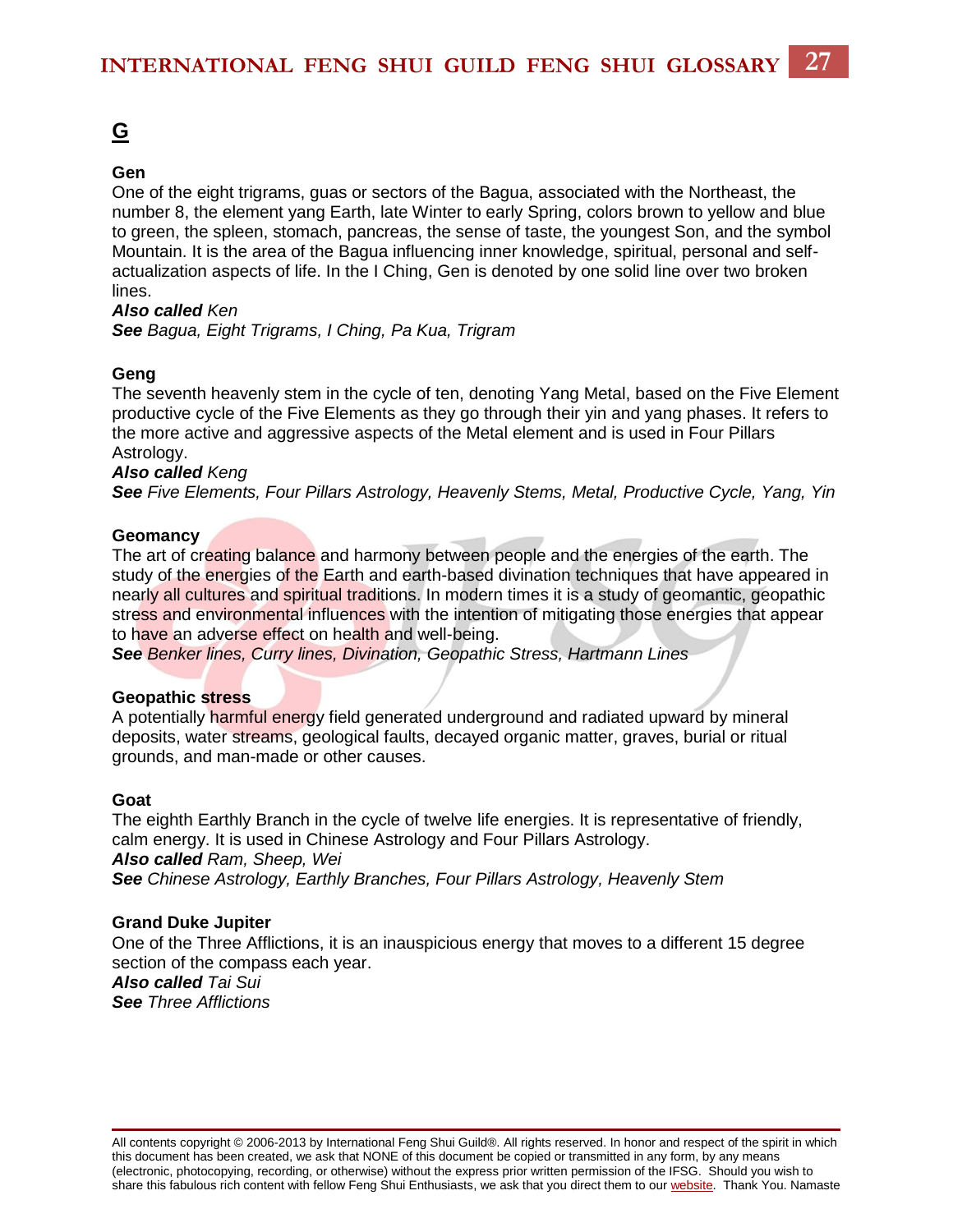#### **Great Cycle of 180 Years**

Refers to three sixty-year cycles, encompassing three twenty-year cycles, and is the basis of Flying Stars Feng Shui. A particular qi/chi is prevalent during each twenty year cycle which is based on the alignment of the planets Jupiter and Saturn, causing a major energy shift. *Also called San Yuan See Chi, Flying Star, Qi* 

#### **Green**

The historical elemental color of Wood. Its movement is upward, expansive and symbolizes growth. The direction East. *See Wood*

#### **Green Dragon**

A symbolic animal of the Form School and one of four Celestial Animals. In the ideal armchair or cradle position of the Form School, the Azure Dragon refers to mountain ranges, rolling hills, trees, or structures that support and protect a building on the left side of the armchair when looking out the front door.

*See Armchair, Azure Dragon, Celestial Animals, Form School, Four Emblems* 

#### **Gua**

Translates as house or sector. In Compass School, refers to one of the eight sectors connected to the eight compass directions. One of the eight outer positions in the Lo Shu square, the Bagua, and the Luopan compass. In BTB Feng Shui, each gua represents a symbolic direction and its life aspects and is relative to the position of the entry.

#### *Also called Kua*

*See Bagua, BTB Feng Shui, Compass School, Lo Shu, Luopan, Pa Kua*

#### **Gui**

The tenth heavenly stem in the cycle of ten, denoting Yin Water, based on the Five Element productive cycle of the Five Elements as they go through their yin and yang phases. It refers to the more inward and recessive aspects of the Water element and is used in Four Pillars Astrology.

#### *Also called Kuei*

*See Five Elements, Four Pillars Astrology, Heavenly Stems, Productive Cycle, Water, Yang, Yin*

#### **Guild**

An association or group of people with the same profession or common goals, created to protect mutual interests and maintain standards for the benefit of the community.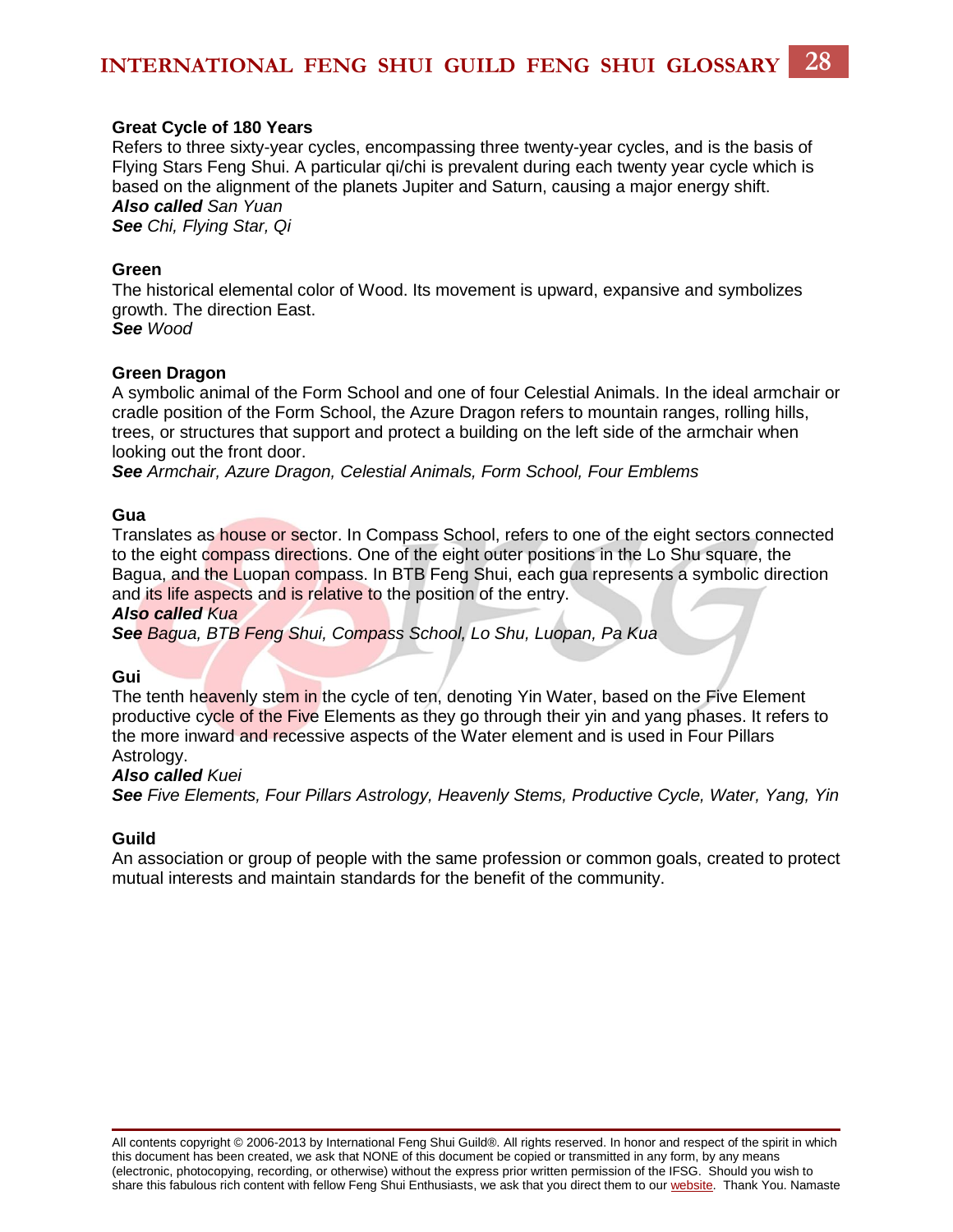#### <span id="page-29-0"></span>**Hai**

The twelfth earthly branch in the cycle of twelve life energies, representative of fertility and virility. It is used in Chinese Astrology and Four Pillars Astrology. *Also called Boar, Pig See Chinese Astrology, Earthly Branches, Four Pillars Astrology*

#### **Hartmann lines**

The Hartmann grid consists of naturally occurring charged lines in the earth, running north-south and east-west. Named after Dr. Ernst Hartmann, a German medical doctor who first described it soon after the Second World War, they are considered it to be a source of potential health problems.

**He**

Harmony. *Also called Ho*

#### **Heaven**

1. Associated with the shape of the circle, Heaven refers to the nature of the universal order, balance, and harmony of the cosmos.

2. In astrologically-linked Feng Shui, includes consideration of the positions of the stars and planets at a given time, and this positional influence on earthly and human affairs.

3. The primal and spiritual source of qi/chi.

4. Classically related to the trigram Qian and the Bagua area associated with Helpful People and travel.

*Also called Chien, Ch'ien, Chyan See Bagua, Chi, Feng Shui, Qi, Trigram, Pa Kua*

#### **Heavenly Stems**

Refers to the cycle of ten as the Five Elements go through the cyclical transformations of their yin and yang phases. The stems are one of the two primary components of Four Pillars Astrology and represent the influence of heaven in the creation of material reality. The ten include:

Jia (Chia) Yi Bing (Ping) Ding (Ting) Wu (We) Ji (Chi) Geng (Keng) Xin (Hsin) Ren (Jen) Gui (Kuei) *See Five Elements, Four Pillars Astrology, Yang, Yin*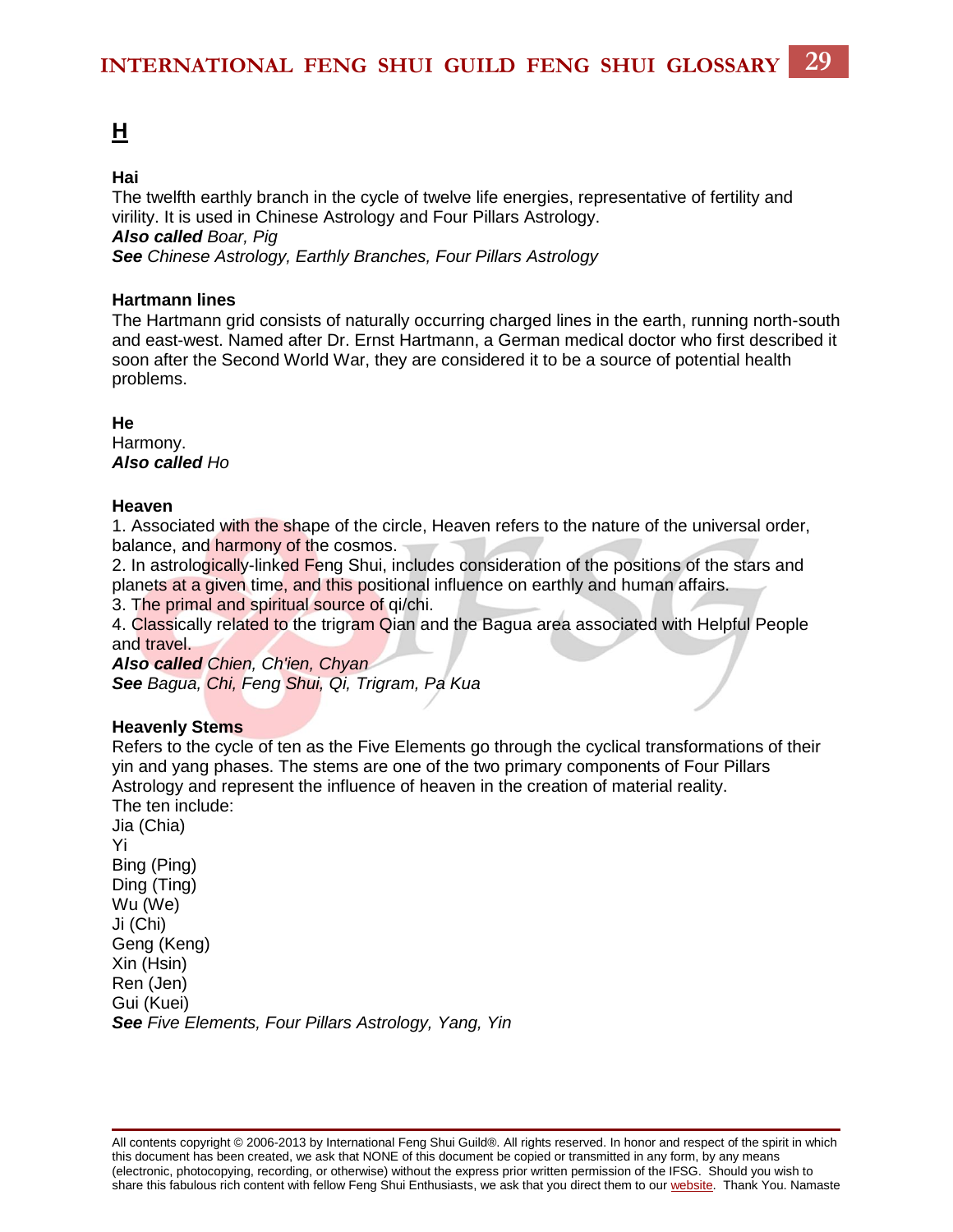#### **Heaven's Heart**

The central Palace of the Lo Shu grid. Also refers to the center point of a structure. *See Lo Shu*

#### **Hexagram**

A symbol from the I Ching made up of six solid or broken lines formed from two trigrams. There are sixty-four hexagrams in the I Ching representing all known combinations of energies. They are used to divine a probable course of future events, and are studied for their philosophical and inspirational insights.

*See I Ching, Hexagram, Trigram*

**Ho** Harmony. *Also called He*

#### **Horoscope**

A chart that is drawn using the time, location and cosmology aspects of the birth of an individual or building, to be used for the purpose of divination or gaining an understanding of hidden information.

*See Divination*

#### **Horse**

The seventh earthly branch in the cycle of twelve life energies, representative of expansive energy. It is used in Chinese Astrology and Four Pillars Astrology.

*Also called Wu*

*See Chinese Astrology, Earthly Branches, Four Pillars Astrology*

#### **Hsiao**

An end-blown bamboo flute, and musical instrument, used in Feng Shui as a remedy. This flute's base includes the bamboo's root joint which is bigger and stronger than the remaining, visible joints, allowing its base to acts as a support to energetically lift or raise qi/chi. The bamboo flute represents peace, harmony, and grounding. *See Bamboo Flute, Chi, Remedy, Qi* 

#### **Hsien Tien**

Time and intuition-based divination, related to Plum Blossom I Ching. *Also called Hu Tien See Divination, Plum Blossom I Ching*

#### **Hsin**

The eighth heavenly stem in the cycle of ten, denoting Yin Metal, based on the Five Element productive cycle of the Five Elements as they go through their yin and yang phases. It refers to the more inward and recessive aspects of the Metal Element and is used in Four Pillars Astrology.

#### *Also called Xin*

*See Five Elements, Four Pillars, Heavenly Stems, Metal, Productive Cycle, Yang, Yi*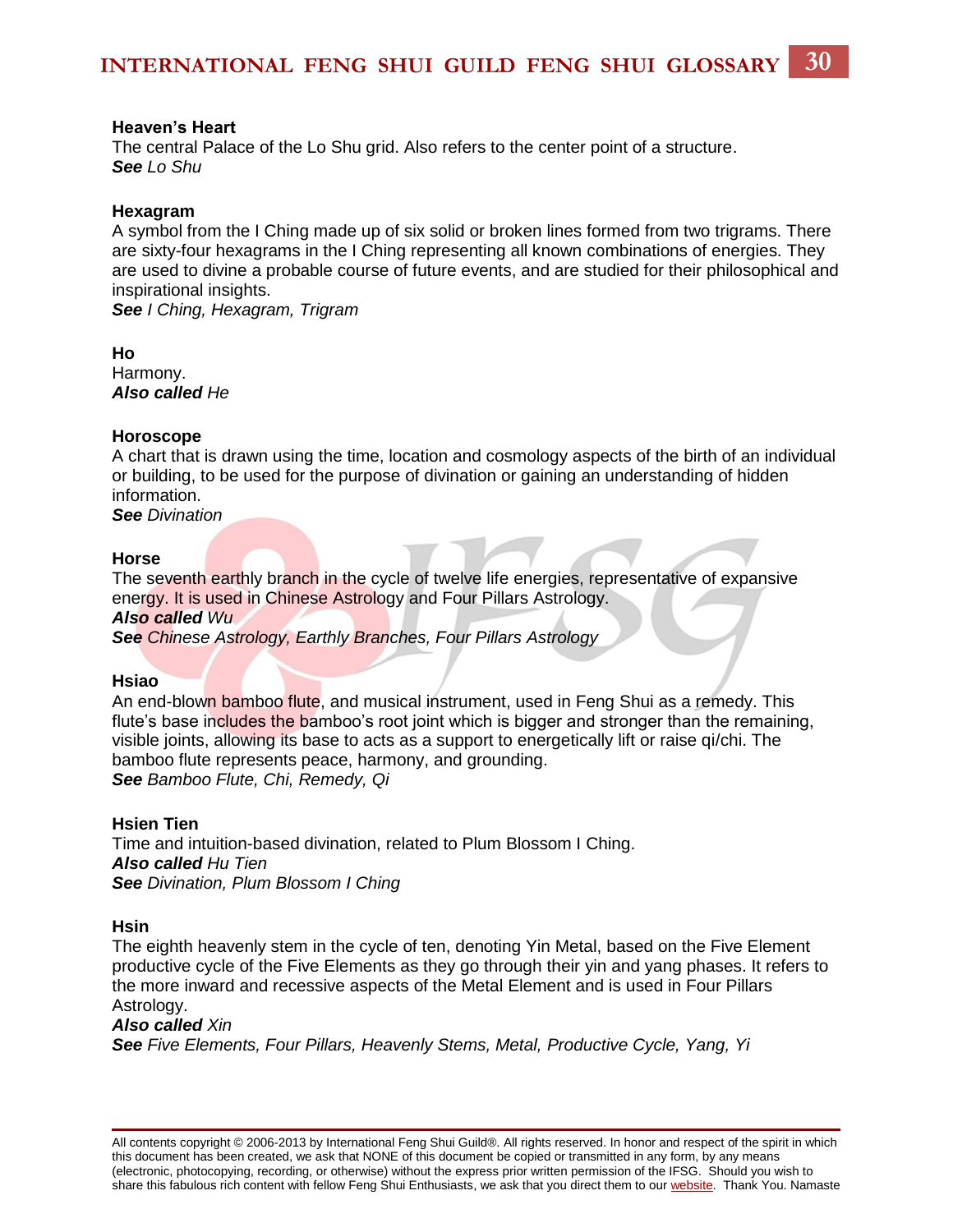#### **Hsu**

The eleventh earthly branch in the cycle of twelve life energies, it is representative of possessive, watchful and dominant energy. It is used in Chinese Astrology and Four Pillars Astrology.

*Also called Xu, Dog*

*See Chinese Astrology, Earthly Branches, Four Pillars Astrology*

#### **Hsueh**

Considered the ideal Feng Shui location. *See Xue*

#### **Hu tien**

Time and intuition-based divination, related to Plum Blossom I Ching. *Also called Hsien Tien See Divination, Plum Blossom I Ching* 

#### **Huo**

1. One of the Five Elements. Its movement is upward, outward, expansive and explosive. Fire energy is very active and vibrant. It represents the South sector of the Bagua, the number 9, triangular shape, Summer season, and correlates with the heart and small intestines.

2. Classically related to the trigram Li and the Bagua area associated with fame and reputation. *Also called Fire, Li*

*See Bagua, Five Elements, Trigram, Pa Kua*

#### **Huo Hai**

One of the eight portents indicting accidents and mishaps; the disaster location in Eight House Feng Shui/Eight Mansions.

*See Eight House Feng Shui, Eight Mansions, Portent*

#### **Hwang**

Prosperous, vigorous.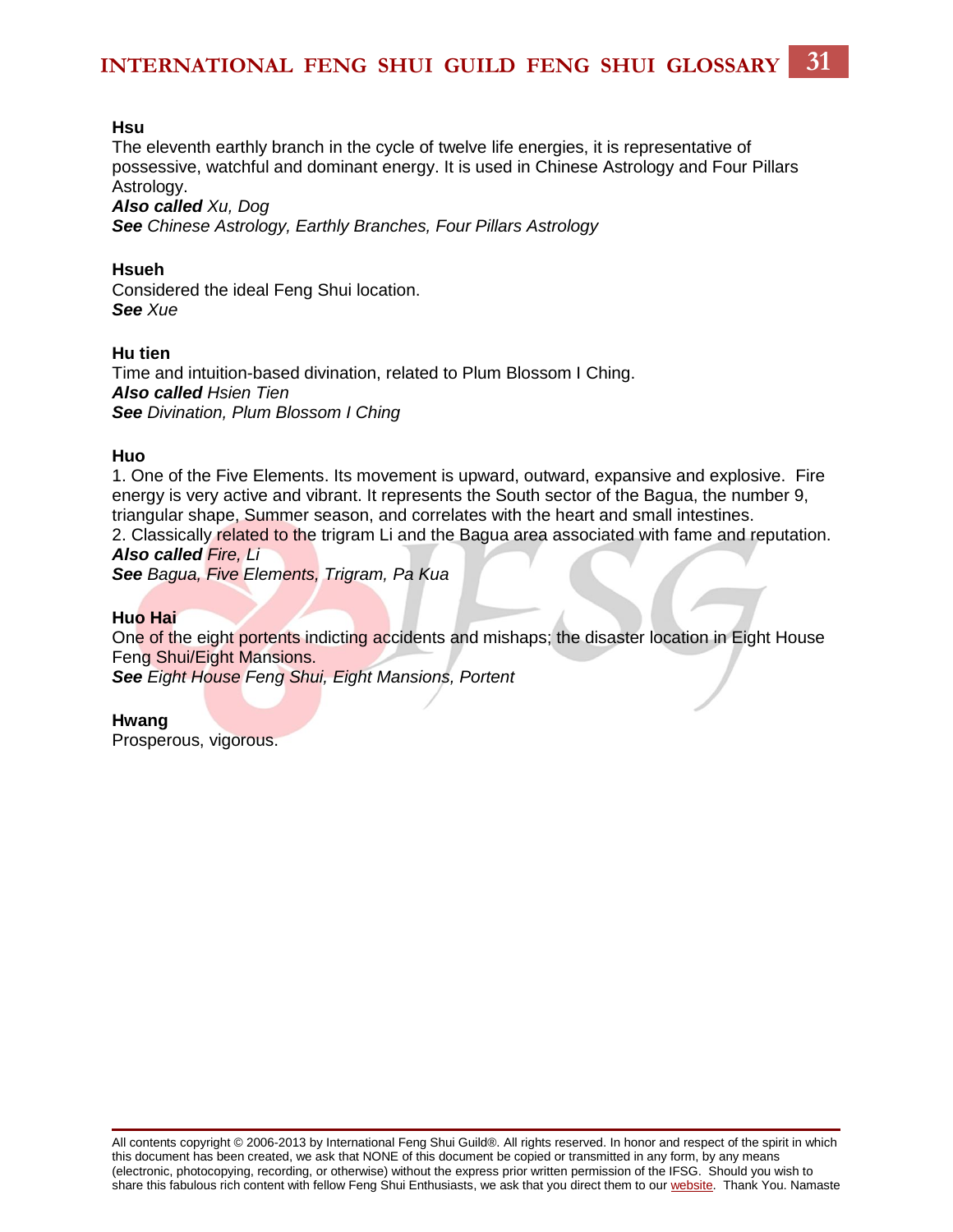<span id="page-32-0"></span>[I](#page-32-0)

#### **I Ching**

Translated as the Book of Changes, the I Ching is an ancient Chinese philosophical text and one of the oldest systems of describing the nature, movements, and developments of every event or phenomenon in the universe. It consists of sixty-four hexagrams based on all the possible combinations of the eight trigrams and has been used for divination, protection and philosophical guidance for thousands of years and is an important component in the formation of Feng Shui theory. Confucianism, Taoism, and the Feng Shui Bagua all have common roots in the philosophy of the I Ching.

*Also called Book of Changes, Yi Jing See Bagua, Divination, Eight Trigrams, Hexagram, Pa Kua*

#### **I Ching Feng Shui**

A Compass School method utilizing the hexagrams of the I Ching on the Luopan. *See Compass School, Hexagram, Luopan*

#### **Inauspicious**

A term frequently used in Feng Shui to denote unfavorable, undesirable, harmful influences and unsuccessful results.

*See Auspicious*

#### **Inhale Exhale method**

A method used to balance and harmonize personal qi/chi. *See Chi, Qi*

#### **Intercardinal points**

The four compass directions that reside between the cardinal points: Northwest, Northeast, Southeast, and Southwest. *See Compass*

#### **International Feng Shui Guild**

The International Feng Shui Guild® is the premier professional organization dedicated to Feng Shui. We serve as the central resource for our members and the greater Feng Shui community, uniting all professional practitioners, educators, and students as we embrace and support all approaches in this ancient art.

*See Feng Shui, Guild*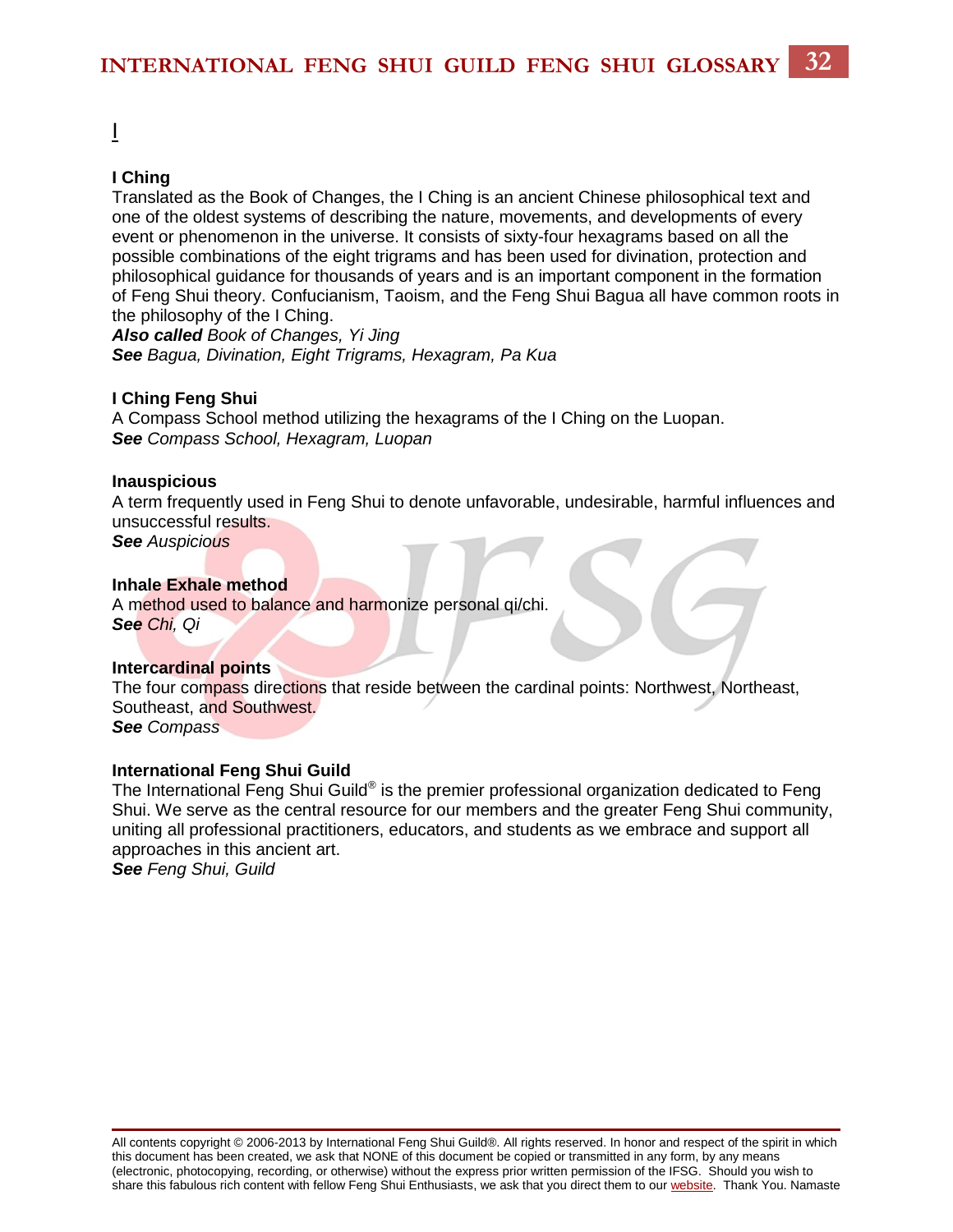<span id="page-33-0"></span>**[J](#page-33-0)**

#### **Jen**

The ninth heavenly stem in the cycle of ten, denoting Yang Water, based on the Five Element productive cycle of the Five Elements as they go through their yin and yang phases. It refers to the more active and aggressive aspects of the Water element and is used in Four Pillars Astrology.

#### *Also called Ren*

*See Five Elements, Four Pillars Astrology, Heavenly Stems, Productive Cycle, Water, Yang, Yin*

#### **Ji**

The sixth heavenly stem in the cycle of ten, denoting Yin Earth, based on the Five Element productive cycle of the Five Elements as they go through their yin and yang phases. It refers to the more inward and recessive aspects of the Earth element and is used in Four Pillars Astrology.

#### *Also called Chi*

*See Five Elements, Four Pillars Astrology, Heavenly Stems, Productive Cycle, Water, Yang, Yin*

#### **Jia**

1. The first heavenly stem in the cycle of ten, denoting Yang Wood, based on the Five Element productive cycle of the Five Elements as they go through their yin and yang phases. It refers to the more active and aggressive aspects of the Wood element and is used in Four Pillars.

#### *Also called Chia, Zhe*

*See Five Elements, Four Pillars Astrology, Heavenly Steams, Productive Cycle, Water, Yang, Yin*

#### **Joss paper**

Used for Feng Shui remedies. Ornate tissue-thin rice paper that is rough, feels handmade, often contains imperfections and inconsistencies, and may contain metallic leaf. Some Joss papers are blessed in Buddhist temples and are used in Asia in rituals, holiday observances and in Feng Shui.

**See** Remedy

#### **Jue Ming**

One of the eight portents indicting severed fate or total loss. The most inauspicious, worst location in Eight House Feng Shui/Eight Mansions. *Also called Chueh Ming See Eight House Feng Shui, Eight Mansions, Portent*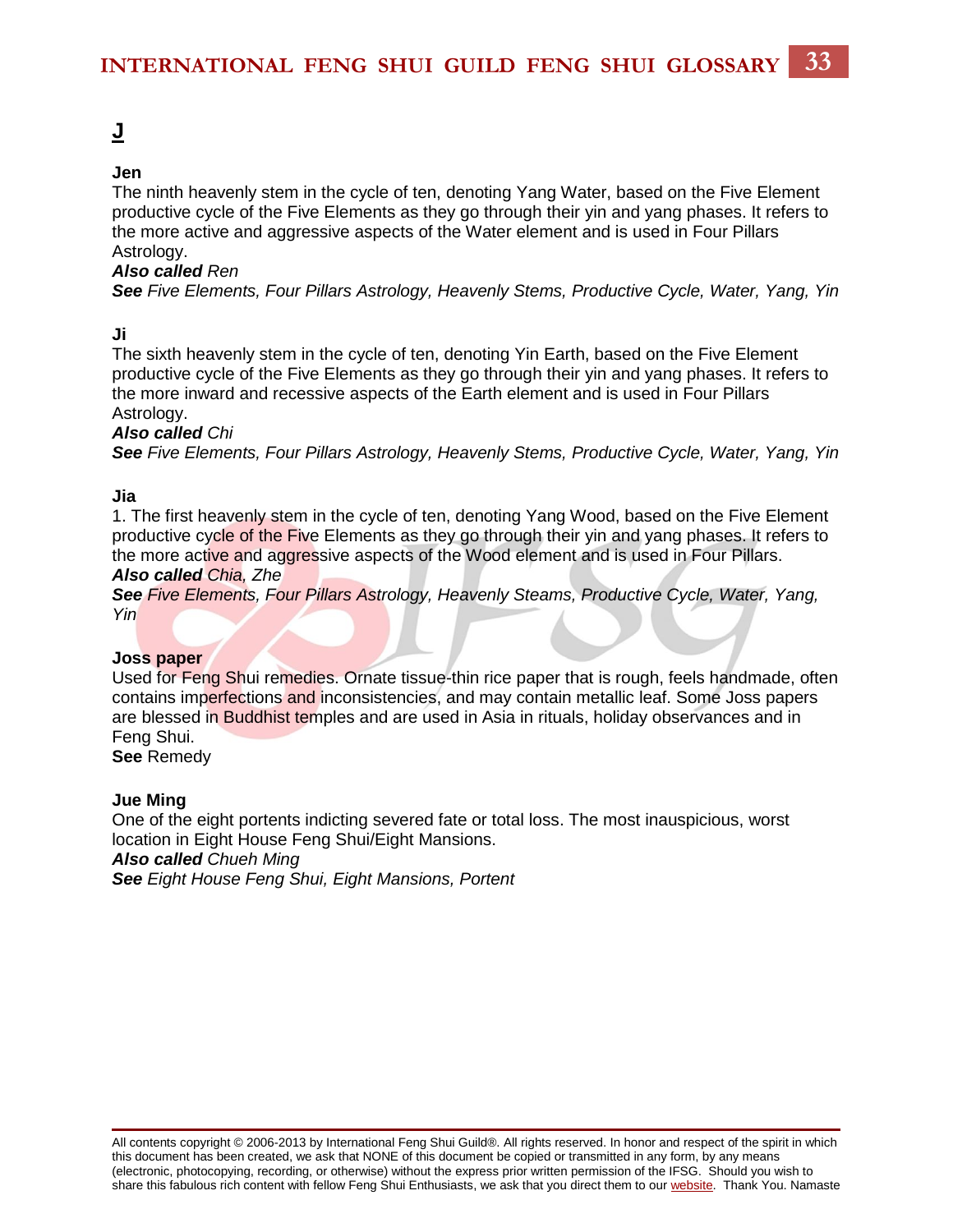#### <span id="page-34-0"></span>**Kan**

One of the eight trigrams, guas or sectors of the Bagua, associated with the North, the number 1, the element Water, mid-winter, the colors black and dark blue, the kidney, bladder, ear, and the sense of hearing, the middle Son, the symbol Deep Water, and relates to your success and your relationship with the world outside your home, and other life path aspects. In the I Ching, Kan is denoted by one solid line between two broken lines.

#### *Also called K'an*

*See Bagua, Eight Trigrams, I Ching, Trigram, Water, Pa Kua*

#### **Kan Yu**

An early designation for Feng Shui. The study of a site with reference to the time factor.

#### **Ken**

One of the eight trigrams, guas or sectors of the Bagua, associated with the Northeast, the number 8, the element yang Earth, late Winter to early Spring, colors brown to yellow and blue to green, the spleen, stomach, pancreas, the sense of taste, the youngest Son, and the symbol Mountain. It is the area of the Bagua influencing inner knowledge, spiritual, personal and selfactualization aspects of life. In the I Ching, Gen is denoted by one solid line over two broken lines.

#### *Also called Gen*

*See Bagua, Eight Trigrams, I Ching, Pa Kua, Trigram, Yang*

#### **Keng**

The seventh heavenly stem in the cycle of ten, denoting Yang Metal, based on the Five Element productive cycle of the Five Elements as they go through their yin and yang phases. It refers to the more active and aggressive aspects of the Metal element and is used in Four Pillars Astrology.

#### *Also called Geng*

*See Five Elements, Four Pillars Astrology, Heavenly Stems, Metal, Productive Cycle, Yang, Yin*

#### **Ki**

The Japanese word for qi/chi. *Also called Chi, Ki See Chi, Qi* 

#### **King Wen**

Shang Dynasty King who arranged the eight trigrams of the I Ching according to the law of "periodicity" or the cycles and rhythms in Nature. *See Eight Trigrams, I Ching, Later Heaven Bagua* 

#### **Kong**

Color, space, form, emptiness.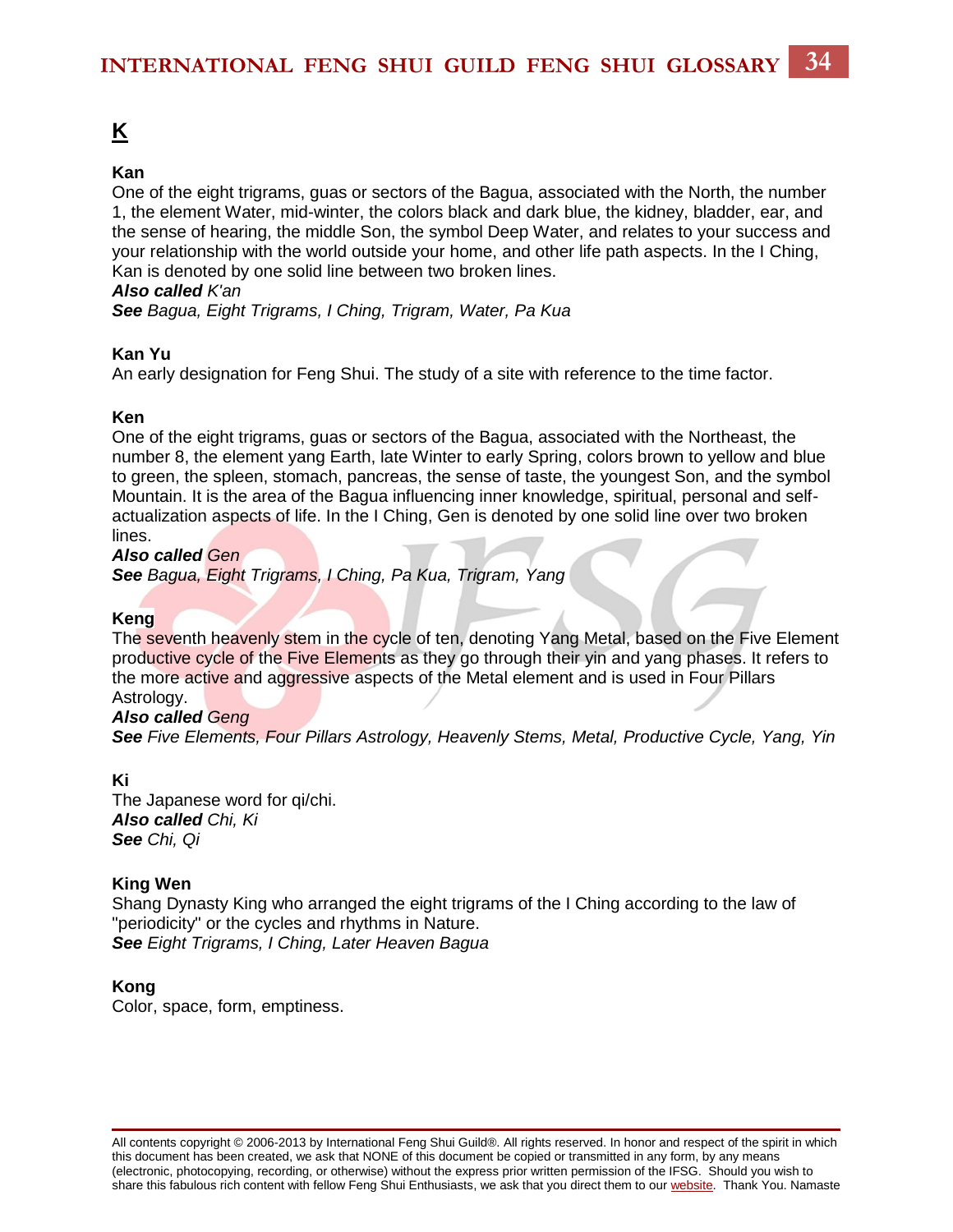#### **Kua**

Translates as house or sector. In Compass School, refers to one of the eight sectors connected to the eight compass directions. One of the eight outer positions in the Lo Shu square, the Bagua, and the Luopan compass. In BTB Feng Shui, each gua represents a symbolic direction and its life aspects and is relative to the position of the entry.

#### *Also called Gua*

*See Bagua, BTB Feng Shui, Compass School, Gua, Luopan, Lo Shu, Pa Kua*

#### **Kuei**

The tenth heavenly stem in the cycle of ten, denoting Yin Water, based on the Five Element productive cycle of the Five Elements as they go through their yin and yang phases. It refers to the more inward and recessive aspects of the Water element and is used in Four Pillars Astrology.

#### *Also called Gui*

*See Five Elements, Four Pillars Astrology, Gui, Heavenly Stems, Productive Cycle, Water, Yang, Yin*

#### **Kun**

One of the eight trigrams, guas or sectors of the Bagua, associated with the Southwest, the number 2, the element of yin Earth, the season of late Summer-early Autumn, the colors brown to yellow, the spleen, pancreas, stomach (belly), and sense of taste, mouth and the symbol Mother. Relates to marriage, relationships, fertility and other life aspects. In the I Ching, Kun is denoted by three broken lines and is the most yin trigram.

#### *Also called K'un*

*See Bagua, Earth, Eight Trigrams, I Ching, Trigram, Yin*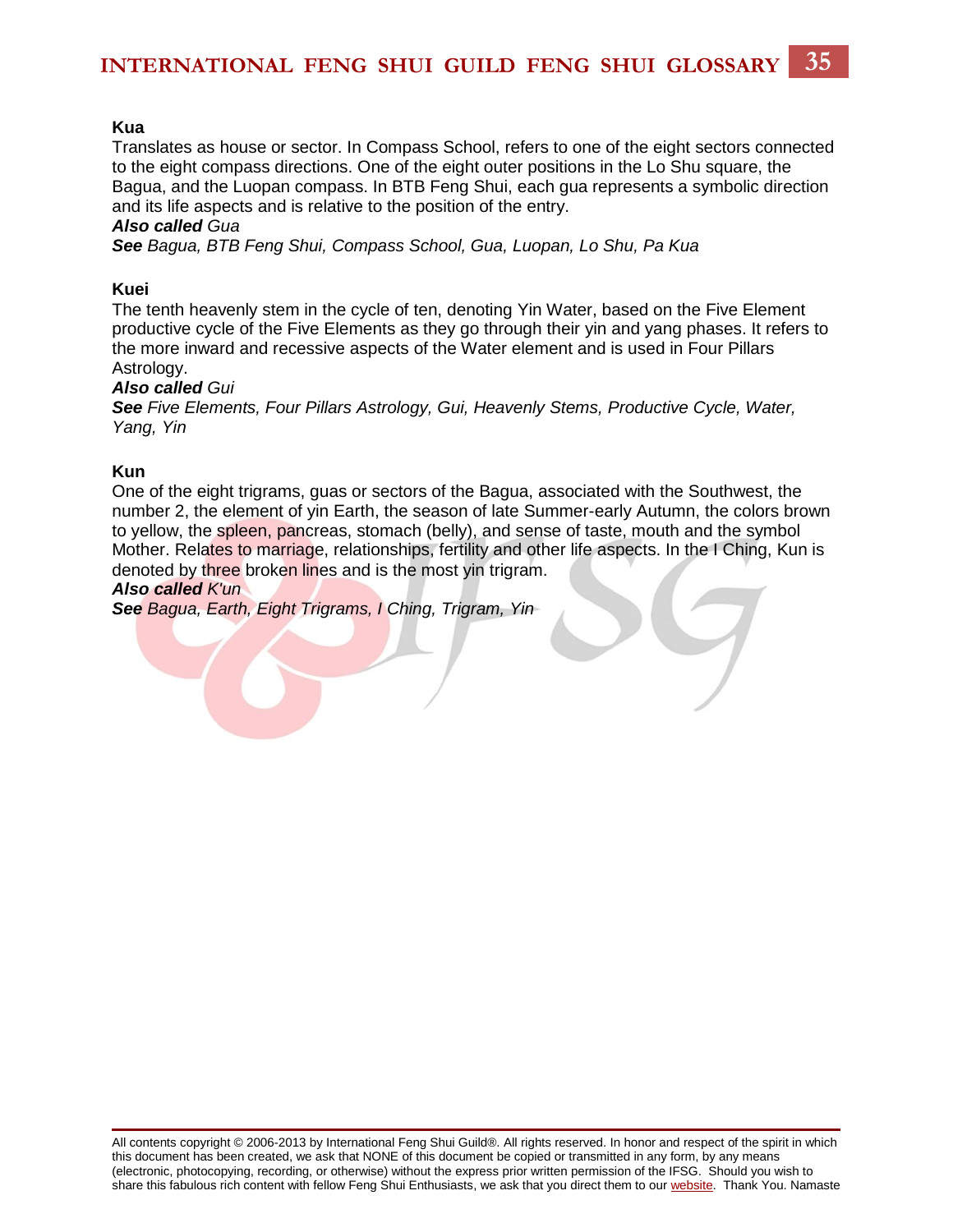### <span id="page-36-0"></span>**[L](#page-36-0)**

#### **Lake**

Classically related to the trigram Dui and the Bagua area associated with children. *See Bagua, Dui, Pa Kua*

#### **Landform Guardians**

The four Celestial Animals of Form School. Each animal represents a different earth quality or energy. Also represents landforms.

*See Armchair, Celestial Animals, Form School, Four Emblems*

#### **Landform School**

The basic landform configurations consist primarily of dragon veins, mountain landforms, and water dragons. Each configuration has a unique shape associated with it. Dragon veins are concentrated channels of chi, magnetic fields, typically found in mountain ranges; and are the pathways of earth energy. Mountain landforms have configurations that align with the Five Elements shapes. Water dragons are paths of energy in water.

*See Armchair, Chi, Five Elements, Form School, Landform Guardians, Qi*

#### **Lao Tzu**

6th century BC Chinese philosopher, legendary author of the Tao Te Ching, and contributor to Taoism, whose teachings advocated nonviolence, simplicity, and the constant appreciation of Nature, as "the Way" to sustain personal and societal peace. *See Taoism*

#### **Later Heaven Bagua**

A circular or octagonal arrangement of the eight trigram directions, this is the Bagua sequence used in the Feng Shui Luo Pan compass. Kan is placed in the North, Li in the South, Zhen in the East and Dui in the West. Unlike the Earlier Heaven, static Bagua, this is a dynamic Bagua where energies and aspects of each trigram cycle into the next. It has become the most often used sequence in Feng Shui analysis.

*Also called Later Heaven Sequence, Wen Wang Bagua See Bagua, Dui, Early Heaven Bagua, Zhen, Eight Trigrams, Kan, Li, Luopan*

#### **Ley Lines**

Alignments and patterns of invisible earth energy said to connect various sacred sites, such as churches, temples, stone circles, megaliths, holy wells, burial sites, and other locations of spiritual importance.

#### **Li**

One of the eight trigrams, guas or sectors of the Bagua, associated with the South, the number 9, the element Fire, Summer, the color red, heart, small intestine, blood, eye, and the sense of touch and feeling, the middle Daughter, the symbol Fire, and relates to fame, rank, reputation and other life aspects. In the I Ching, Li is denoted by one broken line in the center between two solid lines.

*See Bagua, Eight Trigrams, Fire, Gua, I Ching, Li, Pa Kua, Trigram*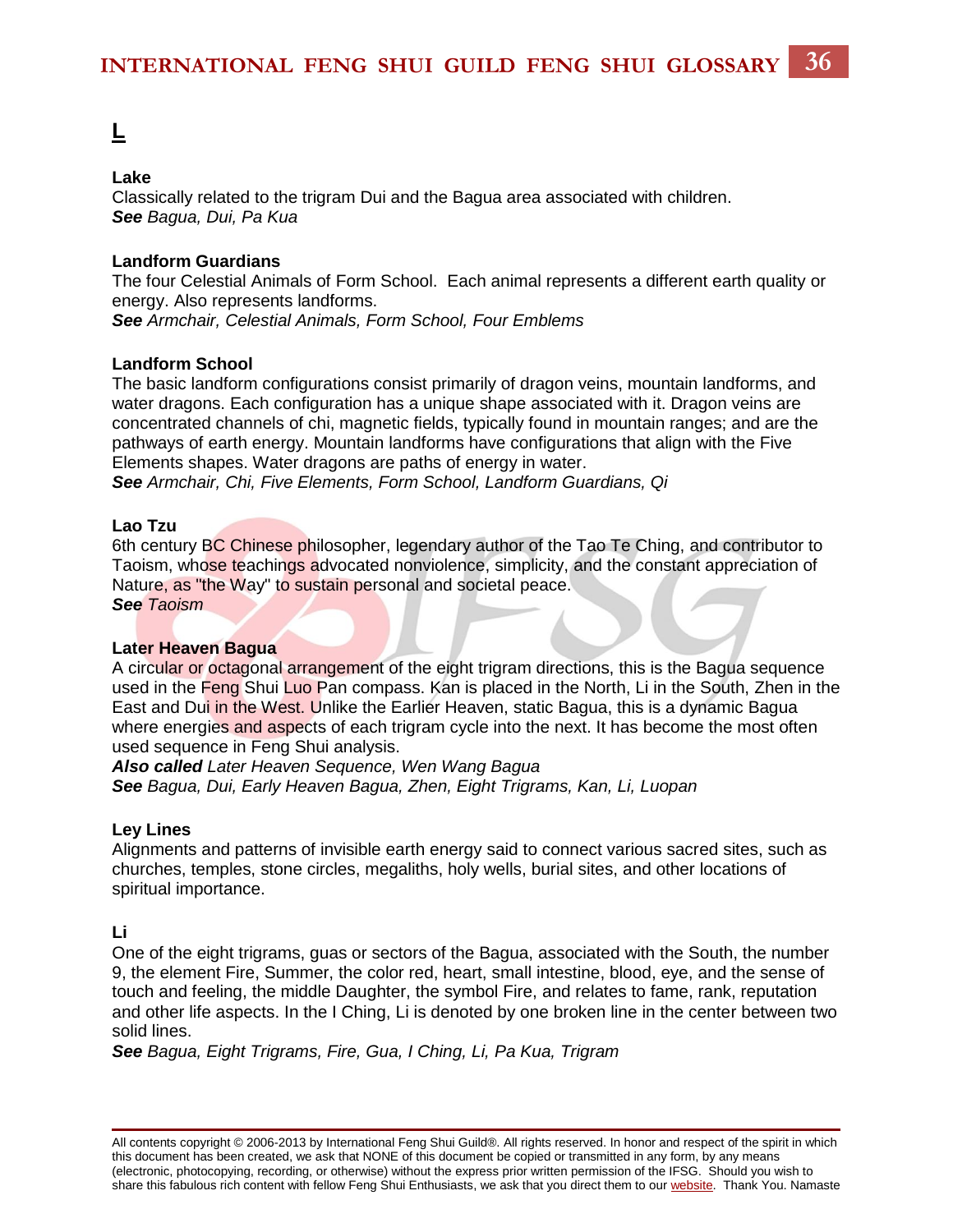#### **Li Chun**

The day the Annual Star changes; the Beginning of Spring which usually begins approximately February 4th or 5th of each year. *Also called Lap Chun See Annual Star, Beginning of Spring*

#### **Lion**

A statue or figurine historically used as protective cure for palaces, government offices and residences.

*See Fu Dog* 

#### **Lo Shu**

The foundation of all Feng Shui numerology. It is a three by three grid with a sequence of numbers said, in myth, to have been discovered on a giant tortoise shell that rose up from the River Lo. It is also called the magic square because any three sectors add up to fifteen along any diagonal, vertical, or horizontal line.

*Also called Magic Square*

#### **Luck**

Good or bad fortune, composed of heaven luck, earth luck, and human luck as it relates to Feng Shui.

#### **Lui Sha**

One of the eight Portents denoting unfortunate happenings and obstacles, also missed opportunities; inauspicious but not disastrous in Eight House Feng Shui / Eight Mansions. *Also called Liu Sha*

*See Eight House Feng Shui, Eight Mansions, Portent*

**Luk**

One of the three deities said to be symbolic of life achievement or wealth.

#### **Lunar Year**

354 Days, based on twelve cycles of the moon. The lunar month is the time interval between full moons, approximately twenty nine and a half days. *Also called Lunar Calendar*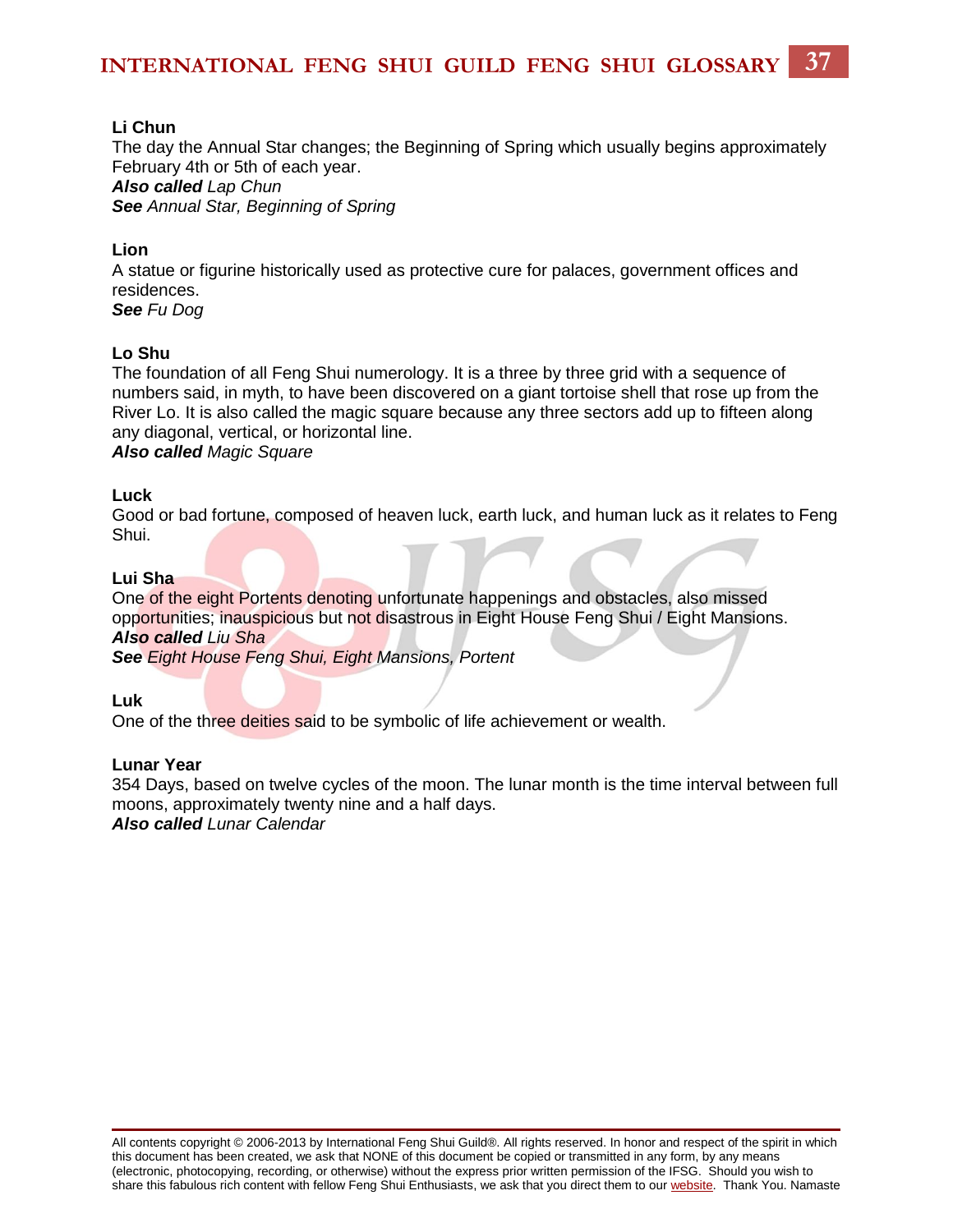#### **Luopan**

The divination compass used for Feng Shui which utilizes the Later Heaven or Wen Wang Bagua sequence, with the qi/chi moving out from the center. In Compass School, the Luopan is utilized to determine the best directional and solar orientation for the structure, yin and yang positions, sitting and facing directions, and all energies within a space linking them to the eight trigrams, the five elements, and the twelve energy cycles. From its humble beginnings as a magnetic needle floating in a bowl of water, the Luopan evolved into a complex system of rings able to reveal advanced Feng Shui information. In its modern form it has been translated and color coded to simplify its use as a Feng Shui tool. The Luopan is part of the rich cultural heritage of Feng Shui.

#### *Also called Luo Pan*

*See Chi, Compass School, Eight Trigrams, Feng Shui, Five Elements, Later Heaven, Qi, Wen Wang Bagua, Yang, Yin*

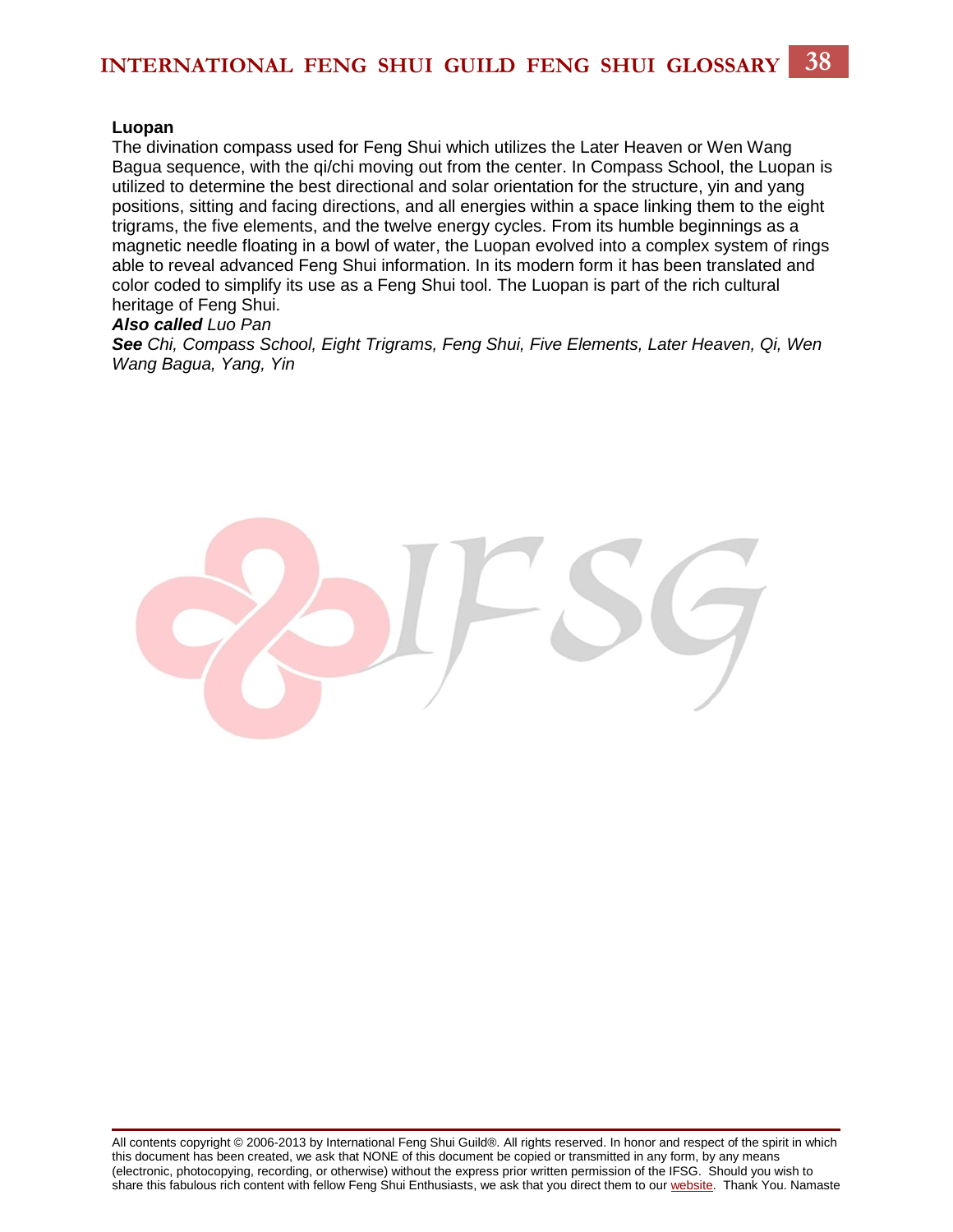#### <span id="page-39-0"></span>**Magic Square**

The foundation of all Feng Shui numerology. It is a three by three grid with a sequence of numbers said, in myth, to have been discovered on a giant tortoise shell that rose up from the River Lo. It is also called the magic square because any three sectors add up to fifteen along any diagonal, vertical, or horizontal line. *Also called Lo Shu* 

**Mantra**

A ritualistic, spiritual, or sacred chant that is repeated either silently or audibly, and can induce an altered state of consciousness.

#### **Mao**

The fourth earthly branch in the cycle of twelve life energies, representative of the energy of rapid growth and self-accomplishment. It is used in Chinese Astrology and Four Pillars astrology.

*Also called Rabbit*

*See Chinese Astrology, Earthly Branches, Four Pillars Astrology*

#### **Metal**

One of the Five Elements represented by the color white or grey. Its movement is still, inward and contracting. Metal energy is very precise, logical, and has leadership qualities. It represents the West sector of the Bagua with number 7 and Northwest with number 6, spherical shapes, Autumn season, and the lungs and skin.

*Also called Xin*

*See Bagua, Five Elements, Pa Kua*

#### **Method of Minor Additions**

Refers to the addition of simple, natural energy (such as plants, light, water, etc.), along with intention to affect Feng Shui changes without the need for major renovations.

#### **Ming**

Destiny, life, or fate.

#### **Ming Gua**

A person's destiny trigram with its associated number, element, and life aspects, based on gender and year of birth; an astrological method of divination providing information about a subject, including the four most auspicious directions for the individual. *Also called Ming Kua See Auspicious, Chinese Astrology, Trigram*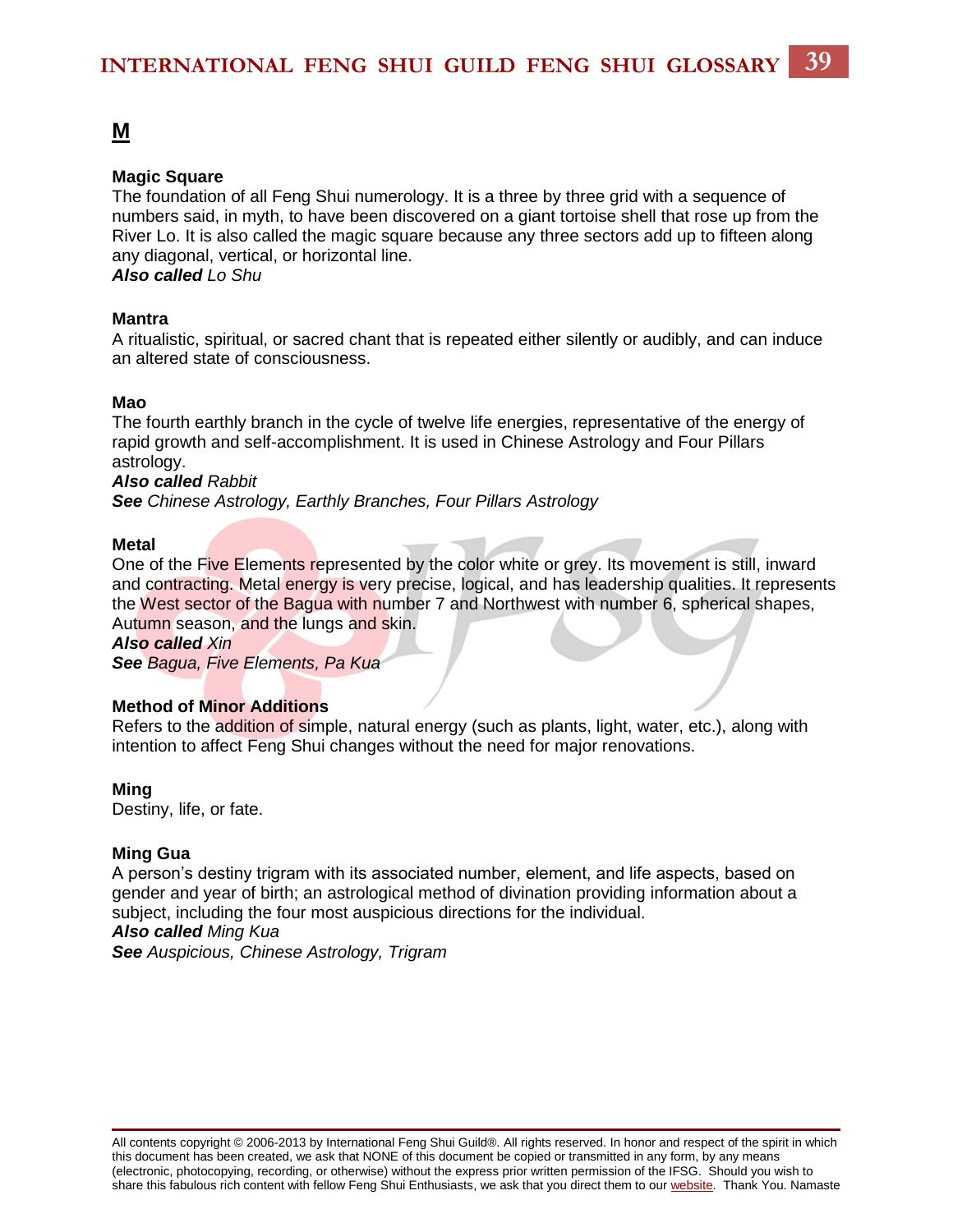#### **Ming Tang**

1. A courtyard, or entrance, especially where benevolent qi/chi can gather 2. A defined area serving as a transition zone between one type of qi/chi and another, sometimes containing a vortex of energy, commonly at a main entrance. 3. A gathering place. *Also called Bright Hall See Chi, Qi*

#### **Monkey**

The ninth earthly branch in the cycle of twelve life energies, representative of restless and flexible energy. It is used in Chinese Astrology and Four Pillars Astrology. *Also called Shen, Sh'en See Chinese Astrology, Earthly Branches, Four Pillars Astrology*

#### **Mountain**

Classically related to the trigram Gen and the Bagua area associated with knowledge and self cultivation.

*See Bagua, Gen, Pa Kua*

#### **Mountain Star**

Expressed as a number denoting the quality of qi/chi in a sector of a structure. The Mountain Star represents the sitting (rear) direction of a structure in Flying Stars Feng Shui, and is associated with people, health and relationships. *See Chi, Flying Star Feng Shui, Qi*

#### **Mouth of Qi**

The main entrance where qi/chi or energy enters a structure. It can also refer to entry points of land or property. *Also called Mouth of Chi*

*See Chi, Qi*

#### **Mu**

One of the Five Elements represented by the color green. Its movement is upward, expansive and symbolizes growth. Wood energy is influential and flexible. It represents the connection between Heaven and Earth, the East sector of the Bagua with the number 3 and Southeast with number 4, columnar shapes, Spring season, and the liver. *See Bagua, Five Element, Pa Kua, Wood* 

#### **Mudra**

A hand gesture often used with a mantra to clear the energy of a person or place, or to offer a blessing. *See Mantra*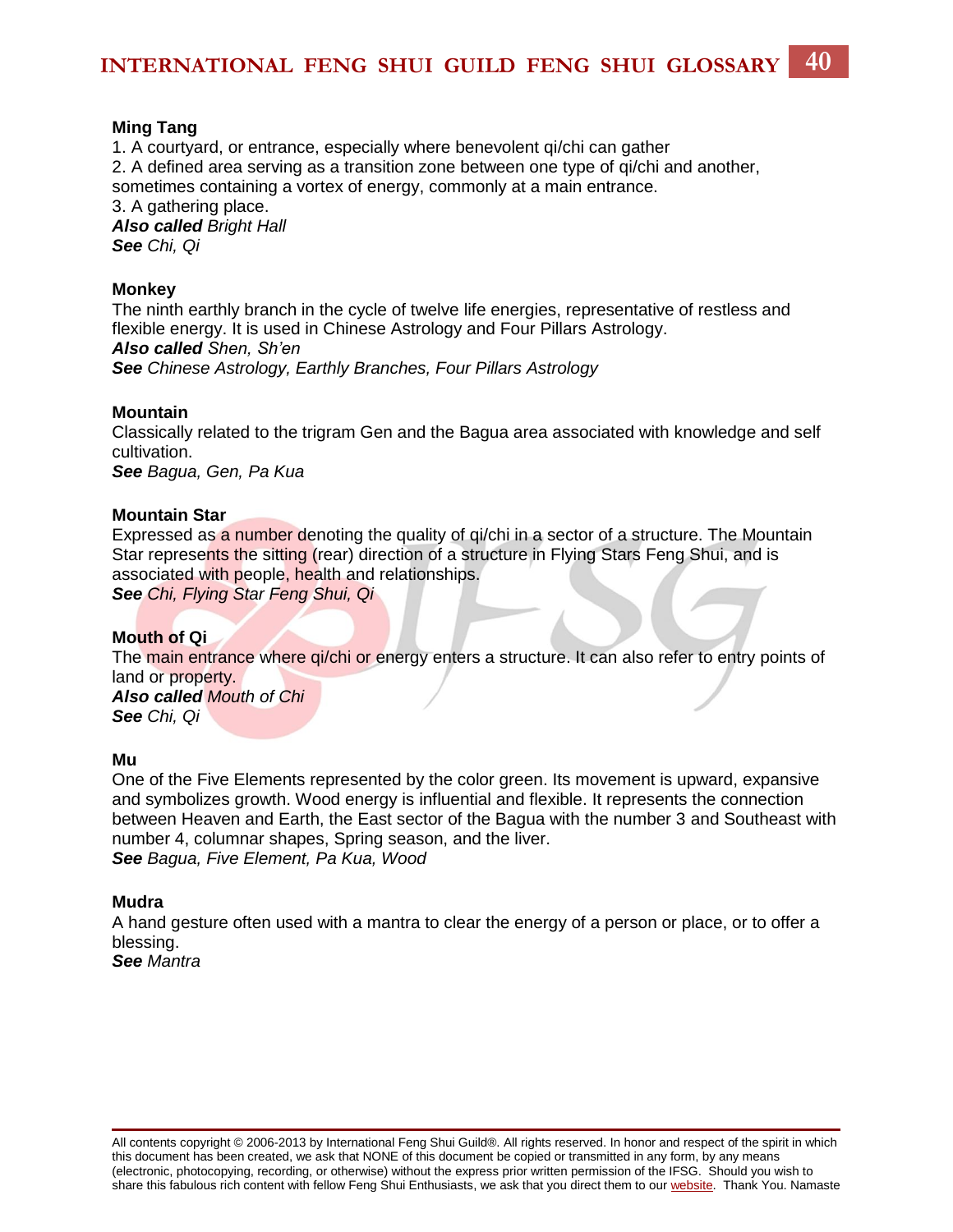#### <span id="page-41-0"></span>**Nine Star Ki**

A form of divination similar to the Ming Gua method that uses the eight trigrams and all related information. Although it is Japanese in origin, its use was adopted by many of the early Feng Shui practitioners in the West. It differs from the Ming Gua method in that it uses the same calculations for both male and female subjects. *See Chinese Astrology, Eight Trigrams, Ming Gua* 

#### **North**

One of the four cardinal directions associated with the Element Water and the Trigram Kan. *See Kan,Trigram, Water* 

#### **Northeast**

A compass direction associated with the Element Earth and the Trigram Gen. *See Earth, Gen,Trigram* 

#### **Northwest**

A compass direction associated with the Element Metal and the Trigram Qian. *See Metal, Trigram Qian*

#### **Numerology**

The study of numbers and the occult manner in which they reflect certain aptitudes and character tendencies, as an integral part of the cosmic plan.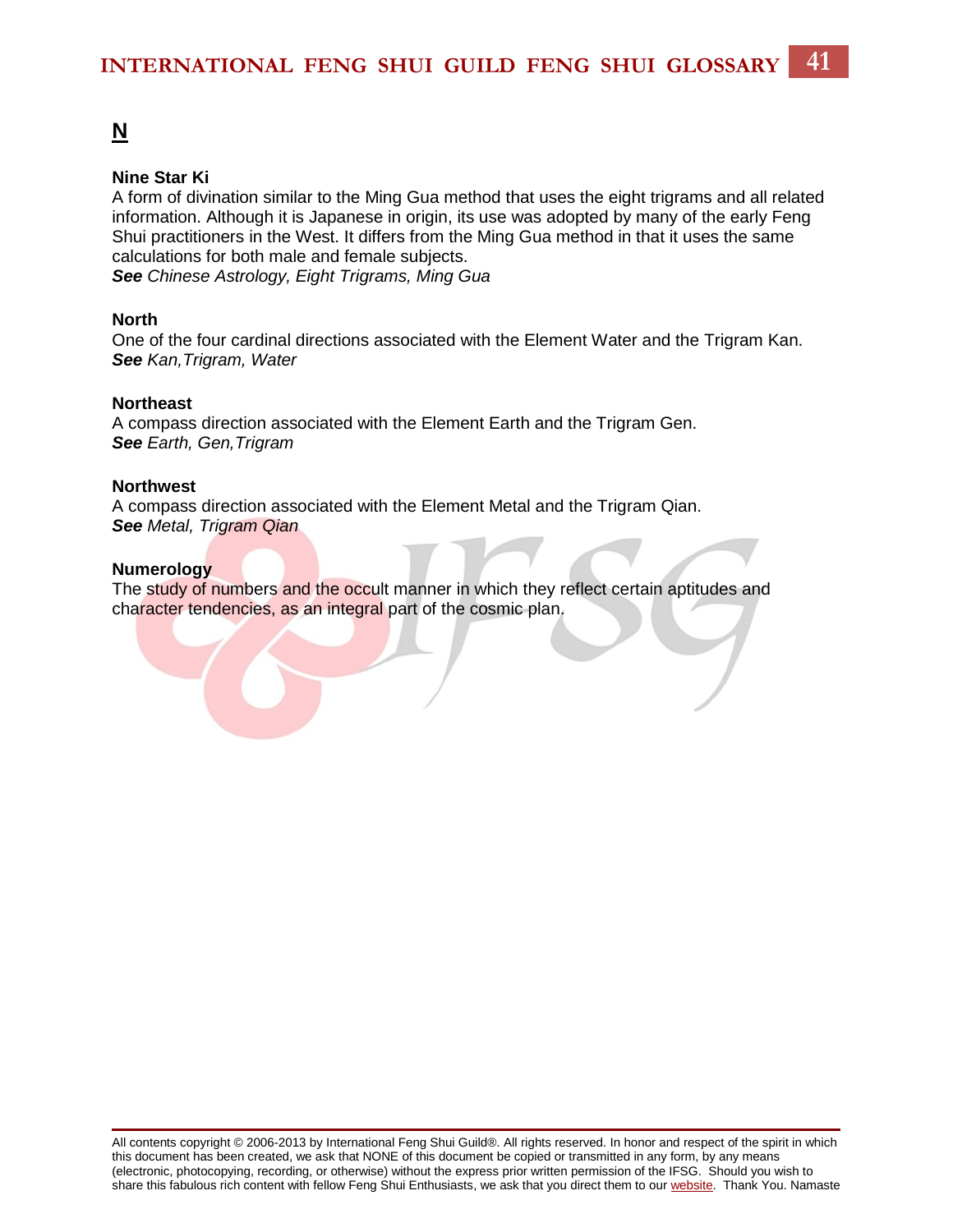### <span id="page-42-0"></span>**[O](#page-42-0)**

#### **Ox**

The second earthly branch in the cycle of twelve life energies, representative of nourishing energy. It is used in Chinese Astrology and Four Pillars Astrology. *Also called Buffalo, Chou See Chinese Astrology, Earthly Branches, Four Pillars Astrology*

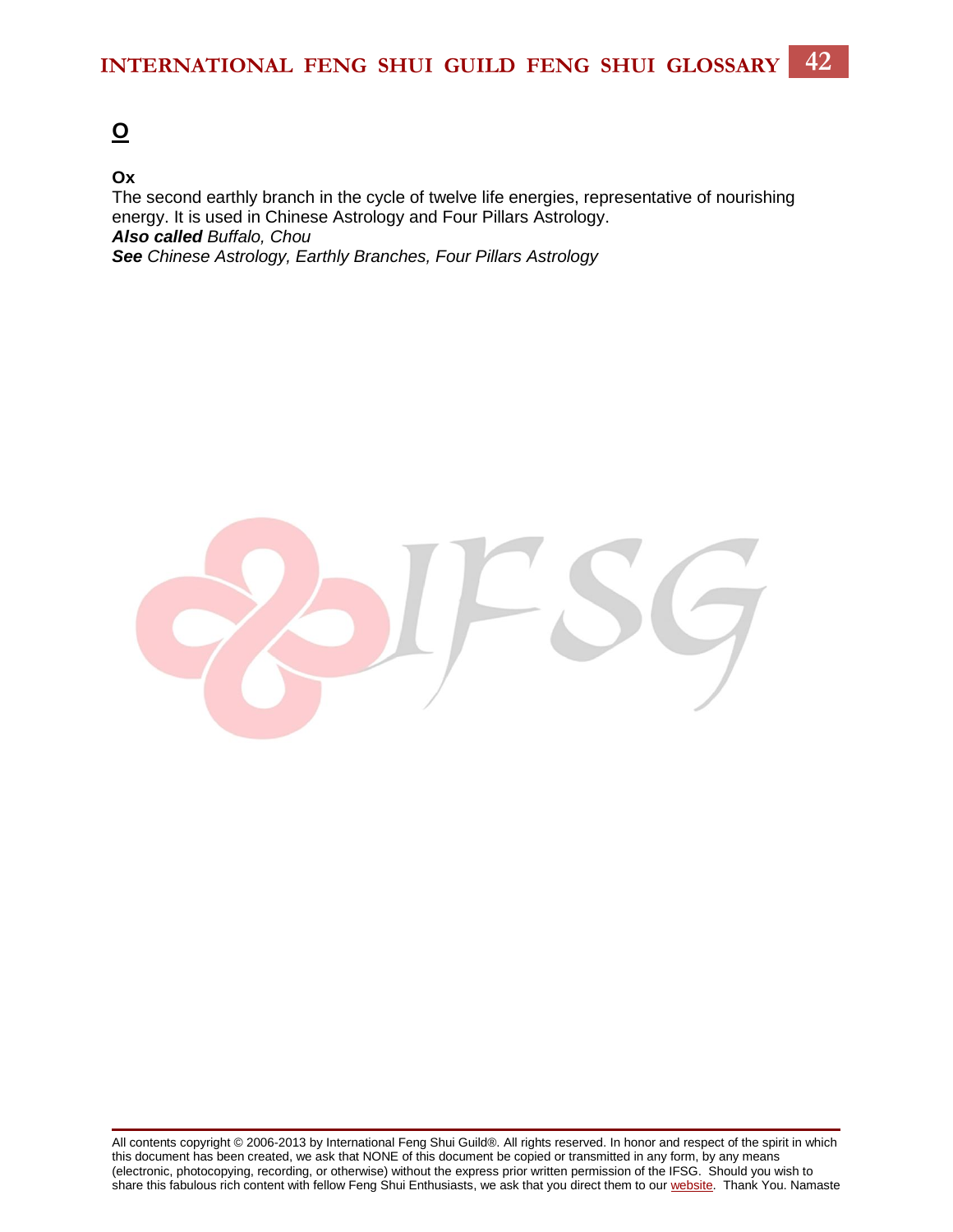### <span id="page-43-0"></span>**[P](#page-43-0)**

#### **Pa Kua**

A diagram akin to the Chinese flow chart for the cyclical energies of the manifested universe, originating from the I Ching and the Lo Shu. The literal translation is "eight house." It consists of eight external houses (guas) and a central one called the Tai Ji, a symbol denoting a perfect balance of the flowing energies of yin and yang, and also representing Earth. Each of the eight houses is named by a trigram, and points to a specific direction, number, element, season, color, body organ, family member, symbol, location and other life aspects in resonance with that trigram sector. The Bagua can be drawn in many different forms and is an indispensable tool in most schools of Feng Shui.

The eight guas are: Kan (K'an) Gen (Ken) Zhen (Chen) Xun (Hsun) Li (Li) Kun (K'un) Dui (Tui) Qian (Ch'ien) *Also called Pa Kua See Bagua, BTB Feng Shui Bagua, Fu Xi, Gua, Later Heaven Bagua, Pa Kua, Pre-Heaven Bagua, Trigram, Yang, Yin*

#### **Palace**

Name for each of the nine sections of the Lo Shu square (grid), used to calculate a Flying Stars chart.

*See Flying Stars, Lo Shu*

#### **Pendulum**

A weighted apparatus that swings freely on a chain or string under the influence of gravity. Like Divining Rods, pendulums are used for dowsing. *See Divining Rod, Dowsing*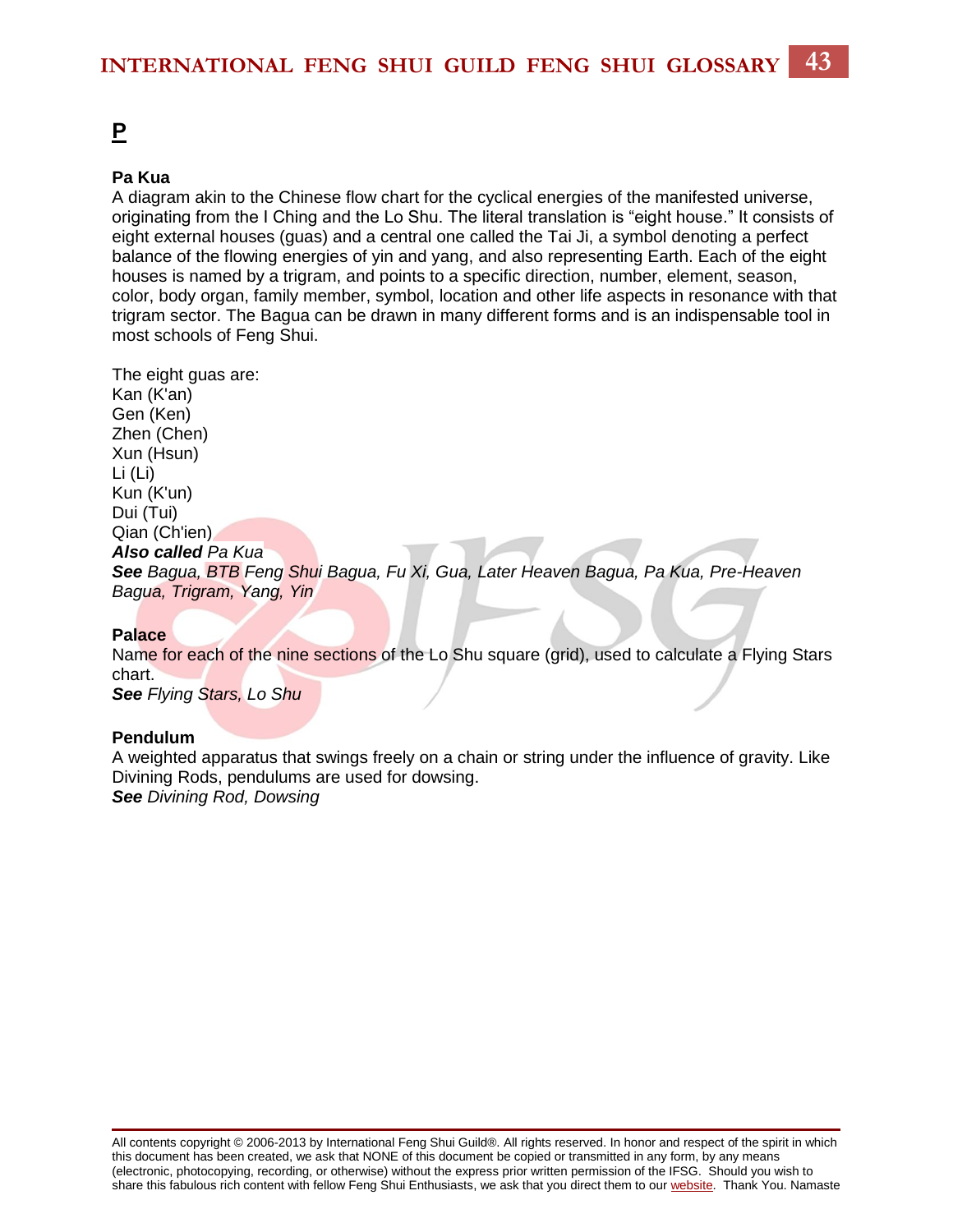#### **Period**

A cycle of qi/chi, it is the primary requisite for construction of a Flying Star chart, based upon the year a structure is built. Each age or period lasts twenty years and begins on a year ending in the number four.

The time periods are as follows: Period 1: 1864-1883 Period 2: 1884-1903 Period 3: 1904-1923 Period 4: 1924-1943 Period 5: 1944-1963 Period 6: 1964-1983 Period 7: 1984-2003 Period 8: 2004-2023 Period 9: 2024-2043 Period 10: 2044-2063 *See Age, Chi, Flying Stars, Qi* 

#### **Phoenix**

A symbolic animal of Form School, the red phoenix represents water features in front of a structure in the Form School armchair metaphor. It also represents Summer and the color red. *Also called Red Bird, Red Phoenix*

*See Armchair, Celestial Animals, Form School, Four Emblems* 

#### **Piercing Heart Doors**

Three or more doors in a row which is considered inauspicious.

#### **Pig**

The twelfth earthly branch in the cycle of twelve life energies, representative of fertility and virility energy. It is used in Chinese Astrology and Four Pillars Astrology. *Also called Boar, Hai*

*See Chinese Astrology, Earthly Branches, Four Pillars Astrology*

#### **Ping**

The third heavenly stem in the cycle of ten, denoting Yang Fire, based on the Five Elements productive cycle of the Five Elements as they go through their yin and yang phases. It refers to the more active and aggressive aspects of the Fire element and is used in Four Pillars Astrology.

#### *Also called Bing*

*See Fire, Five Elements, Four Pillars Astrology, Heavenly Stems, Productive Cycle, Yang, Yin*

#### **Plum Blossom I Ching**

I Ching divination by time and space. Used to divine a current event or any date when a present event strikes you as an omen. *See Hsien Tien, I Ching*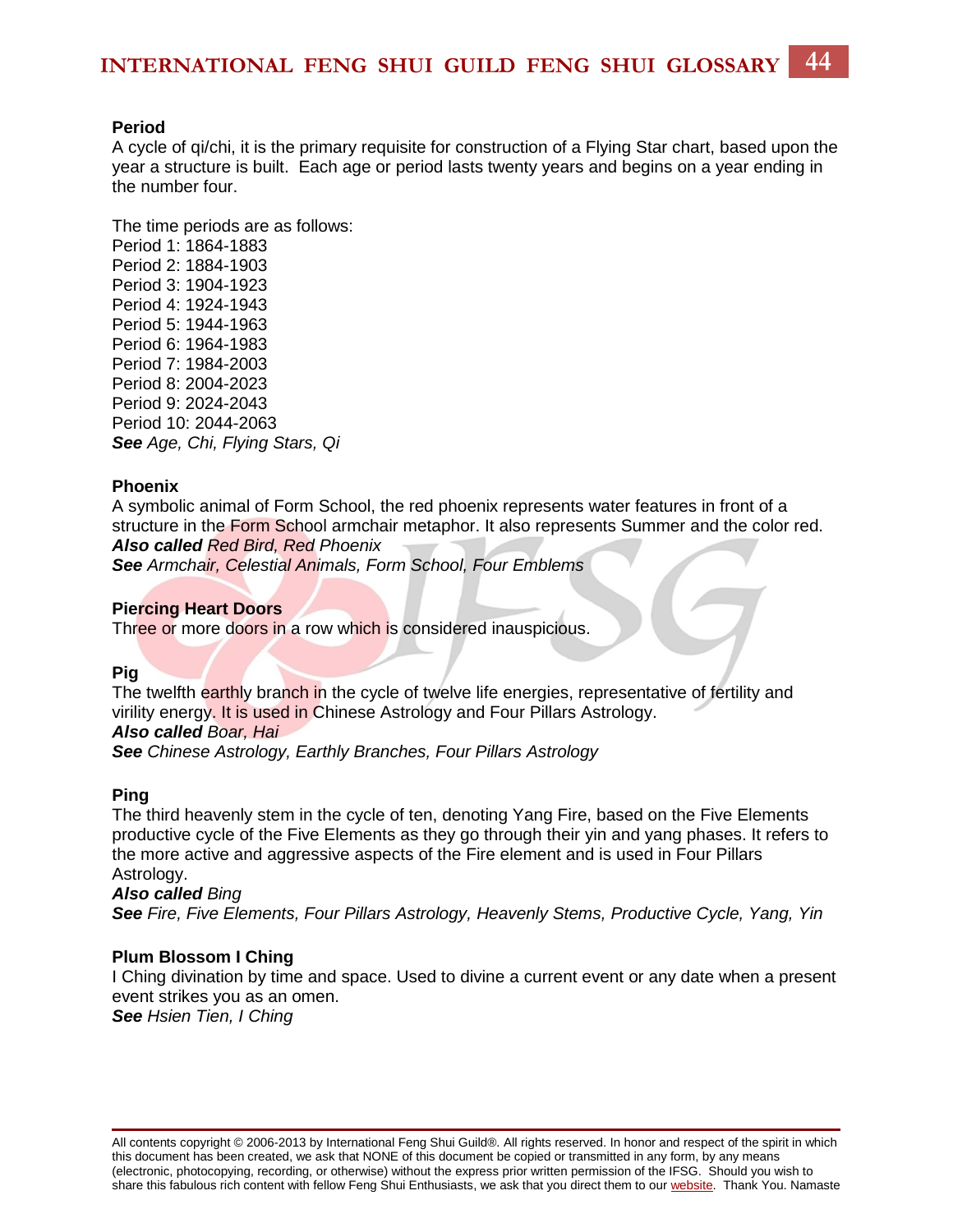#### **Poison Arrow**

Poison Arrow refers to all types of negative, harmful, and inauspicious energy both indoors and out. This can include a straight alignment of landform features such as trees, poles, or nearby buildings, sharp corners, sharp objects, stagnant water, beams and trusses, and grave sites. *Also called Cutting Chi, Killing Breath, Sha Chi*

#### **Portent**

An omen or sign of something to come, manifested as a resonance with a persisting quality of energy; identified by the Eight House or Eight Mansions method. Each of the eight sectors of the Bagua has a portent depending on the Ming Gua calculation for the person or building, and is associated with a degree and quality of auspicious or inauspicious qi/chi.

The following are the eight Portents: Sheng Chi Tien Yi (Tian Yi) Yen Nien (Yan Nian) Fu Wei Ho Hai (Huo Hai) Wu Kwei (Wu Gui) Lui Sha (Liu Sha) Chueh Ming (Jue Ming) *See Auspicious, Bagua, Chi, Eight House Feng Shui, Eight Mansion, Inauspicious, Ming Gua, Qi*

#### **Pre-Heaven Bagua**

The oldest arrangement of the eight trigrams. In this Bagua, the trigrams opposite each other are complimentary, symbolizing the opposite forces of yin and yang, and representing an ideal state when everything is in balance or static. This Bagua is used outdoors only. *Also called Early Heaven Bagua or Sequence, Former Heaven Bagua or Sequence See Bagua, Chi, Eight Trigrams, Fu Xi Bagua, Later Heaven Bagua, Pa Kua, Yang, Yin* 

#### **Predecessor Qi**

The residual energy left behind by the previous inhabitants of a space. *Also called Predecessor Chi*

#### **Productive Cycle**

Refers to the cycle in which each of the five elements creates, nourishes, enhances the subsequent one as we observe the elements in a clockwise circular pattern. They do so in the following sequence: Wood enhances Fire, Fire enhances Earth, Earth enhances Metal, Metal enhances Water, and Water enhances Wood.

*Also called Creative Cycle, Constructive Cycle, Five Element Productive Cycle*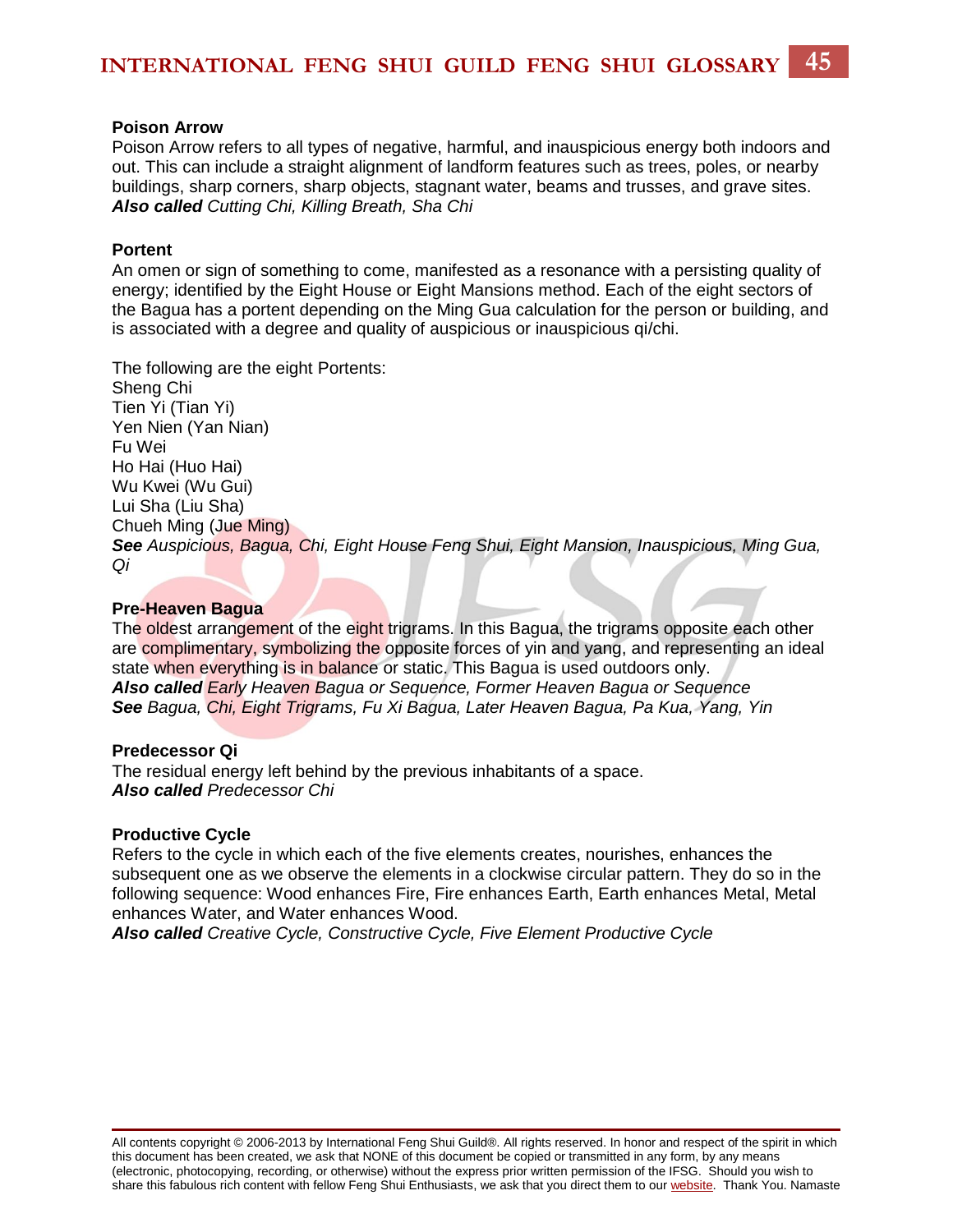### <span id="page-46-0"></span>**[Q](#page-46-0)**

#### **Qi**

The motivating life-force also called "Cosmic Breath," "prana," or "Dragon's Breath." It has also been referred to as vital energy, primordial breath, air, breath, and energy. Existing everywhere, it is the term that refers to all forms of energy and its flow and is considered the universal energy between heaven and earth. It is the movement of life force energy within our living space or body, which can affect our well being either auspiciously or inauspiciously. Feng Shui concerns itself with the movement and containment of qi/chi to create the most beneficial support for a person in their environment.

*Also called Ki (Japanese) See Auspicious, Chi, Inauspicious, Energy, Qi*

#### **Qi Cultivation**

Techniques, such as meditation, qi kung, tai ji or other techniques, rituals, acupuncture, and Feng Shui that are used to enhance or adjust personal qi/chi, allowing it to flow smoothly throughout the body. *Also called Chi Cultivation See Chi, Qi, Tai Chi*

#### **Qi Gong**

1. A martial art which gathers qi in the body.

2. A series of choreographed movements based on this martial art said to bring health benefits. *Also called Chi Gong, Chi Kung, Qi Kung*

#### **Qi Kung**

1. A martial art which gathers qi in the body.

2. A series of choreographed movements based on this martial art said to bring health benefits. *Also called Chi Gong, Chi Kung, Qi Gong*

#### **Qian**

One of the eight trigrams, guas or sectors of the Bagua, associated with the Northwest, the number 6, the element Metal, late Autumn-early Winter, the colors grey, white, metallic gold or silver, the head, lungs, large intestines, skin and the sense of smell, Father or boss, the symbol Heaven and relates to travel, benefactors and other life aspects. In the I Ching, Qian is denoted by three solid lines and is the most yang trigram.

*Also called Ch'ien, Chyan, Quian* 

*See Bagua, Eight Trigrams, I Ching, Metal, Pa Kua, Qian, Trigram, Yang, Yin*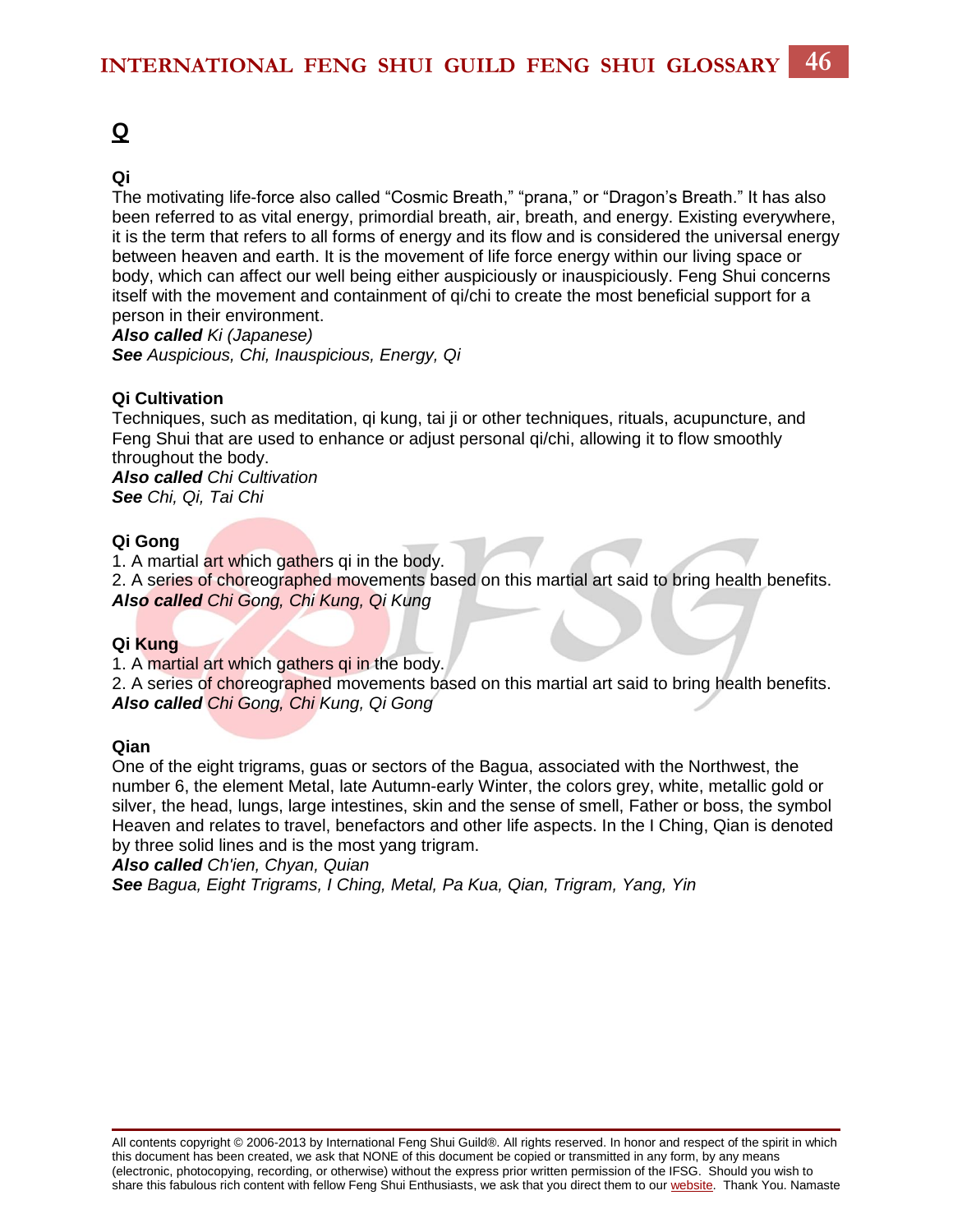### <span id="page-47-0"></span>**[R](#page-47-0)**

#### **Rabbit**

The fourth earthly branch in the cycle of twelve life energies, representative of the energy of rapid growth and self-accomplishment. It is used in Chinese Astrology and Four Pillars astrology.

#### *Also called Mao*

*See Chinese Astrology, Earthly Branches, Four Pillars Astrology*

#### **Ram**

The eighth Earthly Branch in the cycle of twelve life energies. It is representative of friendly, calm energy. It is used in Chinese Astrology and Four Pillars Astrology. *Also called Goat, Sheep, Wei*

*See Chinese Astrology, Earthly Branches, Four Pillars Astrology*

#### **Rat**

The first earthly branch in the cycle of twelve life energies, representative of reproductive energy. It is used in Chinese Astrology and Four Pillars Astrology.

#### *Also called Zi*

*See Chinese Astrology, Earthly Branches, Four Pillars Astrology*

#### **Red**

Historical elemental color of Fire, considered a very auspicious color, the direction South, vitality, Yang activity, happiness, good fortune, and prosperity. *See Auspicious, Fire, Yang, Yin*

#### **Red Bird**

A symbolic animal of Form School and one of the celestial animals, the red bird represents water features in front of a structure in the Form School armchair metaphor. It also represents Summer and the color red.

#### *Also called Phoenix, Red Phoenix*

*See Armchair, Celestial Animals, Form School, Four Emblems, Red Phoenix, Red*

#### **Red Envelope Tradition**

This tradition was developed in ancient China to ritualize, respect and honor information given to acknowledge the exchange of energy between client and divination master. The number of red envelopes given was relative to the significance of the information provided and the recipient's economic situation.

In modern times and in BTB Feng Shui this tradition refers to an exchange of red envelopes containing some amount of money between a client or student and a BTB Feng Shui practitioner or teacher who has been asked for, and has provided, enhancements, remedies or transcendental solutions. It is believed to bring prosperity to both parties involved in the exchange.

*See BTB Feng Shui, Enhancement, Remedy, Transcendental*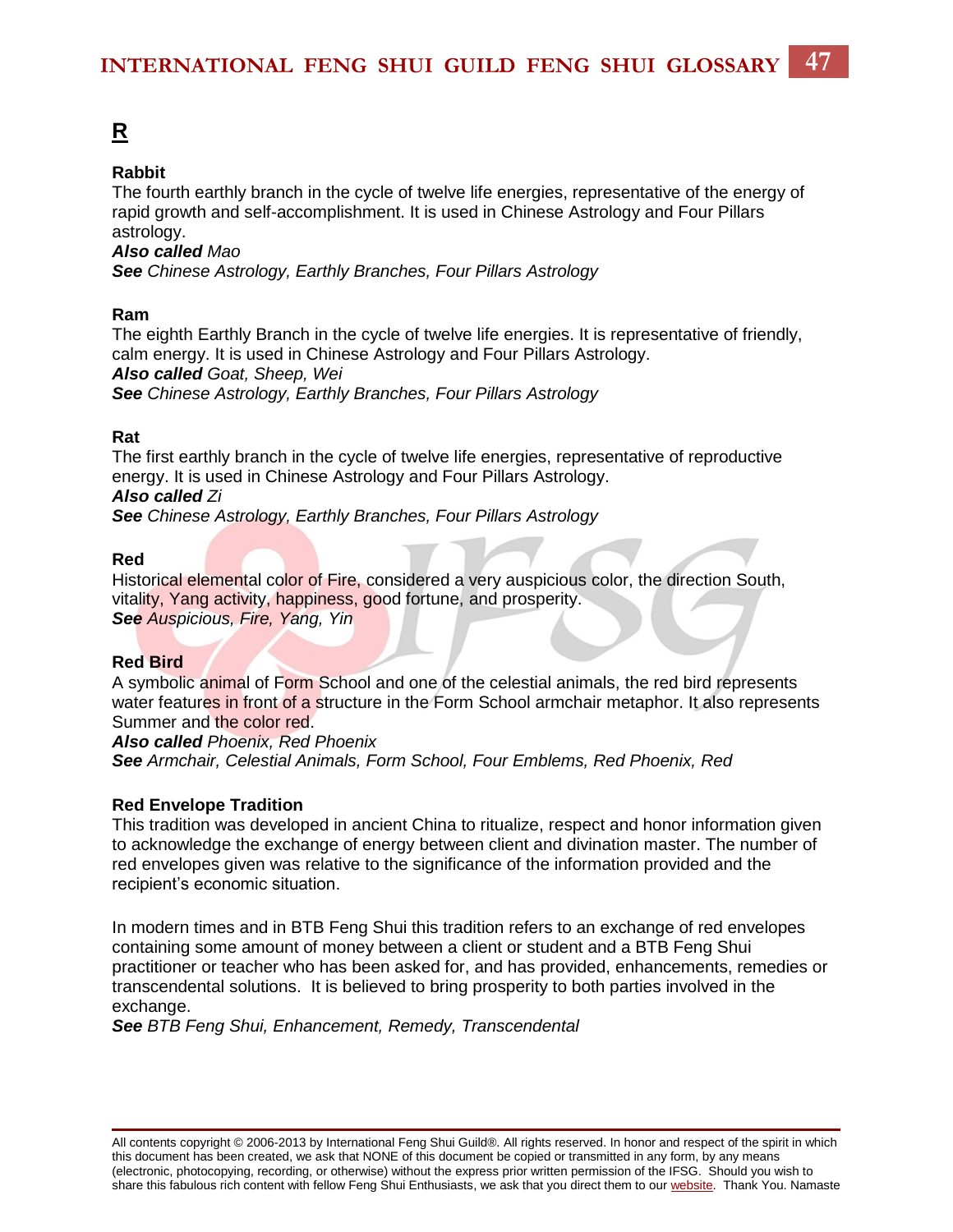#### **Red Phoenix**

A symbolic animal of Form School and one of four Celestial Animals, the red phoenix represents water features in front of a structure in the Form School armchair metaphor. It also represents Summer and the color red.

*Also called Phoenix, Red Bird*

*See Armchair, Celestial Animals, Form School, Four Emblems*

#### **Reductive Cycle**

Refers to the cycle in which each of the five elements reduces the previous element as we view them in their natural circular, counterclockwise pattern. They do this in the following sequence: Wood reduces Water, Water reduces Metal, Metal reduces Earth, Earth reduces Fire, Fire reduces Wood.

*Also called Five Element Reducing Cycle See Earth, Five Elements, Metal, Water, Wood*

#### **Remedy**

An object, talisman ritual, prayer, action or intention used to achieve the greatest balance, harmony, and the most beneficial qi/chi in a space, or to suppress, neutralize or dissipate negative or stagnant energies or qi/chi.

*See Adjustment, Chi, Cure, Enhancement, Remedy, Qi* 

#### **Ren**

The ninth heavenly stem in the cycle of ten, denoting Yang Water, based on the Five Element productive cycle of the Five Elements as they go through their yin and yang phases. It refers to the more active and aggressive aspects of the Water element and is used in Four Pillars Astrology.

#### *Also called Jen*

*See Five Elements, Four Pillars Astrology, Heavenly Stems, Productive Cycle, Water, Yang, Yin* 

#### **Reverse House**

In a Flying Stars chart, when the Water Star resides in the Mountain or Sitting Palace and the Mountain Star resides in the Water or Facing Palace. For example in Period 8, the eight Water Star resides in the sitting direction and the eight Mountain Star resides in the facing direction. *Also called Shang Shan Xia Shui* 

*See Facing Palace, Flying Star, Mountain Star, Period, Sitting Palace, Water Star*

#### **Reversed door**

A door that opens to the smallest part of the room or to a wall.

#### **Rooster**

The tenth earthly branch in the cycle of twelve life energies, representative of receptive energy. It is used in Chinese Astrology and Four Pillars Astrology. *Also called You*

*See Chinese Astrology, Earthly Branches, Four Pillars Astrology*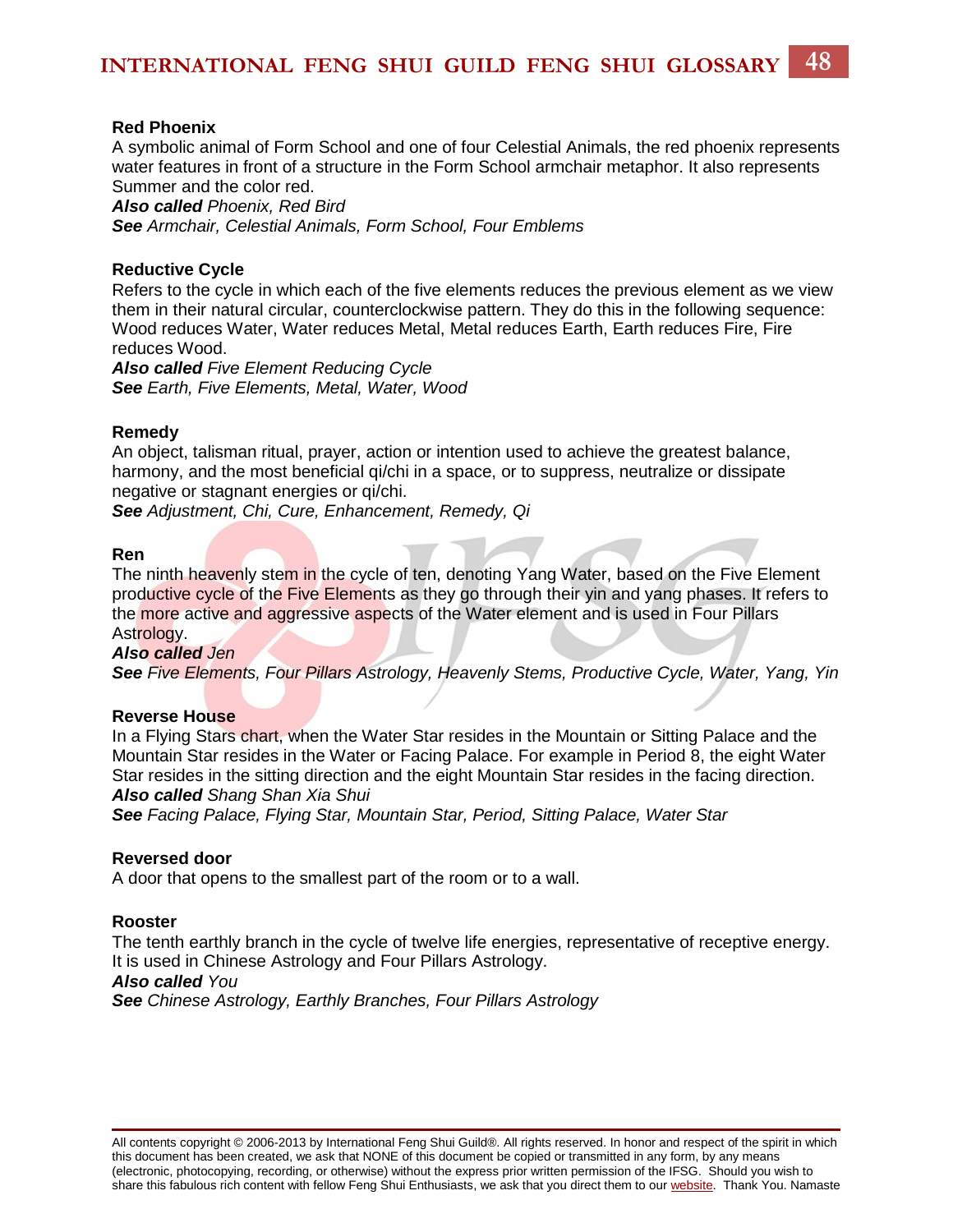### <span id="page-49-0"></span>**[S](#page-49-0)**

#### **Sacred Architecture**

The practice of architectural design based on observing the patterns occurring in nature and the cosmos, then reflecting and replicating these structures to create a resonance with nature and the divine. Temples and cathedrals were built according to these principles. The incorporation of sacred architecture in Feng Shui today combines aspects of sacred geometry and sacred proportions with an intuitive and energetic understanding of the site and the client to achieve these goals.

*See Sacred Geometry*

#### **Sacred Geometry**

The study of proportion and inherent order in space, including how shapes affect energy. It is an ancient study that has been preserved in certain mystical traditions. Measurements, properties and relationships of points, lines, angles, surfaces and solids are observed and related to the pure principles existing in nature.

#### **San Cai**

The three treasures; heaven, earth and humanity. An essential principle of Taoist thought and Feng Shui, it refers to the three levels of qi/chi and luck that influence our lives. *See Chi, Taoist, Three Treasures, Qi*

#### **San He**

A method using the astrological 120 degree relationship in Feng Shui, Ba Zi and Four Pillars to identify or create harmonious relationships. There are sets of three compass positions 120 degrees apart, represented by their corresponding set of three animals of the zodiac that are in harmony with each other. This system is used to determine those with who a person is astrologically in resonance or harmony**.**

*Also called Three Harmonies Method, Trinity See Ba Zi, Four Pillars, Zodiac-Asian* 

#### **San Sha**

One of the Three Afflictions, a residual energy resulting from the conflict of the animal affinity triangle and its cardinal direction. It moves to a different 90 degree sector of the compass each year.

#### *Also called Three Killings*

*See Three Afflictions, Five Yellows, Grand Duke, Jupiter*

#### **San Yuan**

San means 3, Yuan means 60 years and together they create the 180-year cycle referred to as the Great Cycle. Each Yuan is made up of three cycles of twenty years and is the basis of Flying Stars Feng Shui. A particular qi/chi is prevalent during each twenty year cycle. These twenty year cycles are based on the cycles of the planets Jupiter and Saturn. Every twenty years they align, causing a major energy shift.

*Also called Great Cycle of 180 Years, Twenty Year Cycle See Chi, Flying Star Feng Shui, Twenty Year Cycle, Qi*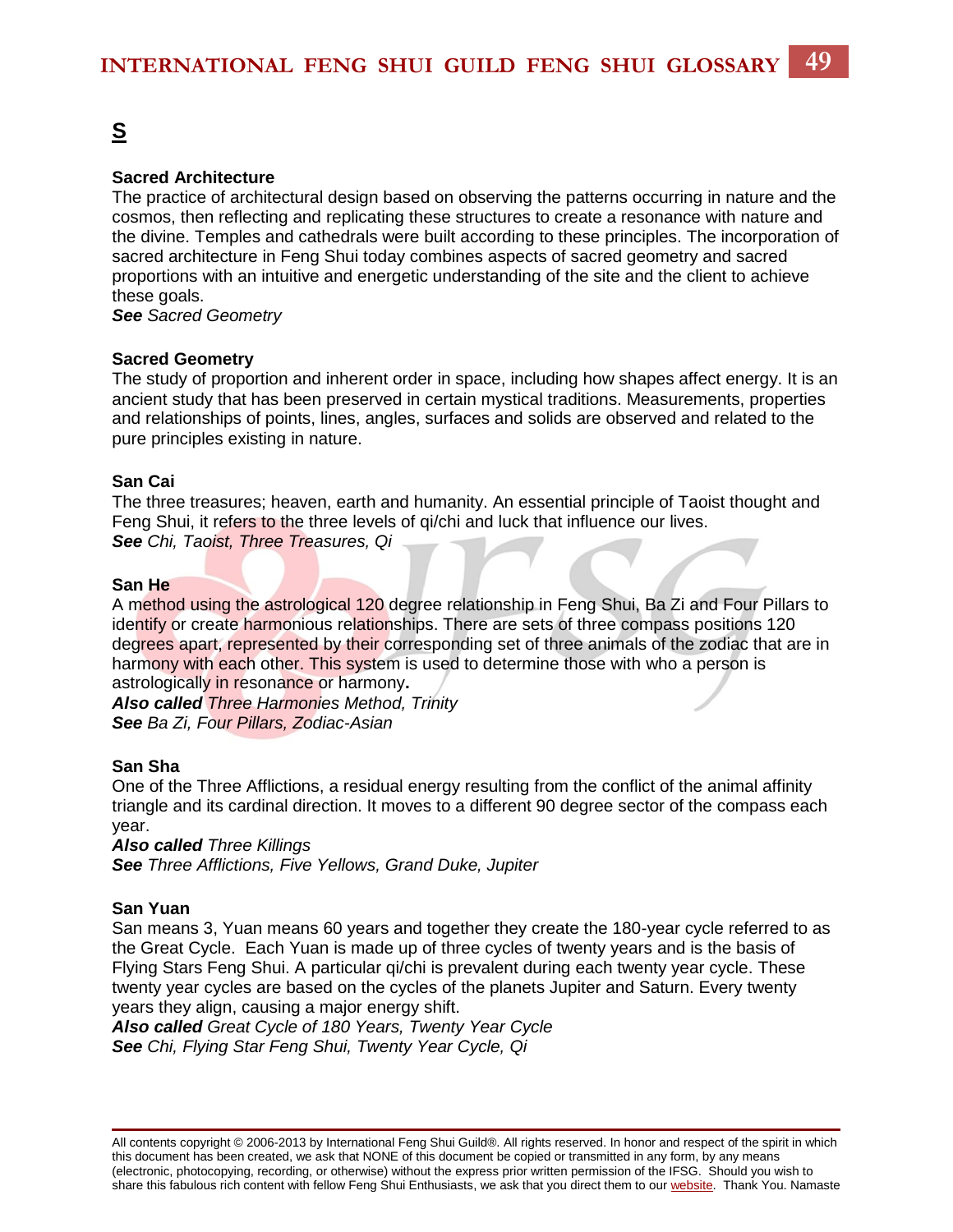#### **Sau**

One of the three deities said to be symbolic of longevity.

#### **Seam needle**

One of the directional needles on a San He Luopan. The seam needle was originally used in Yin House Feng Shui as the guideline to locate the "sands" and "water." *See Yin House Feng Shui*

#### **Secret Arrow**

Refers to all types of negative, harmful, and inauspicious energy both indoors and out. This can include a straight alignment of landform features such as trees, poles, or nearby buildings, sharp corners, sharp objects, stagnant water, beams and trusses, and grave sites. *Also called Cutting Chi, Killing Breath, Poison Arrow, Sha Chi*

#### **Sha**

Destructive, negative, harmful, inauspicious. *See Inauspicious*

#### **Sha Chi**

Refers to all types of negative, harmful, and inauspicious energy both indoors and out. This can include a straight alignment of landform features such as trees, poles, or nearby buildings, sharp corners, sharp objects, stagnant water, beams and trusses, and grave sites. *Also called Cutting Chi, Killing Breath, Poison Arrow, Secret Arrow* 

#### **Shan**

Mountain.

#### **Shang**

To ascend, up, above.

#### **Shang Shan**

In a Flying Stars chart, double stars meet in the Facing Palace. For example, for cycle eight, both the water eight and mountain eight reside in the Facing Palace. The energies for this structure are said to be good for money (wealth), but not for people (health and relationships). *Also called Double Facing House, Xing Dao Xiang See Flying Stars* 

#### **Shang Shan Xia Shui**

In a Flying Stars chart, when the Water Star resides in the Mountain or Sitting Palace and the Mountain Star resides in the Water of Facing Palace. For example in Period 8, the eight Water Star resides in the sitting direction and the eight Mountain Star resides in the facing direction. *Also called Reverse House* 

*See Facing Palace, Flying Star, Mountain Star, Period, Sitting Palace, Water Star*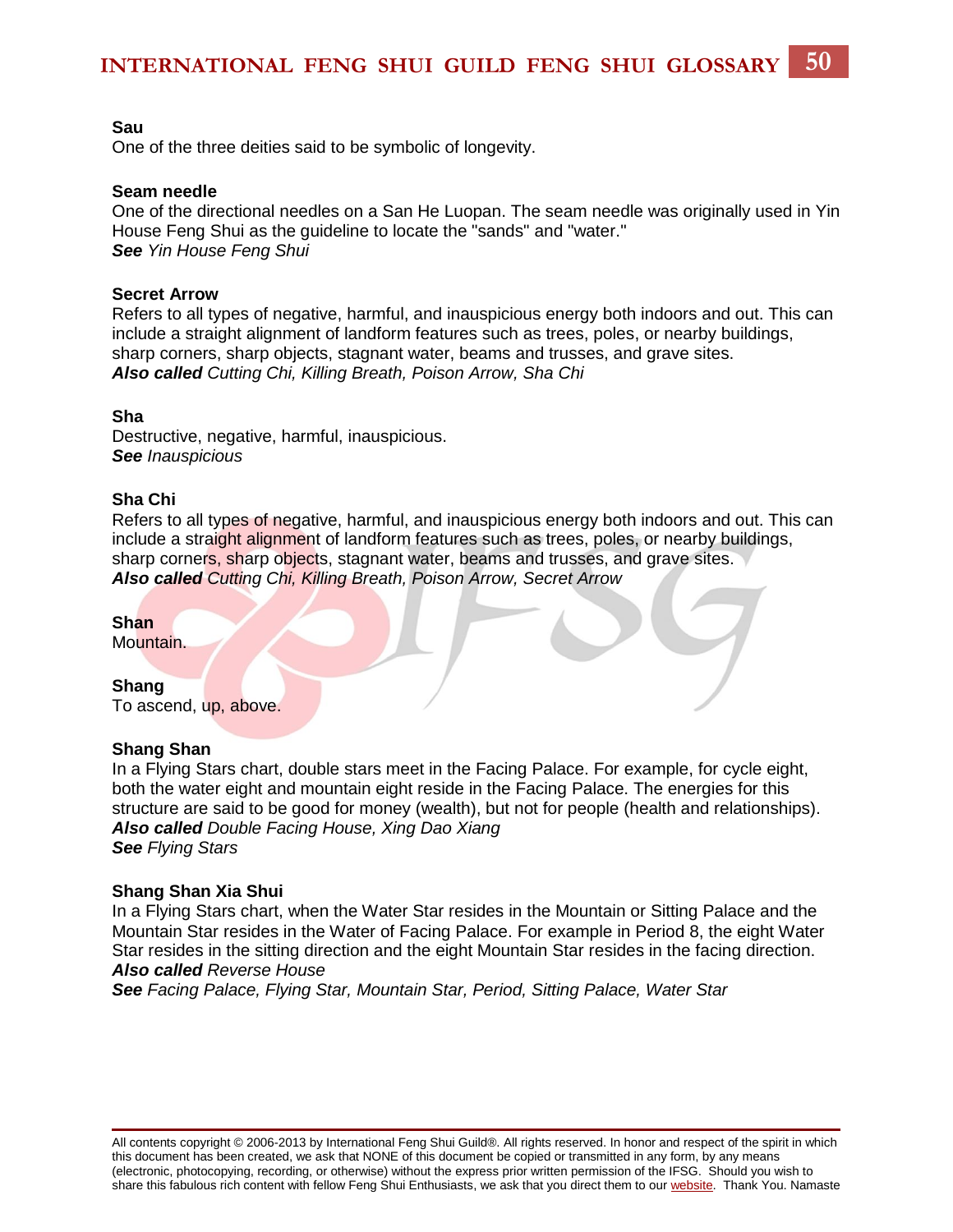#### **Sheep**

The eighth Earthly Branch in the cycle of twelve life energies. It is representative of friendly, calm energy. It is used in Chinese Astrology and Four Pillars Astrology. *Also called Goat, Ram, Wei See Chinese Astrology, Earthly Branches, Four Pillars Astrology*

#### **Shen**

1. Spirits

2. Sh'en

#### **Sh'en**

The ninth earthly branch in the cycle of twelve life energies, representative of restless and flexible energy. It is used in Chinese Astrology and Four Pillars Astrology. *Also called Monkey, Shen See Chinese Astrology, Earthly Branches, Four Pillars Astrology*

#### **Sheng**

Life, growth, benefit.

#### **Sheng Qi**

**1.** The prime location in places that have auspicious features such as clean water, fair breezes, and good light and sun exposure. An upward moving flow of positive qi/chi. This is the qi/chi we strive to create in our structures and our bodies. The prosperity and most auspicious location in Eight House Feng Shui / Eight Mansions.

2. One of the eight Portents indicating the best location for love, prosperity and happiness. *Also called Sheng Chi*

*See Auspicious, Chi, Eight House Feng Shui, Portent, Qi* 

#### **Shou**

One of the three deities said to be symbolic of life achievement.

#### **Shui**

Translates as water; general term for river or waterway.

**Si**

The sixth earthly branch in the cycle of twelve life energies, representative of strong and active energy. It is used in Chinese Astrology and Four Pillars Astrology. *Also called Snake*

*See Chinese Astrology, Earthly Branches, Four Pillars Astrology*

#### **Si Qi**

Negative energy that is dull and lifeless. It lessens the positive qi/chi and brings a low energy to the area.

*Also called Si Chi See Chi, Qi*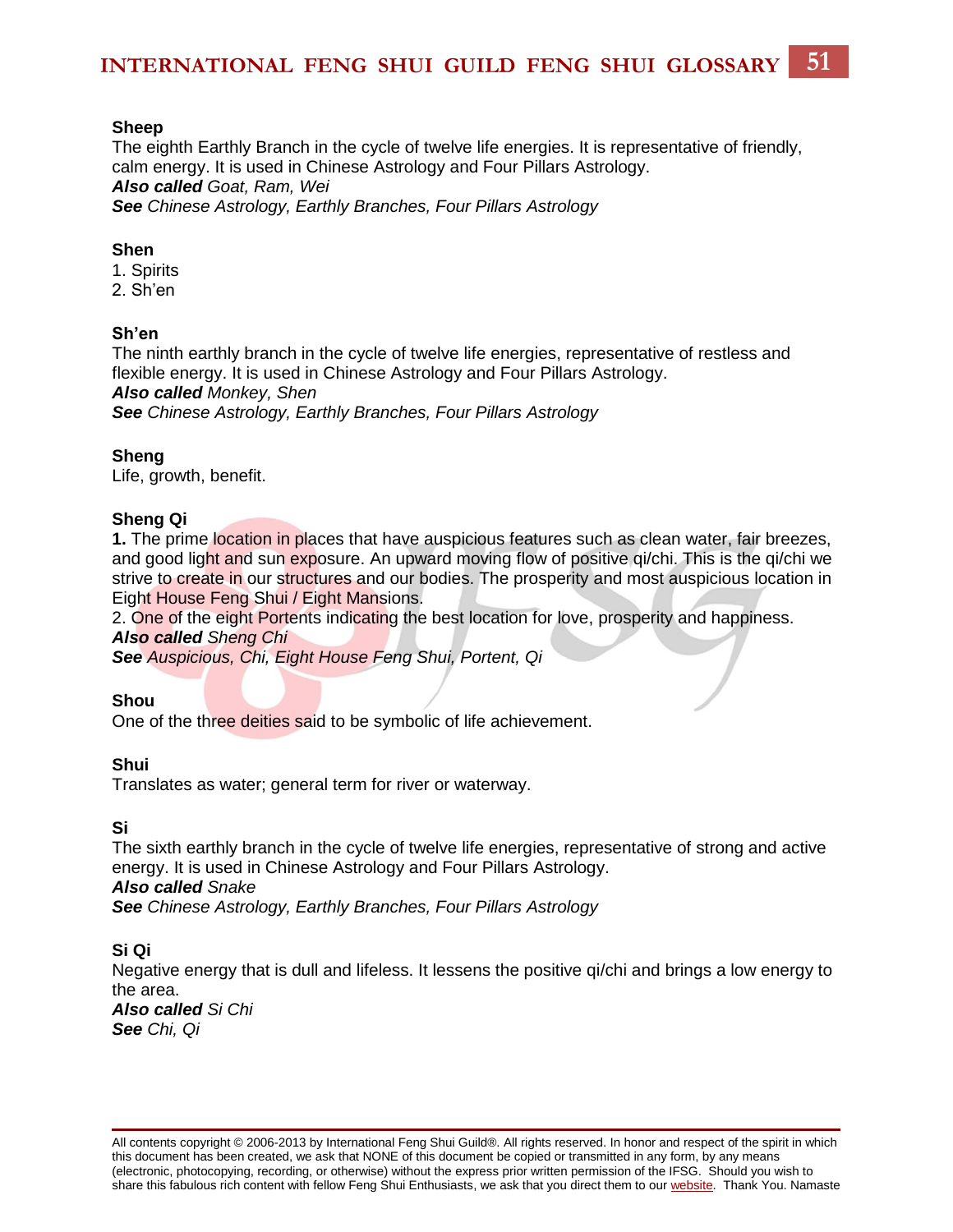#### **Sitting Palace**

The direction or sector in the Lo Shu grid or Flying Stars chart where the qi/chi is the most yin or quiet, at the rear (sitting) of the house, opposite the Facing Palace and ideally where the inactive or resting areas are located.

*Also called Mountain Palace*

*See Chi, Facing Palace Flying Star, Lo Shu, Qi, Yin*

#### **Snake**

The sixth earthly branch in the cycle of twelve life energies, representative of strong and active energy. It is used in Chinese Astrology and Four Pillars Astrology. *Also called Si See Chinese Astrology, Earthly Branches, Four Pillars Astrology*

#### **Solar year**

365 days, the time of a complete revolution of the earth around the sun.

#### **South**

One of the four cardinal directions, signifying full growth. The related element is Fire, the trigram is Li.

*See Fire, Li*

#### **Southeast**

A compass direction. *See Wood, Xun*

#### **Southern Hemisphere Feng Shui**

Southern Hemisphere Feng Shui is a recent adaptation of Compass School Feng Shui that enables accurate compass calculations and determinations based on the solar orientation and seasonal changes specific to the Southern Hemisphere. *See Compass School*

#### **Southwest**

A compass direction *See Earth, Kun*

#### **Space clearing**

Refers to any method used to raise vibratory level, dissipate negative, stagnant, or inauspicious qi/chi or energy in a space, whether residual or current. Found in most cultures and traditions throughout time, space clearing can be used to revitalize a space after an illness, conflict or stressful event, to set intentions and to bless a place. Methods include, but are not limited to, the use of sound, incense, smudging, ritual, dance, pendulum techniques, or simply intention. Space clearing sometimes refers to the mitigation of ghosts and spirits. *See Auspicious, Chi, Inauspicious, Qi*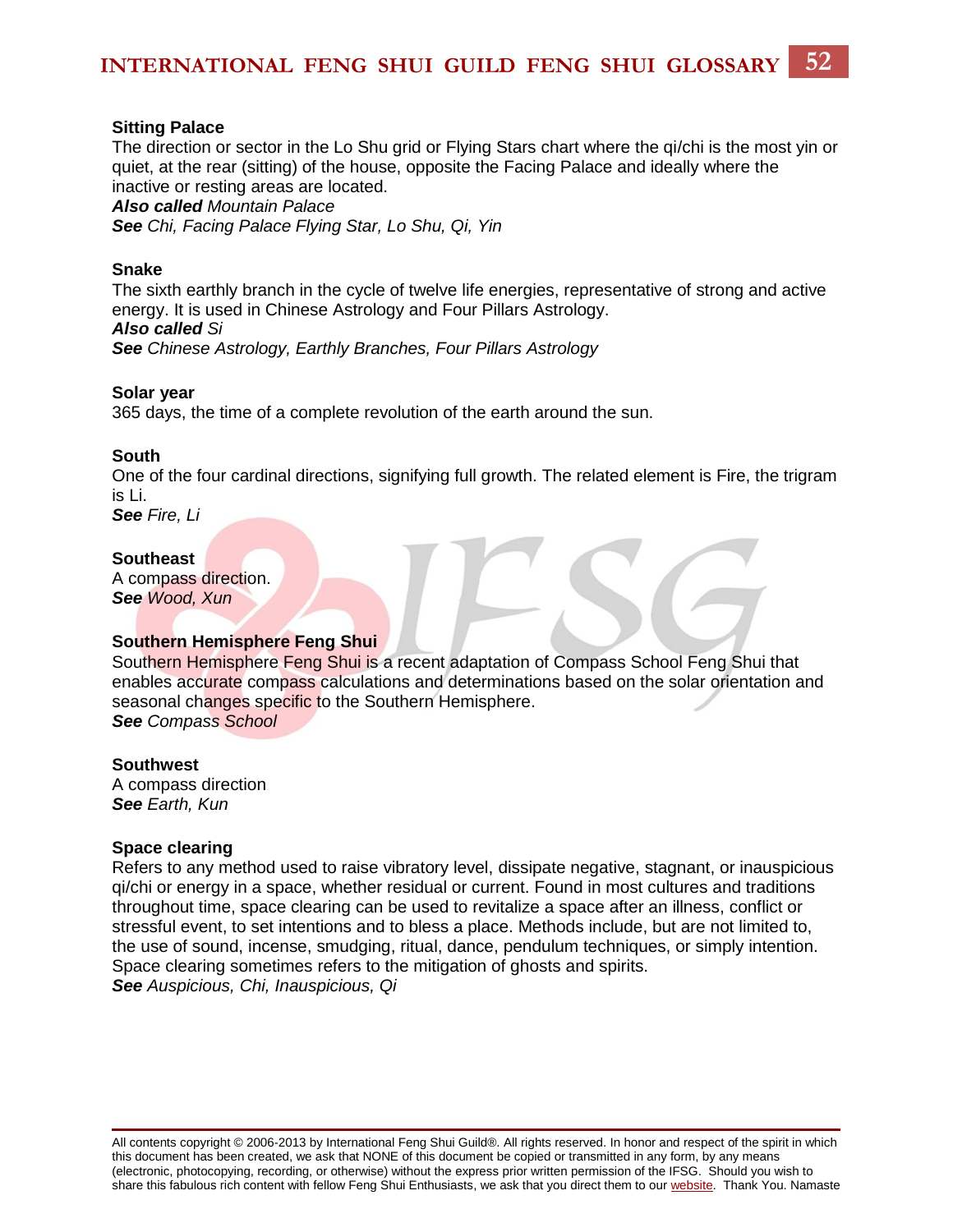#### **Star**

A number representing an energy or quality of qi/chi which moves cyclically through time in a Flying Stars chart. *See Chi, Flying Star, Qi*

#### **Sun**

One of the eight trigrams, guas or sectors of the Bagua, associated with the Southeast, number 4, the element Wood, the season of late Spring, the colors green or purple, liver, gall bladder, ligaments, tendons, muscles, hips, thigh, and sense of sight, the eldest Daughter, the symbol Wind, and relates to wealth, prosperity and other life aspects. In the I Ching, Sun is denoted by two solid lines over one broken line.

#### *Also called Xun*

*See Bagua, Eight Trigram, I Ching, Pa Kua, Trigrams, Wood* 

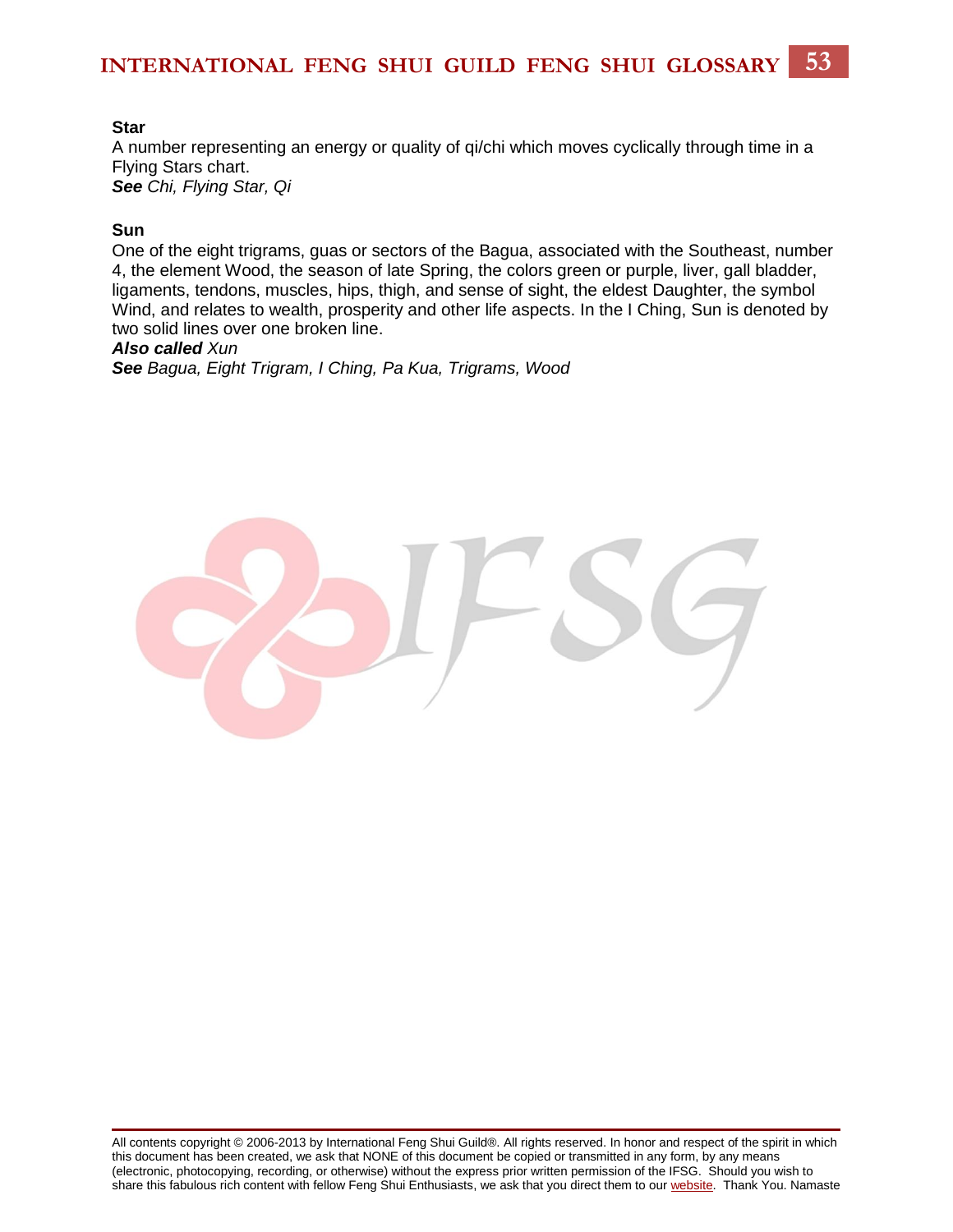#### <span id="page-54-0"></span>**Tai Chi**

1. Any of several martial arts grounded in Taoist ideologies that are performed at a slow pace. 2. The primal separation into yin and yang, the Tai Chi is the center of the Lo Shu square and the Bagua represented as the flowing yin/yang symbol.

*Also called Tai Ji*

*See Bagua, Tai Ji, Lo Shu, Pa Kua, Taoist, Yang, Yin*

#### **Tai Ji**

1. Any of several martial arts grounded in Taoist ideologies that are performed at a slow pace. 2. The primal separation into yin and yang, the Tai Ji is the center of the luo shu square and the Bagua represented as the flowing yin/yang symbol.

*Also called Tai Chi*

*See Bagua, Tai Ji, Lo Shu, Pa Kua, Taoist, Yang, Yin*

#### **Tai Sui**

One of the Three Afflictions, it is an inauspicious energy that moves to a different 15 degree section of the compass each year.

*Also Called Grand Duke Jupiter See Three Afflictions, Inauspicious* 

#### **Taoism**

The philosophical foundation of most major religions in Asia. Taoism is not a religion but rather a way of being and emphasizes compassion, moderation, and humility. Taoism professes "non credo"; "do not believe anything and accept all things" and is largely based on the observation of the natural order.

*Also called Daoism*

#### **Ten Meter System**

Named after Anton Benker of Germany, the dowser who discovered this system. Benker lines lie on every fifth Hartmann line and radiate up into space, but are stronger to a great degree. One side of a Benker line is positively charged, and the other side is negatively charged. They are considered to be a source of potential health problems, and are located by dowsing. *See Curry Lines, Geomancy, Geopathic Stress, Hartmann Lines*

#### **Ten Thousand Year Calendar**

Begins 2698 BCE on the first day of the reign of Huang Di, the "Yellow Emperor." Describes the movement of qi/chi for ten thousand years and is an essential tool in the creation of Four Pillars charts and other forms of divination. Each volume covers 100 years of information. *See Divination, Four Pillars, Chinese Calendar* 

#### **Three Afflictions**

Inauspicious energies that move to a different section of the compass each year. *See Five Yellows, Grand Duke Jupiter, Three Killings*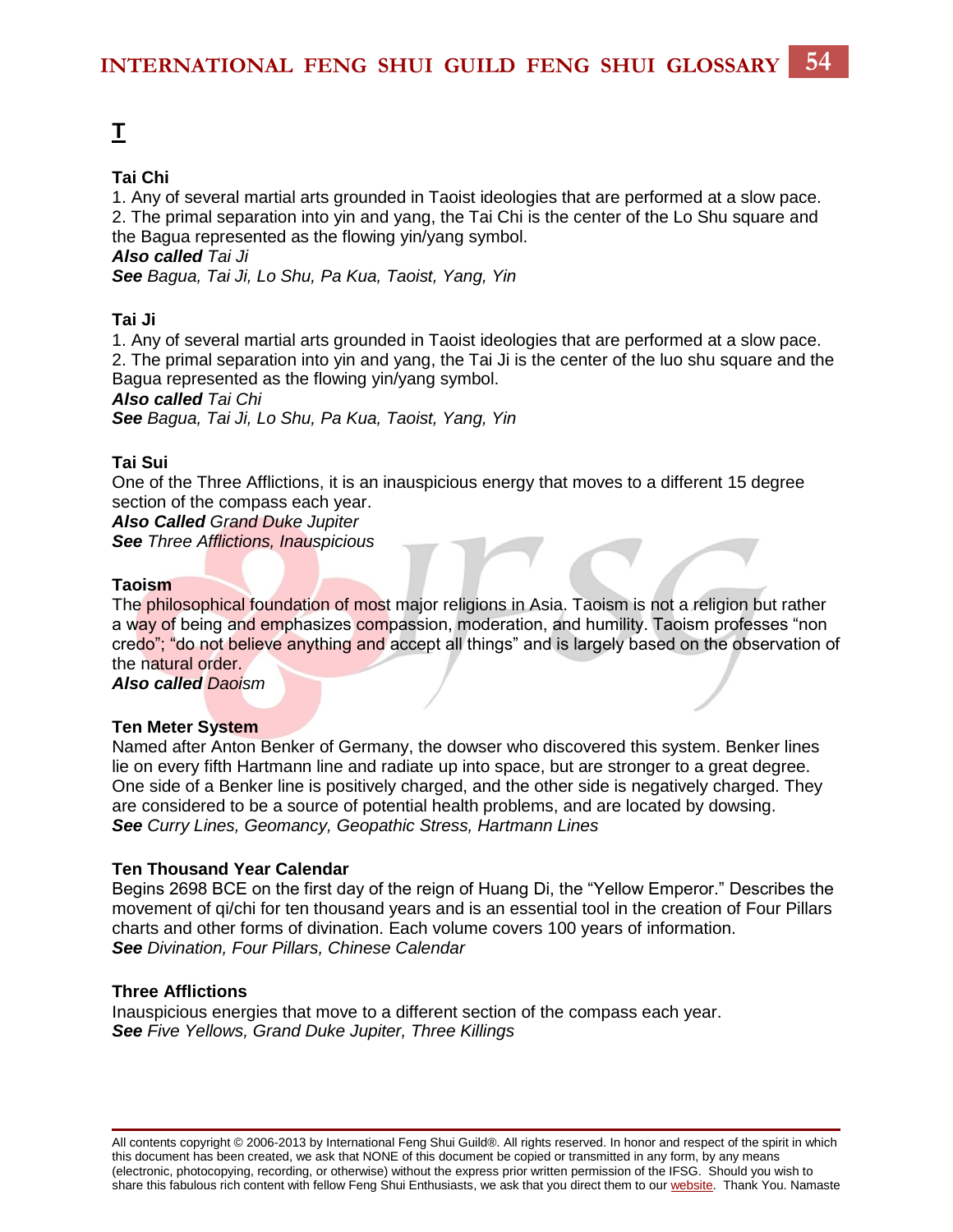#### **Three Door Method**

The Feng Shui method, derived from the BTB Feng Shui Bagua, of superimposing the Bagua on a site, building, or room relative to the entry (Mouth of Qi) by aligning the entry with one of the three trigrams Gen (Knowledge), Kan (Career) or Qian (Helpful People). *See Bagua, Gen, Kan, Pa Kua, Qian, BTB Feng Shui Bagua* 

#### **Three Harmonies Method**

A method using the astrological 120 degree relationship to create harmonious relationships. There are sets of three compass positions 120 degrees apart, represented by their corresponding set of three animals of the zodiac that are in harmony with each other. This system is used to determine those with who a person is astrologically in resonance, or harmony. *Also called San He, Trinity*

*See Zodiac-Asian*

#### **Three Killings**

One of the Three Afflictions, a residual energy resulting from the conflict of the animal affinity triangle and its cardinal direction. It moves to a different 90 degree sector of the compass each year.

*Also called San Sha See Three Afflictions, Cardinal Directions*

#### **Three Secret Reinforcements**

A transcendental and ritualized use of thought, action and speech to imbue Feng Shui adjustments with conscious intention.

*Also called Three Secrets*

*See Adjustment, Transcendental Solutions* 

#### **Three Secrets**

A transcendental and ritualized use of thought, action and speech to imbue Feng Shui adjustments with conscious intention. *Also called Three Secret Reinforcements*

*See Adjustments, Transcendental Solution* 

#### **Three Treasures**

The three treasures are referred to as heaven, earth and humanity. An essential principle of Taoist thought and Feng Shui, it refers to the three levels of qi/chi and luck that influence our lives.

*See Qi, San Cai* 

#### **Thunder**

Classically related to the trigram Zhen and the Bagua area associated with family and ancestors.

#### **Tien Chai Zhe**

Heaven luck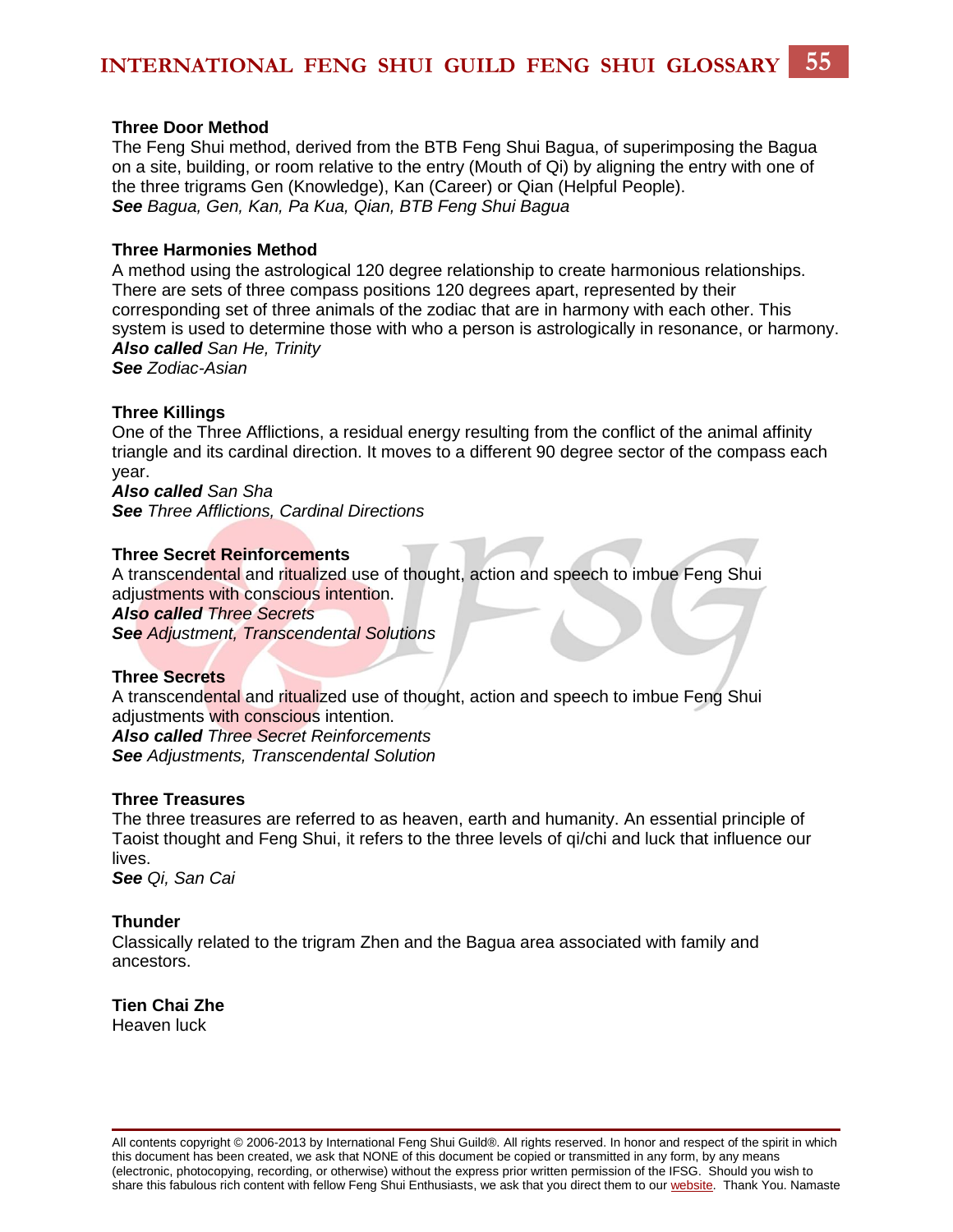#### **Tien Yi**

One of the eight Portents indicating healing from Heaven. The health and second best location in Eight House Feng Shui / Eight Mansions. *See Eight House Feng Shui, Eight Mansions, Portent* 

**Tiger** 

1.The third earthly branch in the cycle of twelve life energies, representative of the energies of moving ahead rapidly. It is used in Chinese Astrology, Four Pillars Astrology.

*2.* A symbolic animal of Form School and one of the four Celestial Animals, called White Tiger. In the ideal armchair or cradle position of the Form School, it refers to mountain ranges, rolling hills, trees, or structures that support and protect a building on the right side of the armchair when looking out the front door. The Tiger is associated with yin and peaceful energy. *Also called White Tiger, Yin*

*See Armchair, Celestial Animals, Chinese Astrology, Earthly Branches, Form School, Four Pillars Astrology, Yang, Yin*

#### **Time**

The perception of the linear conception of the distance traveled by consciousness. Several of the divination methods of time calculation include Local Apparent time, Local Mean time, Standard time, and Daylight-Saving time. When determining the "double-hour" of birth in Chinese astrology, use Standard time for the hour and day pillar.

#### **Ting**

The fourth heavenly stem in the cycle of ten, denoting Yin Fire, based on the productive cycle of the Five Elements as they go through their yin and yang phases. It refers to the more inward and recessive aspects of the Fire element and is used in Four Pillars Astrology.

#### *Also called Ding*

*See Five Elements, Fire, Heavenly Stems*, *Four Pillars Astrology, Productive Cycle, Yang, Yin*

#### **Tortoise**

The symbolic animal of Form School, and the most important of the four Celestial Animals. In the ideal armchair position of Form School, it refers to hills, mountains, trees or other structures that support and protect a building from behind. In the ancient traditions it was best located in the North as a protection from the cold winds. In modern times it can be located in any direction as long as it provides the physical and energetic backing needed to offer support for the building. The same principles can be applied inside the building when orienting furnishings. *Also called Black Tortoise, Turtle* 

*See Armchair, Celestial Animals, Form School, Four Emblems* 

#### **Traditional Feng Shui**

The word 'traditional' is sometimes substituted for 'classical' in describing the Form and Compass Schools practiced for thousands of years in Asia. *See Compass School, Classical Feng Shui, Form School*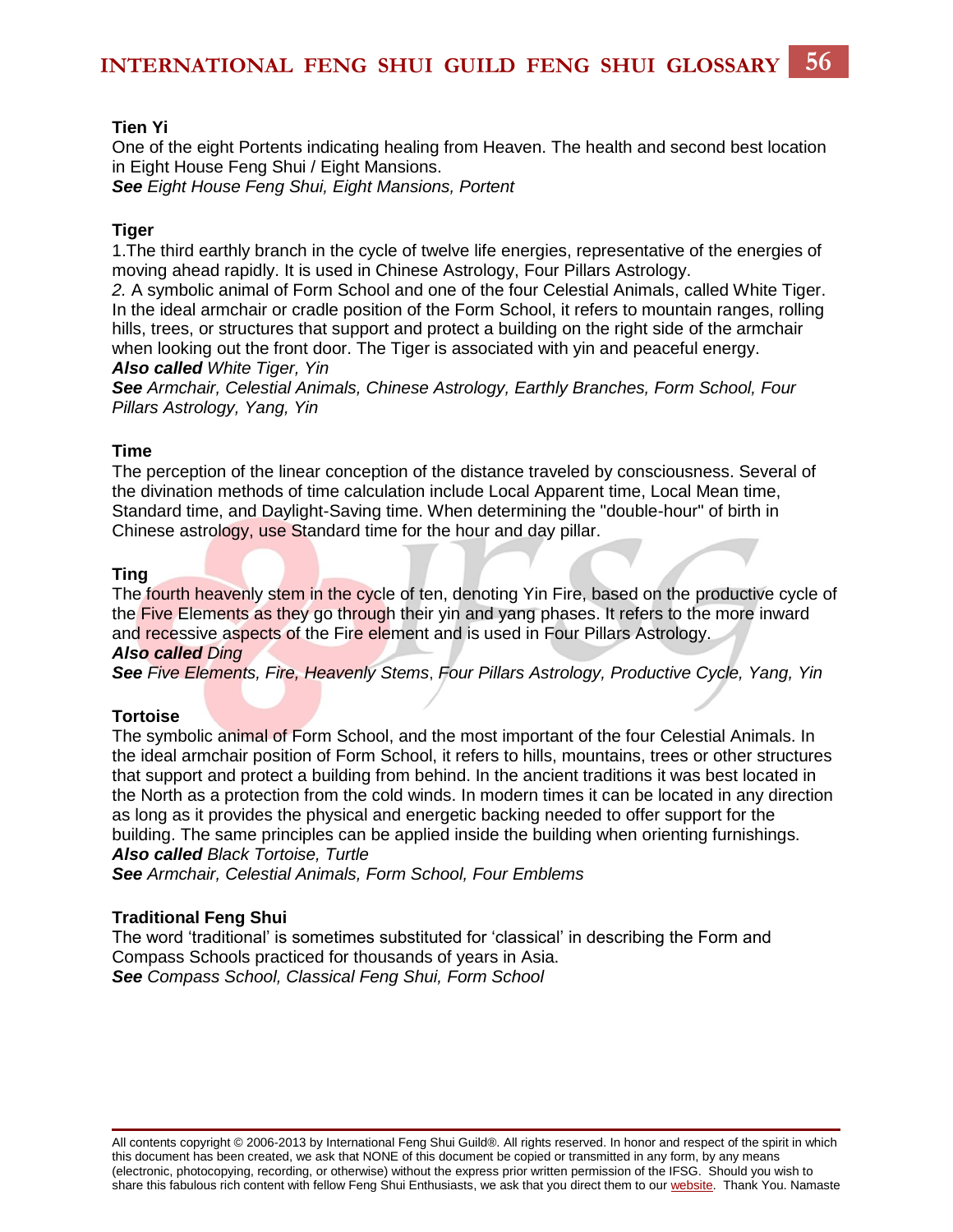#### **Transcendental Solution**

A spiritual, symbolic or ritualistic solution used to complement and reinforce the mundane, common sense solutions. *Also called Adjustment, Enhancement, Transcendental Cure, Remedy See Adjustment, Enhancement, Remedy*

#### **Trigram**

A symbol originating in the I Ching. There are eight trigrams or symbols in the Bagua, each denoting a different phase of qi/chi, yin and yang relationships, and different aspects of human life. Each cycles into the other. A trigram is represented by a combination of three horizontally drawn straight and broken lines and is read from the bottom up. Traditionally, the bottom line represents Earth, the middle line represents man, and the top line represents Heaven. Each person has a personal trigram related to their gender and birth date, called their Ming Gua.

#### The eight trigrams are:

Kan (K'an) Gen (Ken) Zhen (Chen) Xun (Hsun) Li (Li) Kun (K'un) Dui (Tui) Qian (Ch'ien) *See Bagua, Chi, I Ching, Ming Gua, Pre-Heaven Bagua, Qi, Trigram, Yang, Yin*

#### **Tshen Pei**

Aged dried tangerine skin used to purify a space. *Also called Chen Pi*

#### **Tu**

1. One of the Five Elements represented by the color yellow. Its movement is horizontal. Earth energy is balanced, centered and grounded. It represents the Northeast with the number 8, the Southwest with the number 2 and the center of the Bagua with the number 5. Its shape is flat, rectangular, or square. It is the later part of the four seasons and the belly and pancreas. 2. Classically related to the trigram Kun and the Bagua area associated with relationships. *Also called Earth*

**Tui** 

One of the eight trigrams, guas or sectors of the Bagua. It is associated with the West direction, the number 7 and the element Metal, the season of Autumn and the color white. It correlates with the sense of smell, mouth, large intestines, lungs, and skin. It represents the youngest daughter, children, descendants, creativity and symbolizes the Lake. In the I Ching, the Dui trigram is composed of one broken line over two solid lines.

*Also called Dui, Lake*

*See Bagua, Eight Trigrams, I Ching, Pa Kua, Trigram*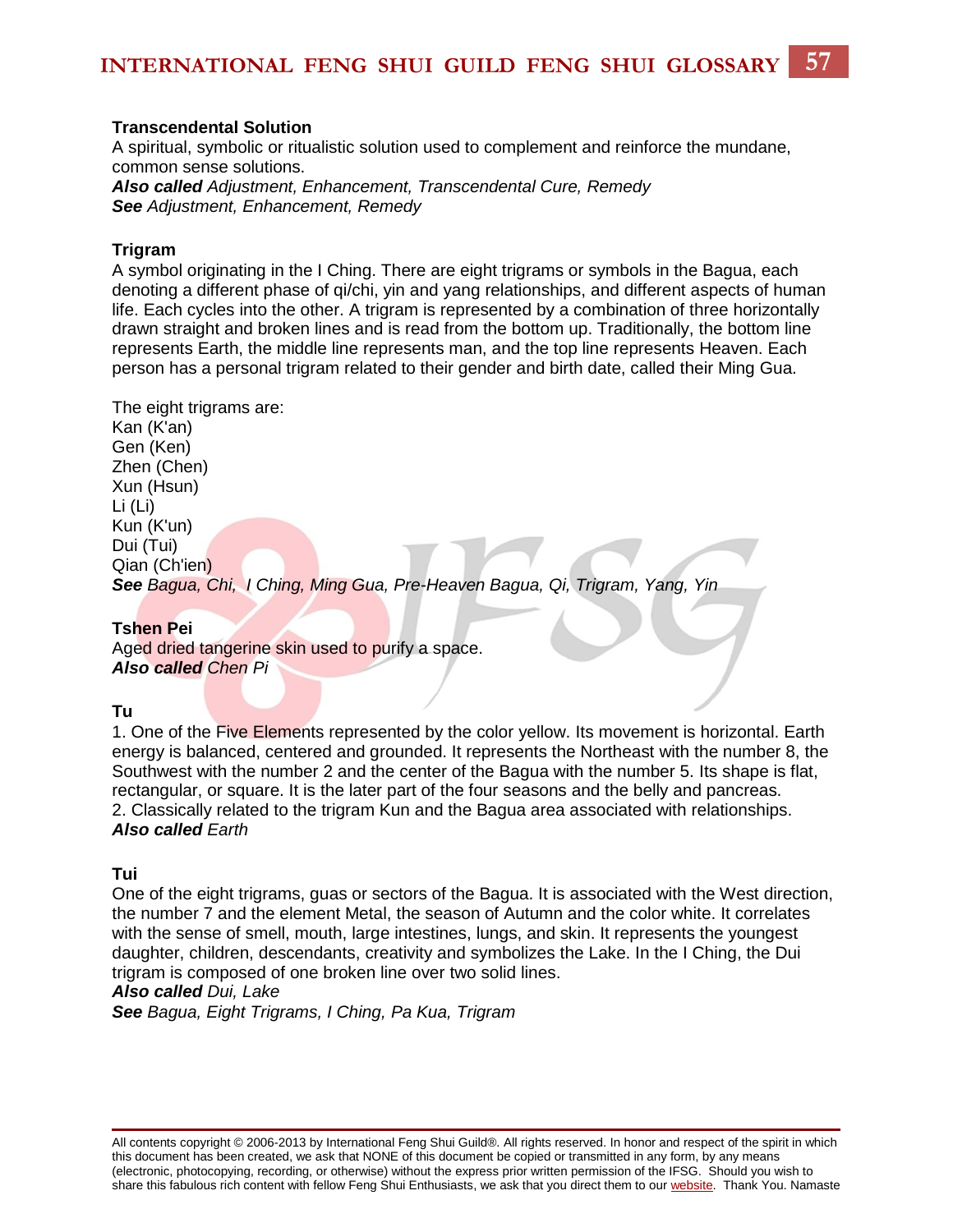#### **Tung T'su**

An annual Chinese book with advice about the best, worst, and appropriate activities, locations and more, for each day of the year. It has been widely used in China to predict everything from the size of the yearly harvest to the electoral success of public officials. In its almanac form it is used for the selection of auspicious and inauspicious dates for all types of activities. *Also called Chinese Almanac* 

*See Auspicious, Inauspicious, Ten Thousand Year Calendar* 

#### **Turtle**

The symbolic animal of Form School, and the most important of the four Celestial Animals. In the ideal armchair position of Form School, it refers to hills, mountains, trees or other structures that support and protect a building from behind. In the ancient traditions it was best located in the North as a protection from the cold winds. In modern times it can be located in any direction as long as it provides the physical and energetic backing needed to offer support for the building. The same principles can be applied inside the building when orienting furnishings. *Also called Black Tortoise, Tortoise*

*See Armchair, Celestial Animals, Form School, Four Emblems* 

#### **Twelve Zodiac Hours**

Each Chinese hour is two western hours long and is given the name of one of the twelve animals of the Asian zodiac.

*See Zodiac-Asian*

#### **Twenty-Four Mountains**

1. Each "mountain" represents a 1/24th, or fifteen degree sector of the Luopan compass, each possessing certain unique qualities.

2. They comprise the twelve Earthly Branches, the eight Heavenly Stems and the four corner trigrams.

*See Earthly Branches, Heavenly Stems Four Pillars Astrology, Luopan, Mountain, Trigrams*

#### **Twenty-Four Seasons**

In the Chinese calendar each month has 2 seasons, the first season is referred to as the Joint, the second season is referred to as the qi/chi, creating Twenty-Four Seasons. Each Joint and Chi has its own significance. The Twenty-Four Seasons start approximately on February 4th with Li Chun and continue at regular fifteen-day intervals throughout the year. The exact time when each particular Joint or Chi starts depends on the Month Stem and Month Branch. *See Chi, Earthly Branches, Heavenly Stems, Qi*

#### **Twenty-Year Cycle**

A 20-year period of time, or Yun, in Flying Stars Feng Shui that is governed by its own star and has a predominant energy that is prevalent during that period. These twenty year cycles are based on the cycles of the planets Jupiter and Saturn. Every twenty years they align, causing a major energy shift.

There are 9 Twenty-years Cycles and they are combined to create larger cycles. Three Twenty-Year cycles combine into the Sixty-Year cycle called a Yuan. Three Sixty-Year cycles [Yuans] combine in the 180 year cycle called the Great Cycle of 180 years. *See Great Cycle of 180 Years, San Yuan, Yuan, Yun*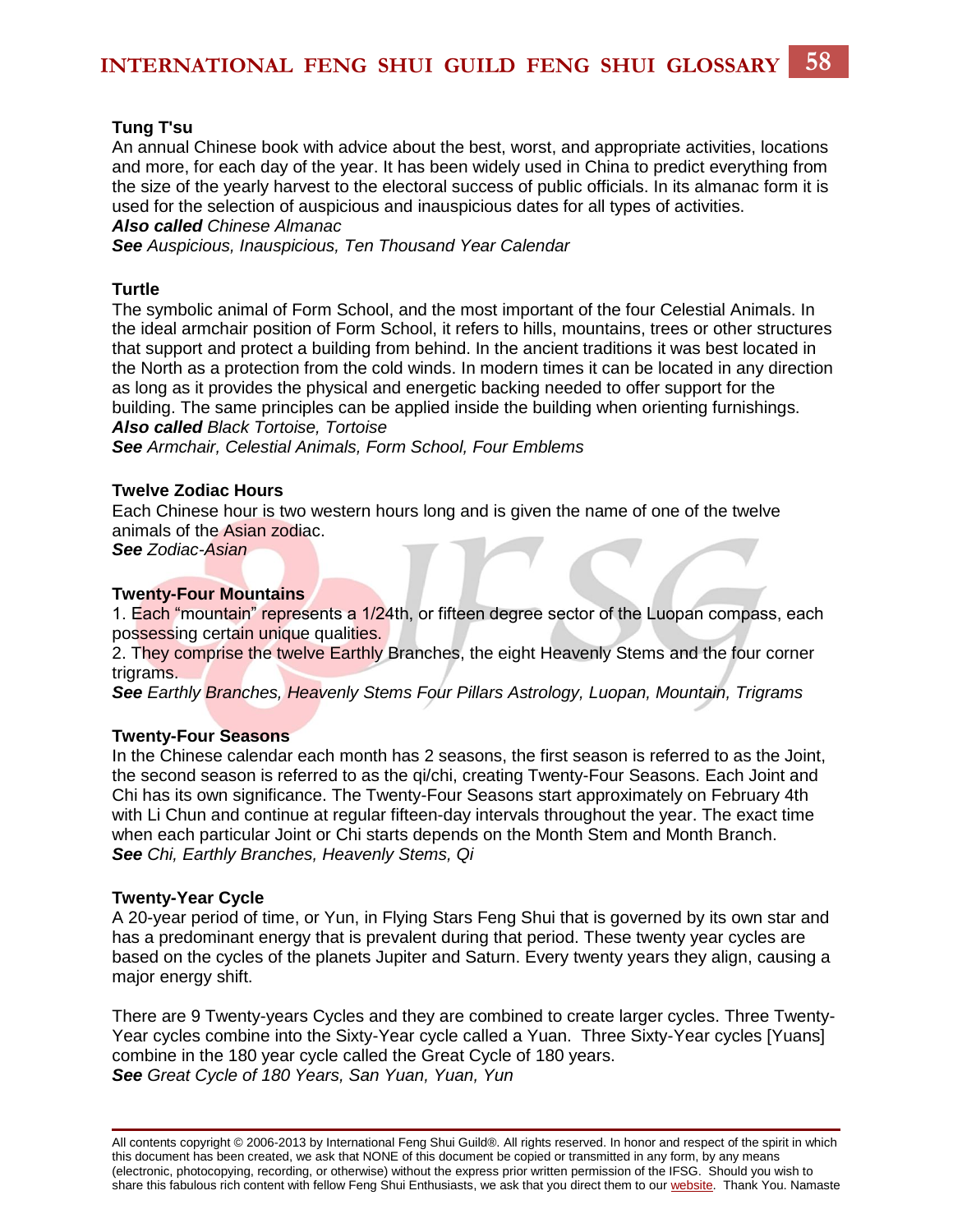### <span id="page-59-0"></span>**[W](#page-59-0)**

#### **Wang Shan**

Prosperous mountain.

#### **Wang Shan Wang Shui**

A Flying Stars chart in which the energies are good for people and good for money. The Water Star resides in the Water Palace, and the Mountain Star resides in the Mountain Palace. *See Flying Star, Water Star, Water Palace, Mountain Star, Mountain Palace*

#### **Wang Shui**

Prosperous water.

#### **Water**

1. One of the Five Elements represented by the color black. Its movement is wavy and deep. Water energy portrays a depth of emotion and introspection. It represents the North sector of the Bagua, number 1, wavy or amorphous shapes, Winter season, the kidneys and sense of hearing.

2. Classically related to the trigram Kan and the Bagua area associated with career and life journey.

*Also called Shui See Bagua, Black, Five Elements, Kan, North, Pa Kua*

#### **Water Star**

The star represented as a number denoting the quality of gi/chi that represents the facing direction (front) of a structure in Flying Stars. The Water Star is associated with the energies of money.

*See Chi, Flying Star, Qi*

#### **Wei**

The eighth Earthly Branch in the cycle of twelve life energies. It is representative of friendly, calm energy. It is used in Chinese Astrology and Four Pillars Astrology. *Also called Goat, Ram, Sheep*

*See Chinese Astrology, Earthly Branches, Four Pillars Astrology*

#### **Wen Wang Bagua**

A circular or octagonal arrangement of the eight trigram directions, this is the Bagua sequence used in the Feng Shui Luopan compass. Kan is placed in the North, Li in the South, Zhen in the East and Dui in the West. Unlike the Early Heaven, static Bagua, this is a dynamic Bagua where energies and aspects of each trigram cycle into the next. It has become the most often used sequence in Feng Shui analysis.

*See Bagua, Dui, Early Heaven Bagua, Eight Trigram, Kan, Li, Luopan, Pa Kua, Zhen* 

#### **West**

One of the four cardinal directions, signifying autumn harvest. The related element is Metal and the trigram is Dui. *See Dui, Metal*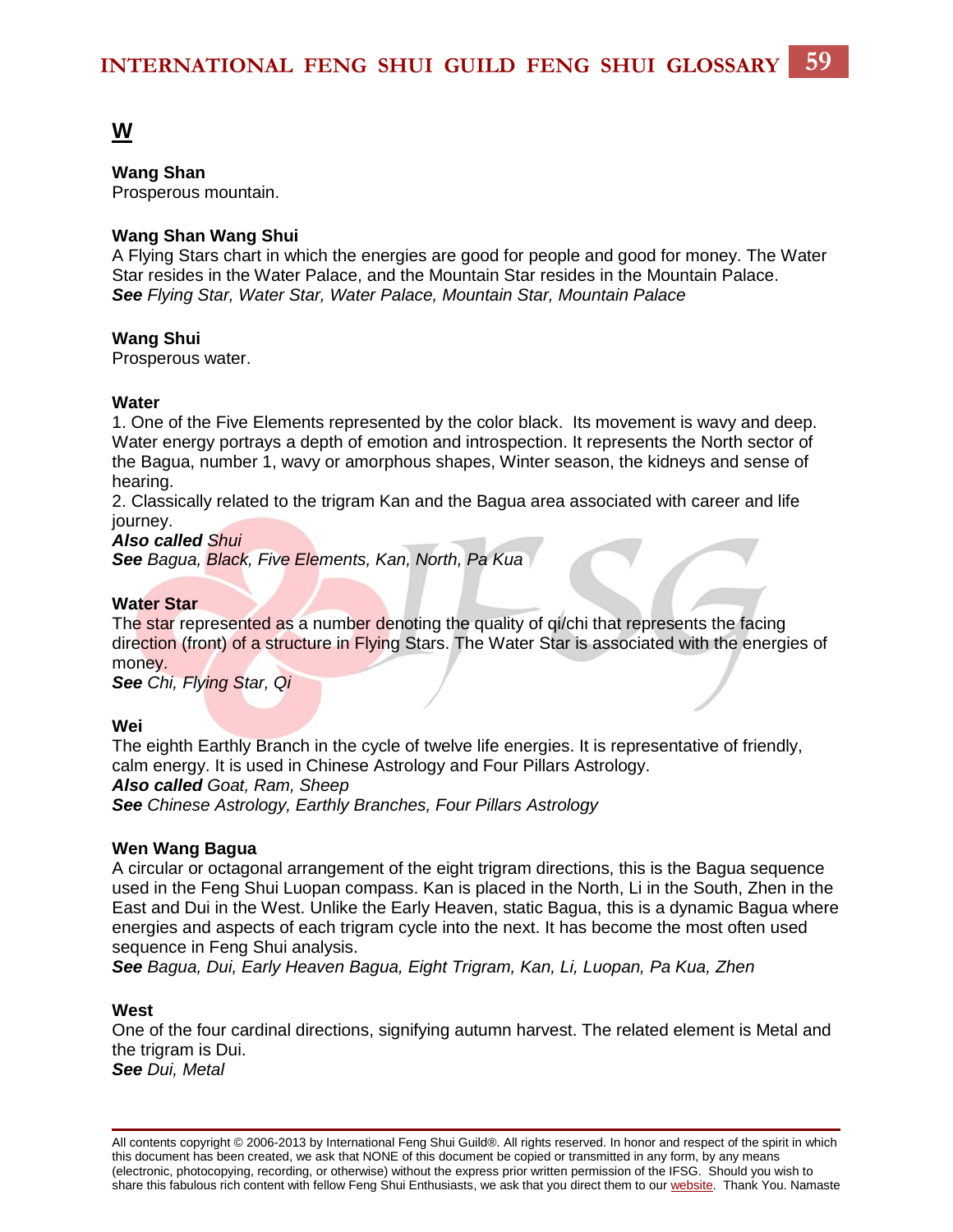#### **West Life Group**

In the Eight House method, every person and building belongs to either the West Life or East Life Group. Northern hemisphere individuals or buildings having a Ming Gua of 2 (southwest), 6 (northwest), 7 (west), or 8 (northeast) are said to belong to the West Group. All members and buildings belonging to this group share these directions as auspicious. *See East Life Group, Eight House Feng Shui, Eight Mansions, Ming Gua*

#### **White**

The historical elemental color of Metal. Its movement is still, inward and contracting, and symbolizes completion. The direction West. *See Metal, West*

#### **White Tiger**

A symbolic animal of Form School and one of the four Celestial Animals. In the ideal cradle or armchair position of Form School, it refers to mountain ranges, rolling hills, trees, or structures that support and protect a building on the right side of the armchair when looking out the front door. The White Tiger is associated with yin and peaceful energy. *See Armchair Position, Celestial Animals, Form School, Yang, Yin*

#### **Wind**

Classically related to the trigram Xun and the Bagua area associated with wealth and prosperity. *See Bagua, Trigram, Pa Kua, Xun*

#### **Wind Chimes**

Wind chimes are chimes constructed from suspended tubes, rods, bells or other objects and are often made of metal or wood. They are a common Feng Shui cure or remedy and are used to create positive qi/chi. Metal chimes are often used where moving metal or strong metal energy is needed.

*See Adjustment, Chi, Cure, Metal, Remedy, Qi*

#### **Wood**

One of the Five Elements represented by the color green. Its movement is upward, expansive and symbolizes growth. It represents the connection between Heaven and Earth, the East sector of the Bagua with the number 3 and Southeast with number 4, columnar shapes, Spring season, and the liver.

#### *Also called Mu*

*See Bagua, East, Green, Pa Kua*

#### **Wu**

1. The fifth heavenly stem in the cycle of ten, denoting Yang Earth, based on the Five Element productive cycle of the Five Elements as they go through their yin and yang phases. It refers to the more active and aggressive aspects of the Earth element. It is used in Four Pillars Astrology.

*See Earth, Five Elements, Four Pillars Astrology, Heavenly Stems, Yang, Yin* 2. The seventh earthly branch in the cycle of twelve life energies, representative of expansive energy. It is used in Chinese Astrology and Four Pillars Astrology.

#### *Also called Horse, We*

*See Chinese Astrology, Earthly Branches, Four Pillars Astrology*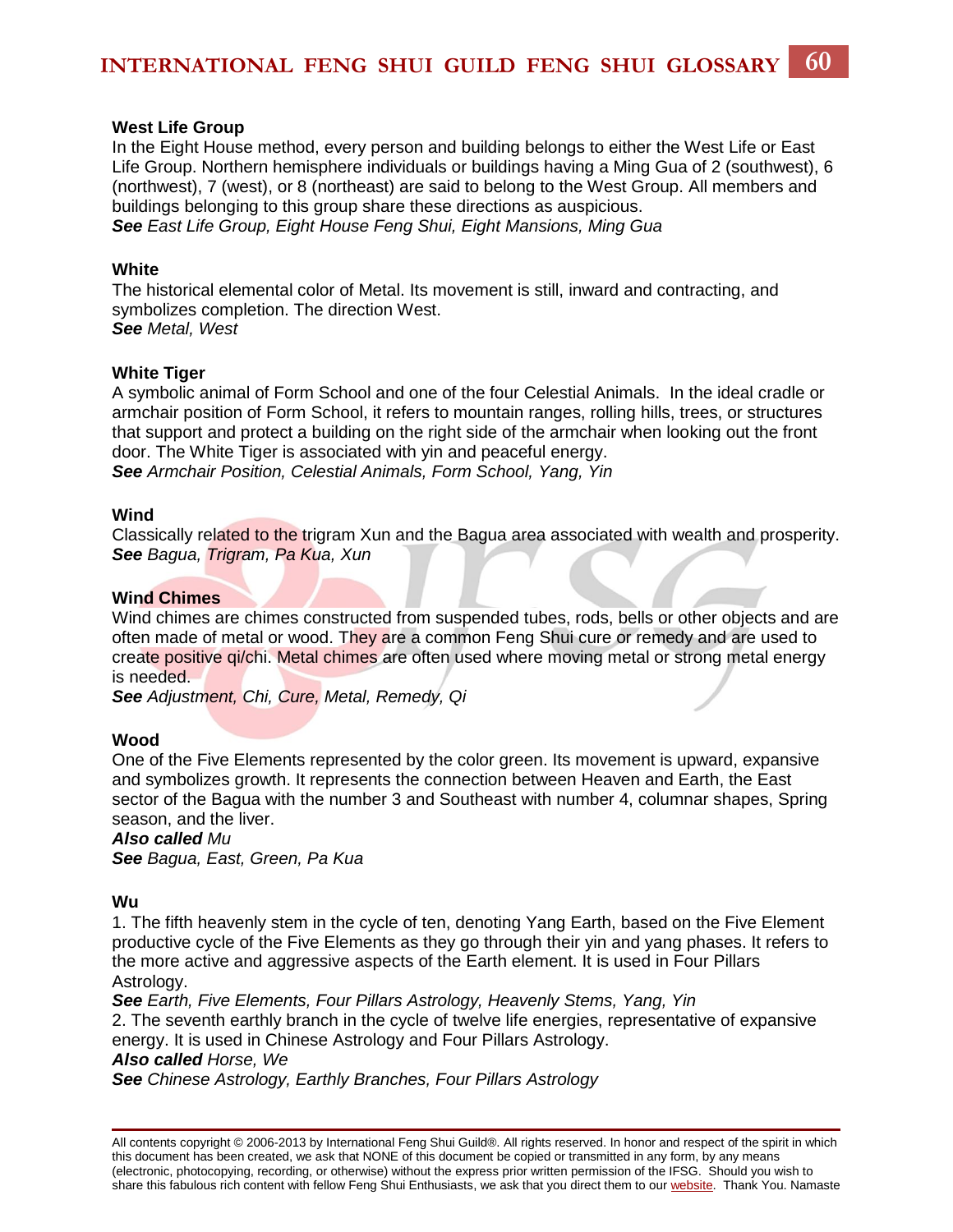#### **Wu Kwei**

One of the eight Portents that generates the kind of bad luck resulting in fires, burglary, or loss of income or employment in Eight House Feng Shui / Eight Mansions. *Also called Wu Gui See Eight House Feng Shui, Eight Mansions, Portent* 

#### **Wu Ji**

A boundless, homogeneous state. The universe condensed into Wu Ji after the creation, according to Taoist scripture. *See Taoist*

#### **Wu Wang**

The most inauspicious of the Three Afflictions, Five Yellows is determined by the position of the Yellow Star 5 that moves to a different 45 degree section of the compass each year. *See Annual Star, Five Yellows, Grand Duke Jupiter, Three Killings*

#### **Wu Xing**

Translates as the Five Elements. In Chinese philosophy, the concept of "Wu Xing" has a prominent standing. In Chinese medicine, astrology, acupuncture and Feng Shui, Wu Xing is used extensively. This term has been conveniently translated as "Five Elements" or "five phases." The word "Wu" means "five." "Wu Xing" is actually the short form of "Wu zhong liu xing zhi" or "the five types of gi/chi dominating at different times." The gi/chi of Water dominates in winter, Wood in spring, Fire in summer, and Metal in autumn. Between any two seasons, the transitional period is dominated by Earth.

*Also called Five Elements, Five Phases, Five Transformations See Chi, Earth, Fire, Metal, Water, Wood, Qi*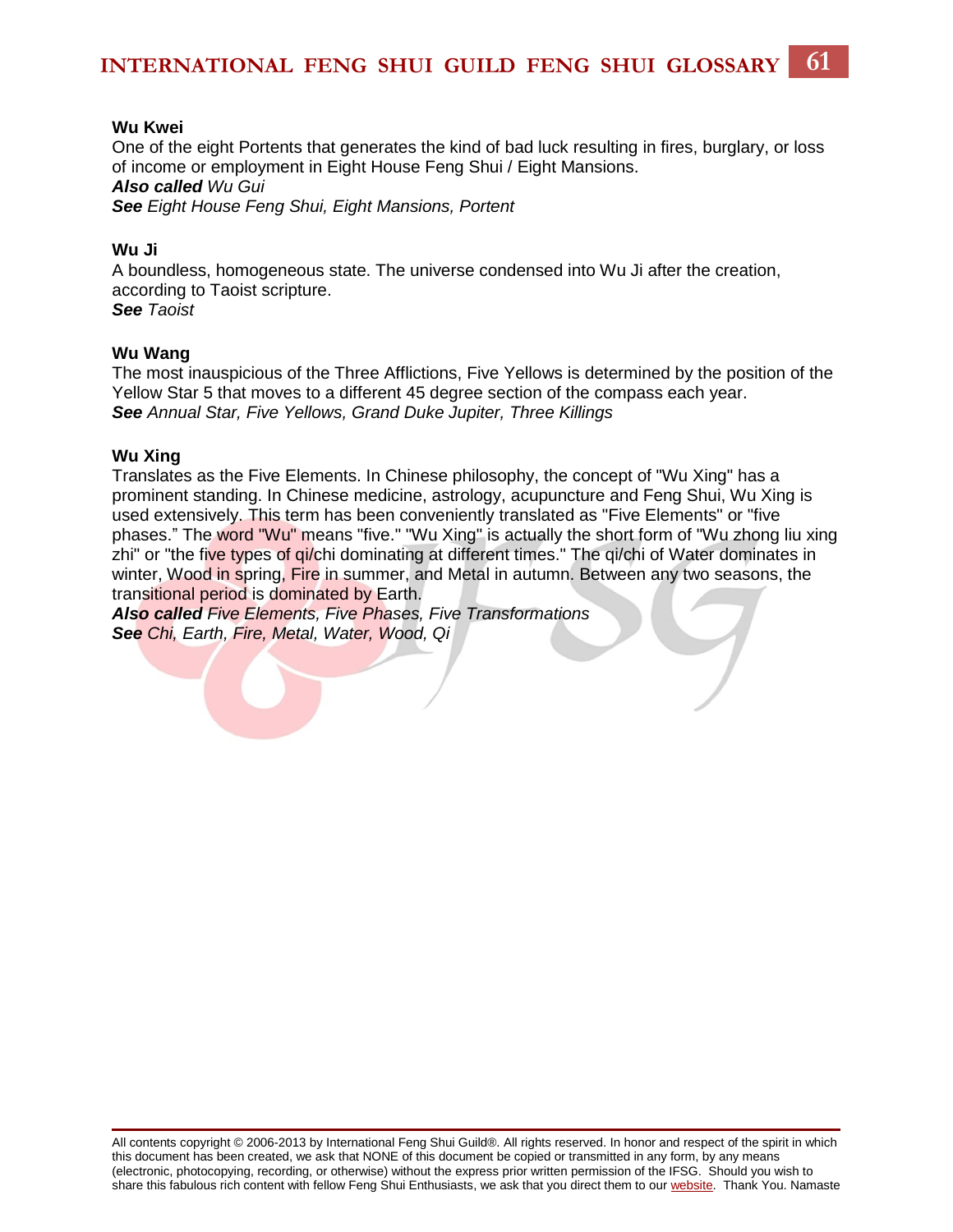### <span id="page-62-0"></span>**[X](#page-62-0)**

#### **Xia**

To descend; down, below, low. *See Shang*

#### **Xin**

The eighth heavenly stem in the cycle of ten, denoting Yin Metal, based on the Five Element productive cycle of the Five Elements as they go through their yin and yang phases. It refers to the more inward and recessive aspects of the Metal Element and is used in Four Pillars Astrology.

*Also called Hsin See Five Elements, Four Pillars Astrology, Heavenly Stems, Metal, Productive Cycle, Yang, Yin*

#### **Xing Dao Xiang**

In a Flying Stars chart, double stars meet in the Facing Palace. For example, for cycle eight, both the water eight and mountain eight reside in the Facing Palace. The energies for this structure are said to be good for money (wealth), but not for people (health and relationships). *Also called Double-Facing House* 

*See Facing Palace, Flying Stars*

#### **Xing Dao Zuo**

In a Flying Stars chart, double (matching) stars meet in the Sitting Palace. For example, for cycle eight, both the water star eight and mountain star eight reside in the Sitting Palace. The energies for this structure are said to be good for people (health and relationships) but not good for money.

*Also called Double-Sitting House See Flying Stars, Sitting Palace*

#### **Xu**

1. The eleventh earthly branch in the cycle of twelve life energies, it is representative of possessive, watchful and dominant energy. It is used in Chinese Astrology and Four Pillars Astrology.

#### *Also called Dog*

*See Chinese Astrology, Earthly Branches, Four Pillars Astrology* 2. The Feng Shui spot, the ideal location. *Also called Hsueh See Chinese Astrology, Earthly Branches, Four Pillars Astrology*

#### **Xuan**

Hidden, dark, obscure, profound, secret, time or progressing time. Xuan is a concept that describes an unknown or deep sense of meaning and is often used in a philosophical context. In Feng Shui practice, Xuan relates to time.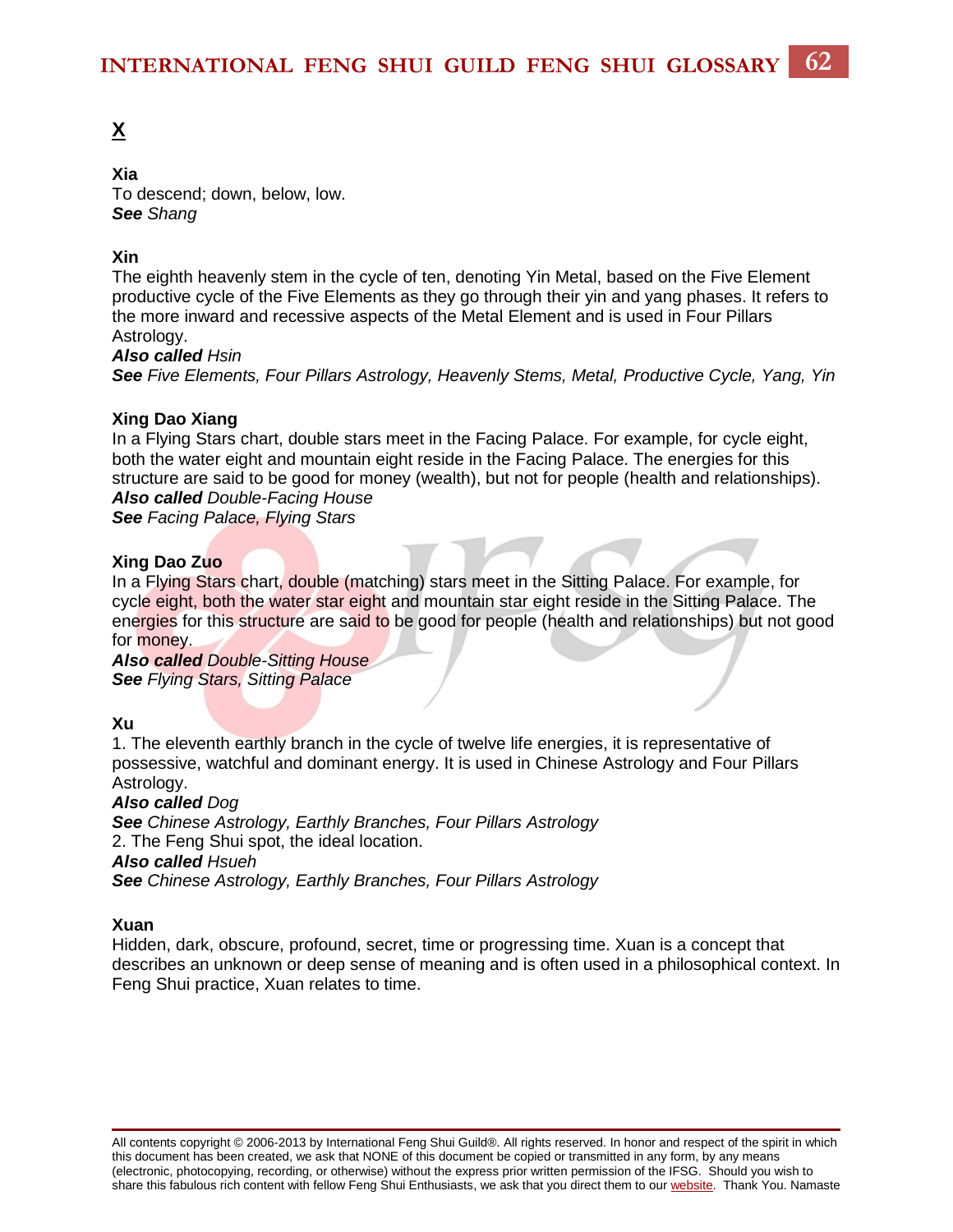#### **Xuan Kon**

Literally translated as time and space. *See Flying Stars*

#### **Xun**

One of the eight trigrams, guas or sectors of the Bagua, associated with the Southeast, number 4, the element Wood, the season of late Spring, the colors green or purple, liver, gall bladder, ligaments, tendons, muscles, hips, thigh, and sense of sight, the eldest Daughter, the symbol Wind, and relates to wealth, prosperity and other life aspects. In the I Ching, Xun is denoted by two solid lines over one broken line.

#### *Also called Sun*

*See Bagua, Eight Trigrams, I Ching, Pa Kua, Trigram, Wood*

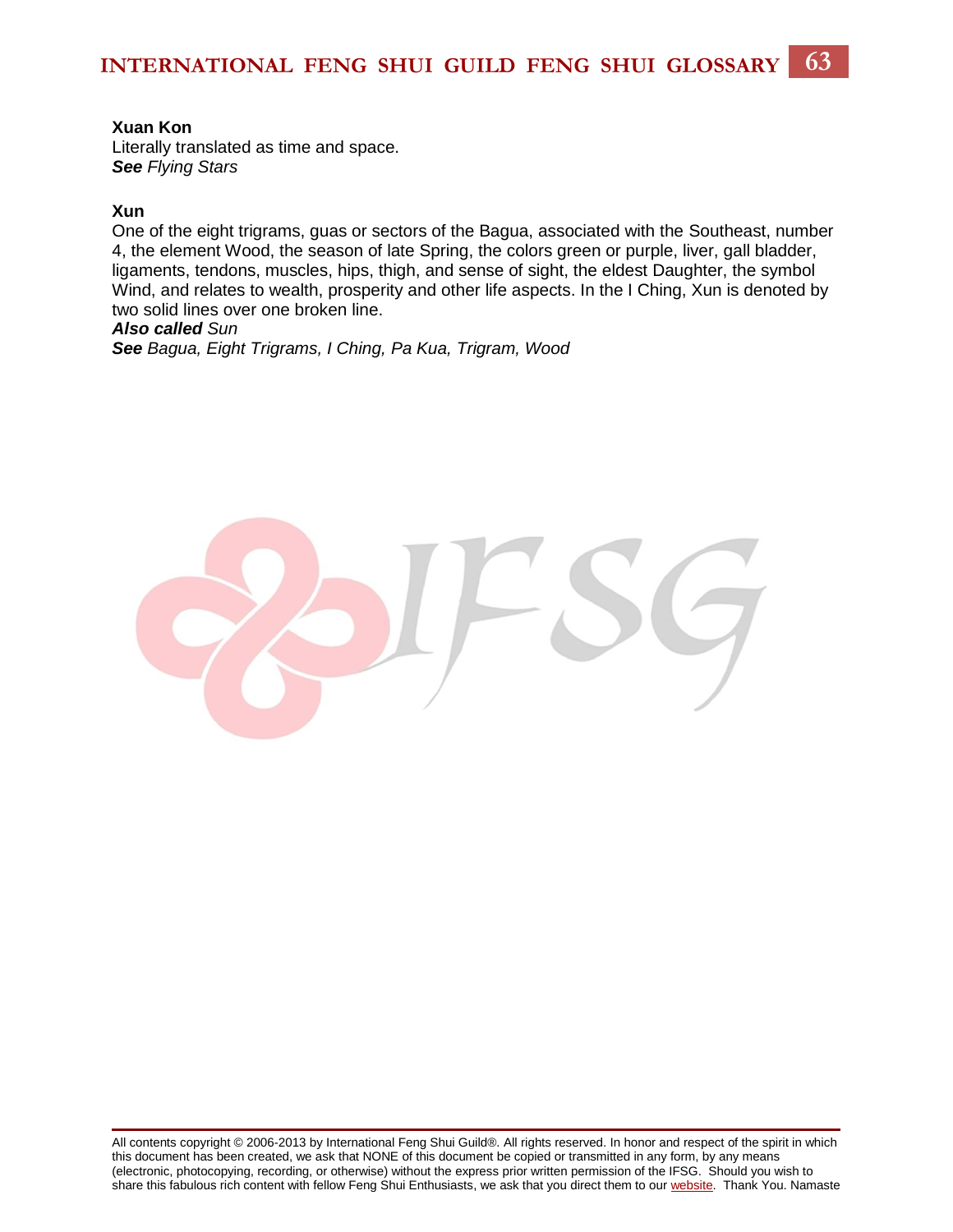### <span id="page-64-0"></span>**[Y](#page-64-0)**

#### **Yang**

The active polarity of the yin and yang relationship of yin/yang concept. Yang is symbolized by light, activity, movement, Heaven, rigidity, strength, and the masculine. In the Feng Shui of homes and businesses, slightly Yang conditions are preferred. In the Feng Shui of cemeteries and mortuaries, slightly Yin conditions are preferred. *See Yin, Yin/Yang, Yang*

#### **Yang Chai Zhe**

Houses for the living.

#### **Yang House Feng Shui**

The Feng Shui study of houses for the living.

#### **Yellow**

The historical elemental color of Earth, associated with enlightenment and intellect; it stimulates brain activity. *See Earth*

#### **Yen Nien**

the third best location in Eight House Feng Shui / Eight Mansions. *Also called Yan Nian See Eight House Feng Shui, Portent*

#### **Yi**

The second heavenly stem in the cycle of ten, denoting Yin Wood, based on the Five Element productive cycle of the Five Elements as they go through their yin and yang phases. It refers to the more inward and recessive aspects of the Wood Element and is used in Four Pillars Astrology.

*See Five Elements, Four Pillars Astrology, Heavenly Stems, Productive Cycle, Wood, Yin, Yang* 

#### **Yi Jing**

Translated as the Book of Changes, the I Ching is an ancient Chinese philosophical text and one of the oldest systems of describing the nature, movements, and developments of every event or phenomenon in the universe. It consists of sixty-four hexagrams based on all the possible combinations of the eight trigrams and has been used for divination, protection and philosophical guidance for thousands of years and is an important component in the formation of Feng Shui theory. Confucianism, Taoism, and the Feng Shui Bagua all have common roots in the philosophy of the I Ching.

*Also called Book of Changes, I Ching See Bagua, Divination, Eight Trigrams, Hexagram, Pa Kua*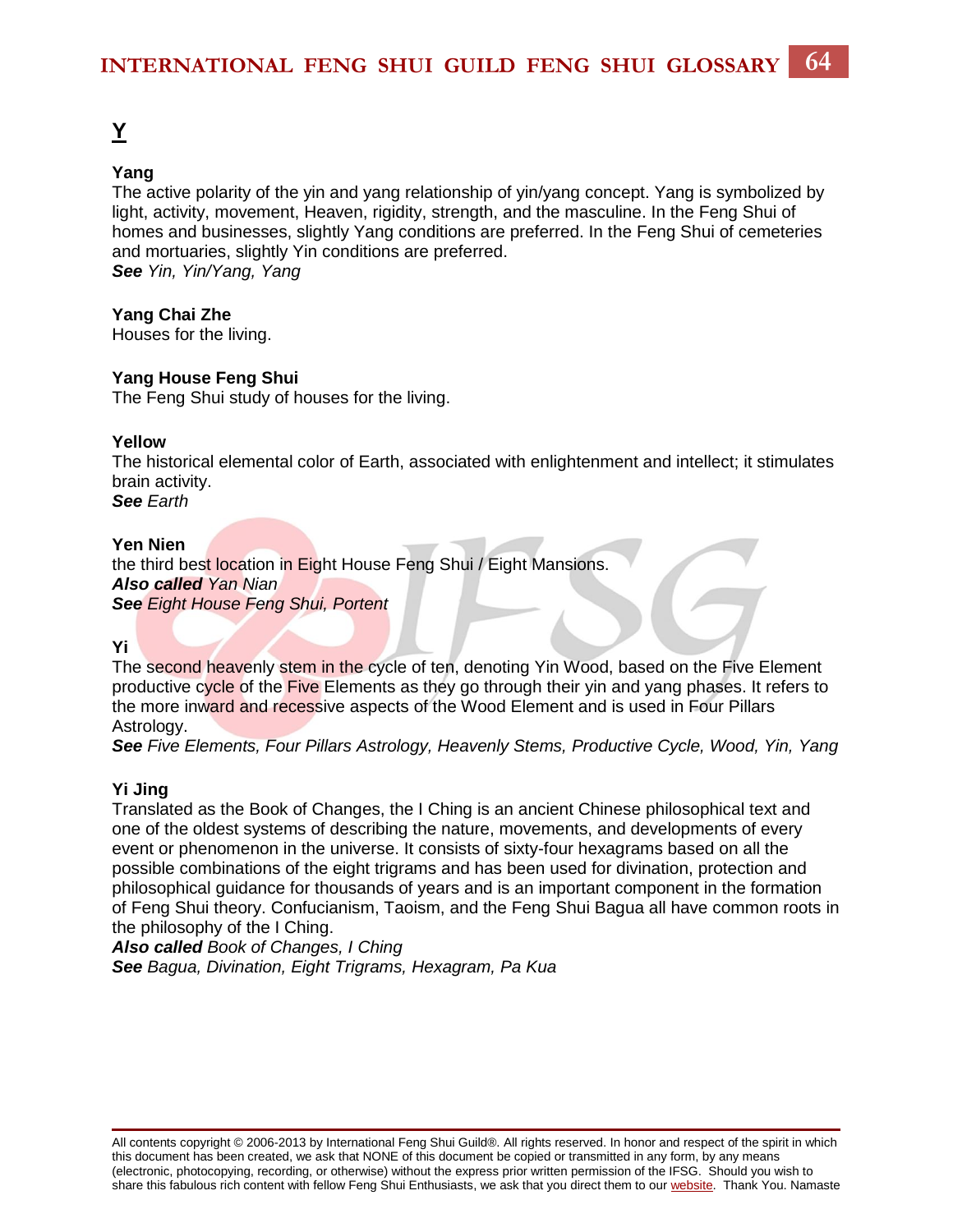#### **Yin**

1. The passive polarity of the yin/yang. Yin symbolizes darkness, stillness, flexibility, weakness, Earth and the feminine. Yin qi/chi, or energy, must be balanced in all situations by an appropriate presence of yang energy.

*See Chi, Earth, Qi, Yin/Yang* 

2. The third earthly branch in the cycle of twelve life energies, representative of the energies of moving ahead rapidly. It is used in Chinese Astrology and Four Pillars Astrology.

#### *Also called Tiger*

*See Chinese Astrology, Earthly Branches, Four Pillars Astrology* 

#### **Yin Chai Zhe**

Translated as "dark house," meaning tomb or grave site.

#### **Yin House Feng Shui**

The Feng Shui study of houses for the dead (burial sites). Many ancient rulers believed that burial on land with nourishing energy brought prosperity to their dynasty.

#### **Yin/Yang**

A concept from the I Ching denoting the opposite polarities that came into being when the universe came into manifestation; the Taoist idea that unites all opposites as complimentary inseparable forces.

*See I Ching, Taoist, Yin, Yang*

#### **You**

The tenth earthly branch in the cycle of twelve life energies, representative of receptive energy. It is used in Chinese Astrology and Four Pillars Astrology. *Also called Rooster*

*See Chinese Astrology, Earthly Branches, Four Pillars Astrology*

#### **Yuan**

**1.** Period of sixty years that is made up of 3 individual Twenty-Year cycles. Three Yuans combine to create a San Yuan cycle, or Great Cycle of 180 years **See** San Yuan, Twenty-Year Cycles **2.** Unit of Chinese currency

#### **Yun**

Luck that fluctuates with time and can be predicted.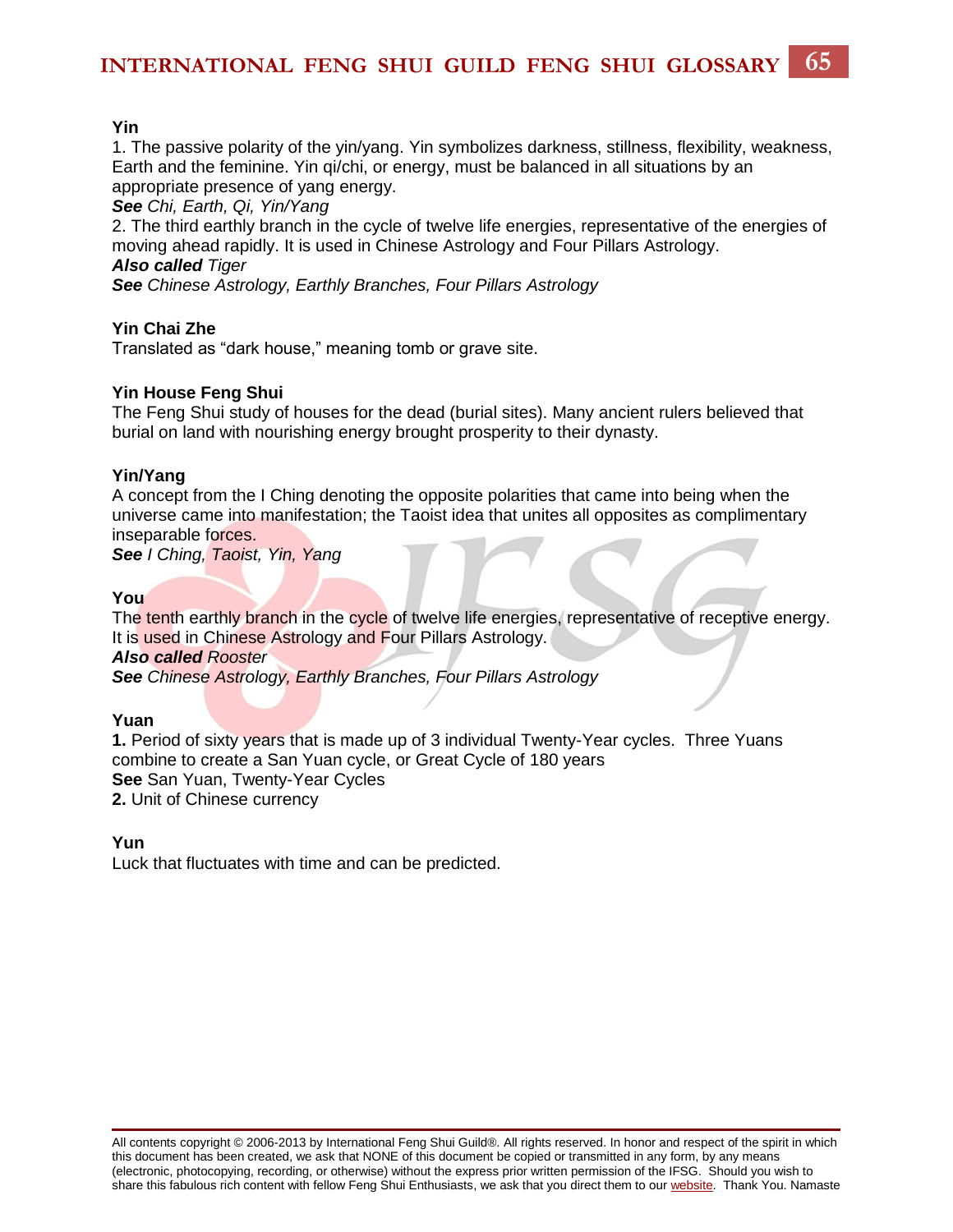### <span id="page-66-0"></span>**[Z](#page-66-0)**

#### **Zen Shan**

A perfect moment of insight and complete understanding.

#### **Zhe**

1. The first heavenly stem in the cycle of ten, denoting Yang Wood, based on the Five Element productive cycle of the Five Elements as they go through their yin and yang phases. It refers to the more active and aggressive aspects of the Wood element and is used in Four Pillars Astrology.

2. House

*Also called Chia, Jia See Five Elements, Four Pillars Astrology, Heavenly Stems, Productive Cycle, Wood, Yang, Yin* 

#### **Zhen**

1. One of the eight trigrams, guas or sectors of the Bagua, associated with East, number 3, the element of Yang Wood, Spring, the color green, the sense of sight and eyes, as well as the liver, gall bladder, extremities, muscles, tendons and ligaments, the elder Son, the symbol Thunder, and is associated with Ancestors/Family and history. In the I Ching, it is represented by 2 broken yin lines over a solid yang line.

#### *Also called Chen*

*See Bagua, Eight Trigrams, Green, I Ching, Pa Kua, Trigram, Wood, Yang, Yin* 2. The direction associated with the, Azure Dragon, one of the mythical Celestial Animals of Form School.

*See Azure Dragon, Celestial Animals, Form School*

### **Zi**

The first earthly branch in the cycle of twelve life energies, representative of reproductive energy. It is used in Chinese Astrology and Four Pillars Astrology.

#### *Also called Rat*

*See Chinese Astrology, Earthly Branches, Four Pillars Astrology*

#### **Zi Ping**

A horoscope derived from an individual's time, date and place of birth. A natal chart consists of four columns or pillars; a year pillar, month pillar, day pillar, and hour pillar. Each pillar contains a combination of animal archetypes and elements that through their interactions and inherent qualities describe the condition of the individual's qi/chi at birth.

#### *Also called Four Pillars Astrology*

*See Ba Zi, Chi, Chinese Astrology, Earthly Branches, Heavenly Stems, Qi*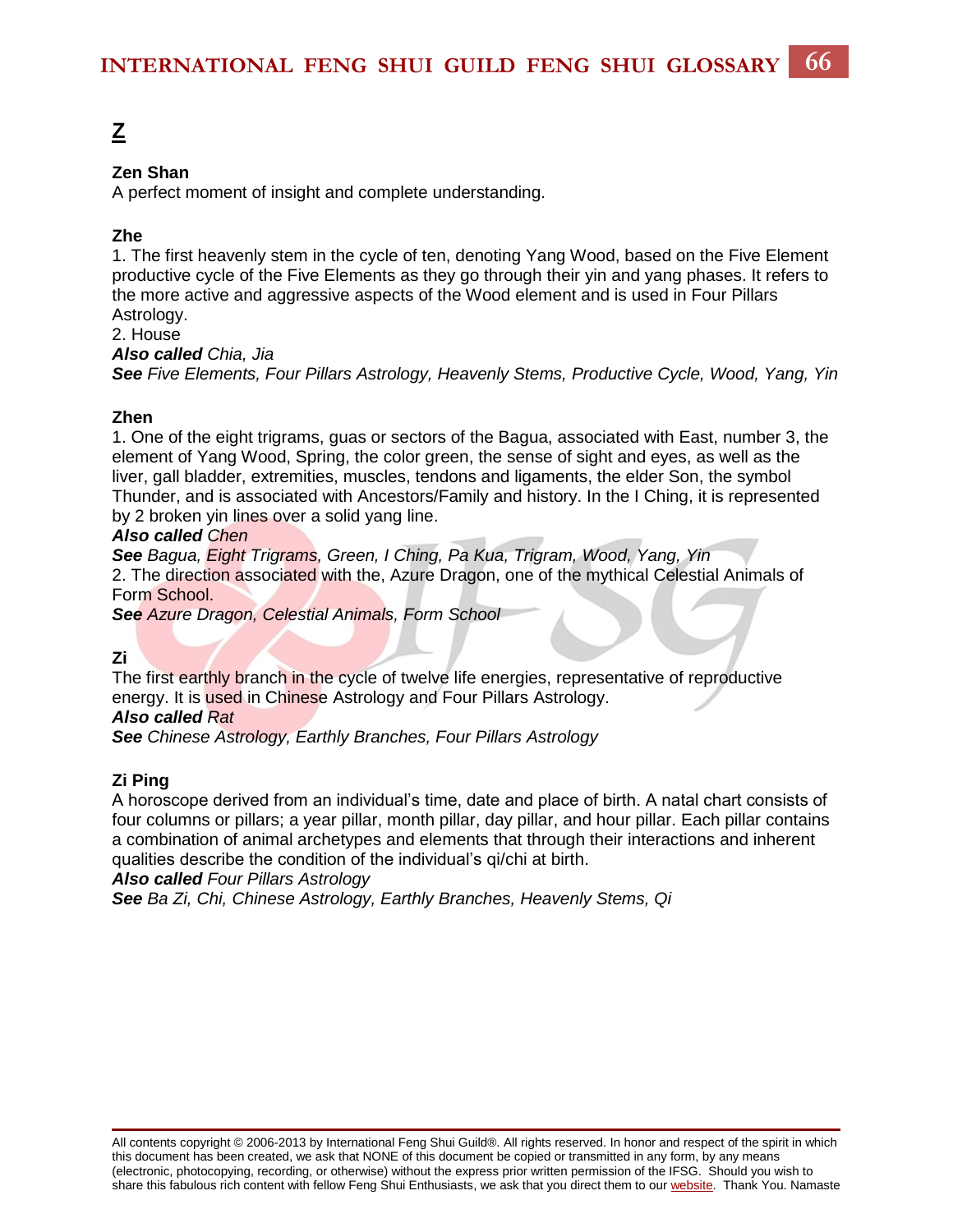#### **Zodiac-Asian**

A diagram, consisting of twelve animal archetypes that are metaphoric representations of twelve types of qi/chi, which are linked to the cyclical movements of the heavens and earthly relationships. Although the archetypes have existed for thousands of years it is not certain when they were given their animal names.

The twelve are: Rat, Zi Ox, Buffalo, Chou, Ch'ou Tiger, Yin Rabbit, Mao Dragon, Chen Snake, Si Horse, Wu Ram, Goat, Sheep, Wei Monkey, Shen, Sh'en Rooster, You Dog, Hsu Pig, Boar, Hai *See Chi, Chinese Astrology, Earthly Branches, Four Pillars Astrology, Qi*

#### **Zodiac-Western**

A diagram divided into the twelve astrological signs, each bearing the name of a constellation. The twelve are Aries, Taurus, Gemini, Cancer, Leo, Virgo, Libra, Scorpio, Sagittarius, Capricorn, Aquarius and Pisces.